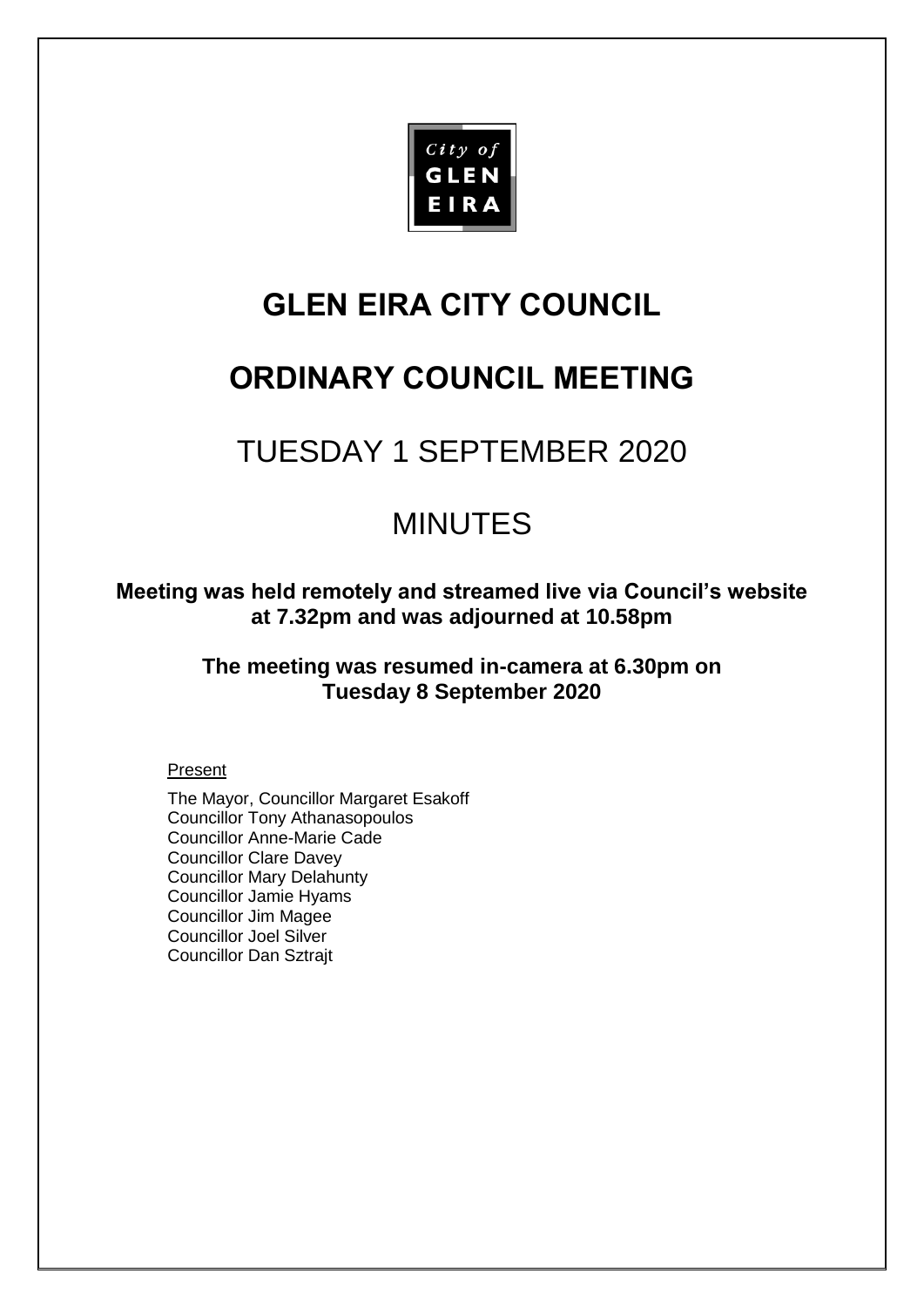### **INDEX**

| 1. |                                                                                                                                                  |  |  |  |
|----|--------------------------------------------------------------------------------------------------------------------------------------------------|--|--|--|
| 2. |                                                                                                                                                  |  |  |  |
| 3. | REMINDER TO DECLARE ANY CONFLICTS OF INTEREST IN ANY ITEMS ON                                                                                    |  |  |  |
| 4. | <b>CONFIRMATION OF MINUTES OF PREVIOUS COUNCIL MEETINGS  4</b>                                                                                   |  |  |  |
| 5. | RECEPTION AND READING OF PETITIONS AND JOINT LETTERS 5<br>Nil                                                                                    |  |  |  |
| 6. | <b>REPORTS BY DELEGATES APPOINTED BY COUNCIL TO VARIOUS</b><br>Nil                                                                               |  |  |  |
| 7. | REPORTS FROM COMMITTEES AND RECORDS OF ASSEMBLY  6                                                                                               |  |  |  |
|    | 7.1                                                                                                                                              |  |  |  |
|    |                                                                                                                                                  |  |  |  |
|    |                                                                                                                                                  |  |  |  |
|    |                                                                                                                                                  |  |  |  |
| 8. |                                                                                                                                                  |  |  |  |
|    | 8.1<br>8.2<br>8.3<br>COVID-19 - Amended Stimulus Package to Support Businesses,<br>8.4                                                           |  |  |  |
|    | Tree Protection - Proposed Classified Tree Local Law  35<br>8.5<br>Carnegie Swim Centre Redevelopment - Business case review and<br>8.6          |  |  |  |
|    | 8.11<br>Glen Eira Social and Affordable Housing Strategy Implementation Plan<br>8.7                                                              |  |  |  |
|    | 10.1 Requests for reports from a member of Council staff 37<br>Minimisation Options of Vehicular Impacts on the Selwyn Street Cultural<br>10.1.1 |  |  |  |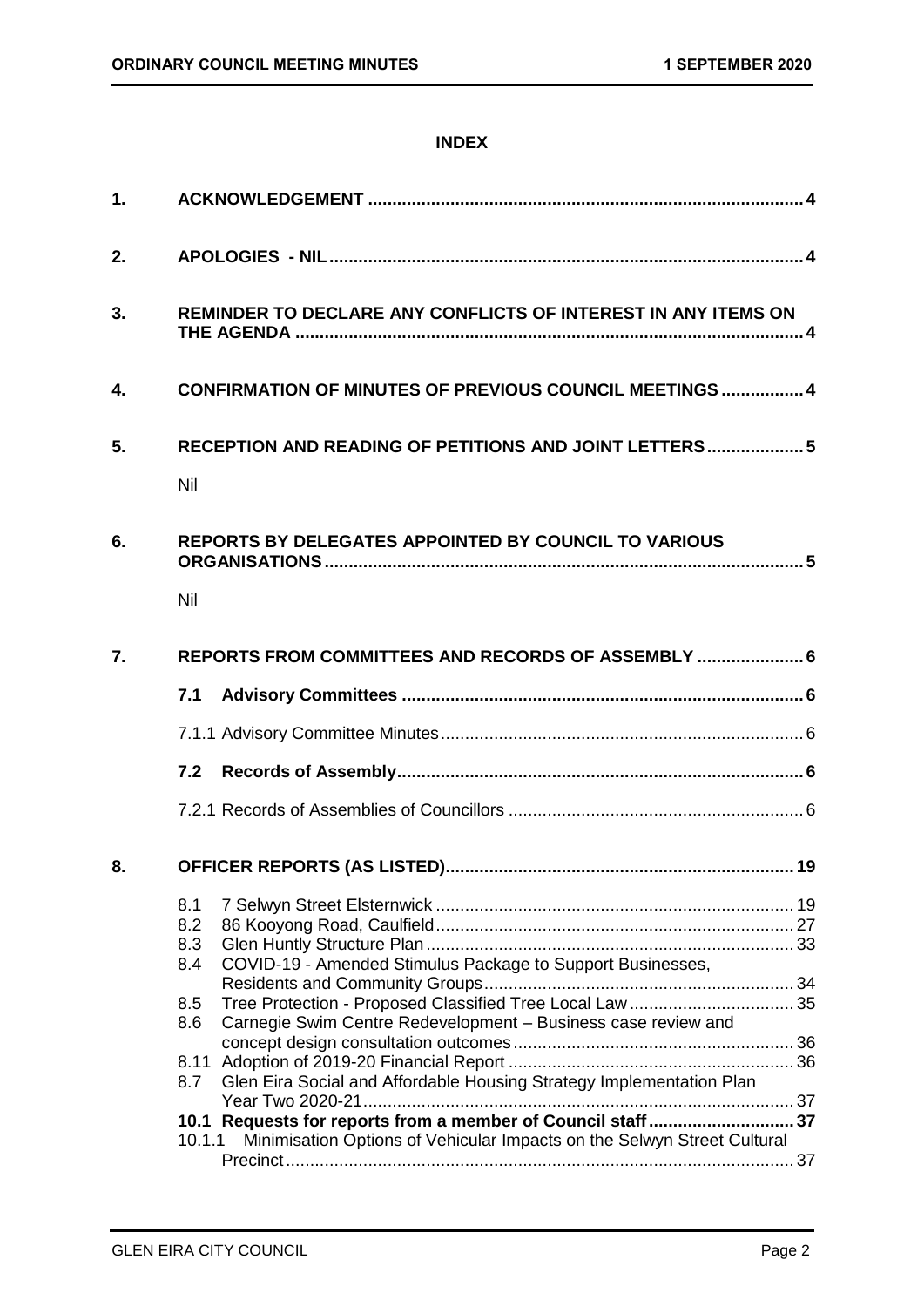|     | 8.8 | Submission to Caulfield Racecourse Reserve Draft Land Management            |  |
|-----|-----|-----------------------------------------------------------------------------|--|
|     |     |                                                                             |  |
|     | 8.9 |                                                                             |  |
|     |     |                                                                             |  |
|     |     |                                                                             |  |
| 9.  |     |                                                                             |  |
| 10. |     |                                                                             |  |
|     |     | 10.1 Requests for reports from a member of Council staff 40                 |  |
|     |     |                                                                             |  |
|     |     |                                                                             |  |
|     |     |                                                                             |  |
|     |     |                                                                             |  |
| 11. |     |                                                                             |  |
|     |     | 11.1 Tender 2021.14 Provision of Traffic Management Services 42             |  |
|     |     |                                                                             |  |
|     |     | 11.3 CEO Performance and Remuneration Review . Error! Bookmark not defined. |  |
| 12. |     |                                                                             |  |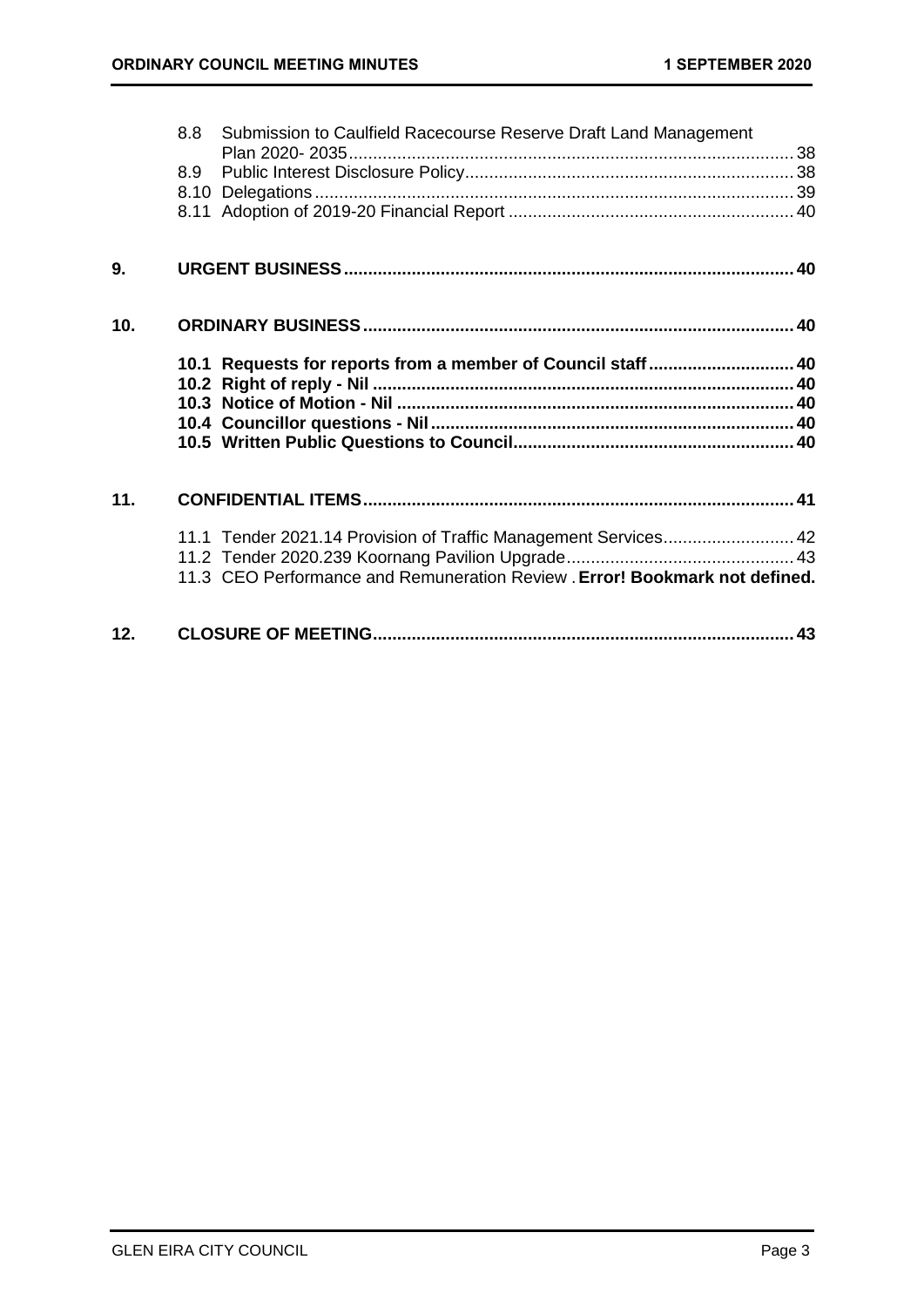

The Mayor welcomed Councillors, council officers, Glen Eira residents and other community members to the 1 September 2020 virtual Council Meeting. Cr Esakoff advised of the process that would be followed should Council encounter technical difficulties livestreaming the meeting.

The Mayor then confirmed that the Councillors could be recorded as present by ensuring they met the following three criteria:

- They can hear proceedings;
- They can see other members in attendance and can be seen by other members; and
- <span id="page-3-0"></span>• They can be heard (to speak)

### **1. ACKNOWLEDGEMENT**

The Mayor read the acknowledgement.

Glen Eira City Council respectfully acknowledges that the Boon Wurrung people of the Kulin nation are the traditional owners of the land now known as Glen Eira. We pay our respects to their Elders past, present and emerging and acknowledge and uphold their continuing relationship to and responsibility for this land.

### <span id="page-3-2"></span><span id="page-3-1"></span>**2. APOLOGIES - NIL**

### **3. REMINDER TO DECLARE ANY CONFLICTS OF INTEREST IN ANY ITEMS ON THE AGENDA**

Councillors are also reminded of the requirement for disclosure of conflicts of interest in relation to items listed for consideration on the Agenda, or which are considered at this meeting, in accordance with Sections 77 to 79 of the Local Government Act.

### <span id="page-3-3"></span>**4. CONFIRMATION OF MINUTES OF PREVIOUS COUNCIL MEETINGS**

**Moved: Cr Hyams Seconded: Cr Sztrajt**

That the minutes of the Ordinary Council Meeting held on 11 August 2020 be confirmed.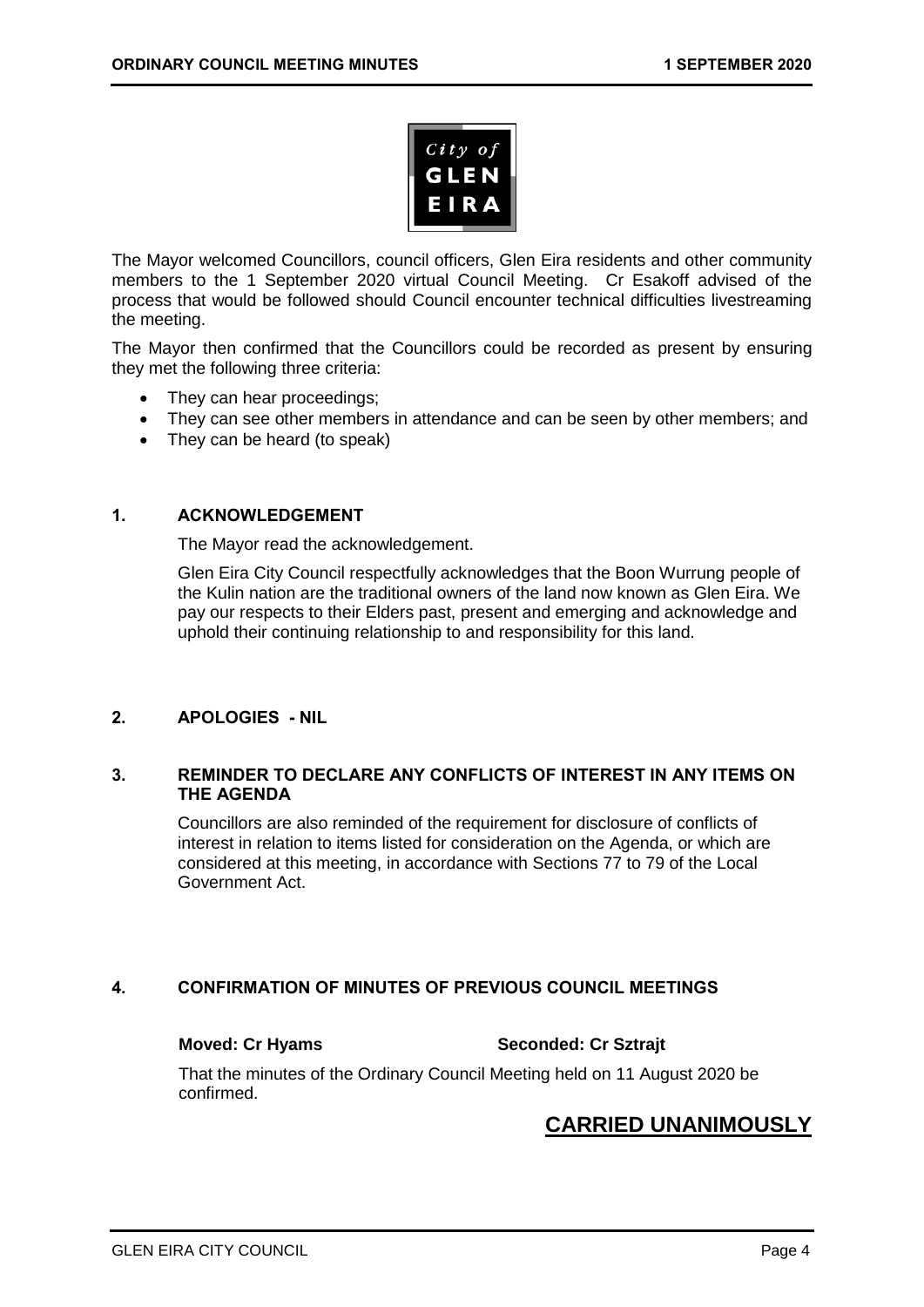### **Procedural Motion**

### **Moved: Cr Silver Seconded: Cr Sztrait**

That Council:

- 1. considers the meeting to be adjourned for 10 minutes from the commencement of any technical problem which prevents Council from livestreaming the meeting;
- 2. adjourns the meeting to be reconvened on Wednesday 2 September at 7.30pm via livestreaming on Council's website, in the event livestreaming cannot be resumed within 30 minutes from the commencement of the technical problem which prevents livestreaming on Council's website.
- 3. notes, if the Mayor is unable for any reason to attend the Council meeting or part of the Council meeting, the meeting will be chaired in accordance with Rule 13 of the Governance Rules. The Mayor will resume as Chair of the meeting upon return. If a vote is being taken at the time the Mayor will resume as Chair after the result of the vote has been declared.

### **CARRIED UNANIMOUSLY**

### <span id="page-4-1"></span><span id="page-4-0"></span>**5. RECEPTION AND READING OF PETITIONS AND JOINT LETTERS**

Nil

### <span id="page-4-3"></span><span id="page-4-2"></span>**6. REPORTS BY DELEGATES APPOINTED BY COUNCIL TO VARIOUS ORGANISATIONS**

Nil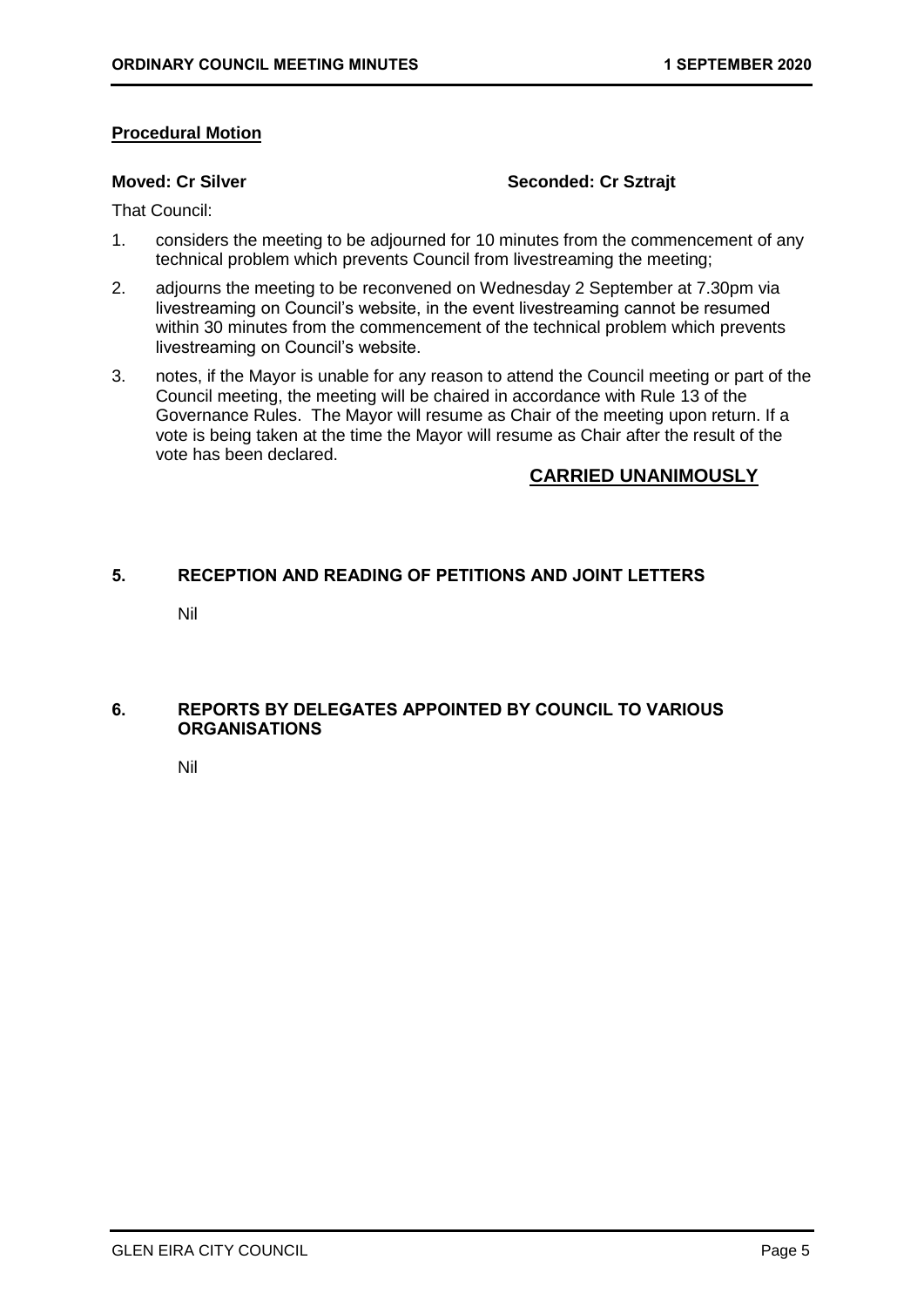### <span id="page-5-2"></span><span id="page-5-0"></span>**7. REPORTS FROM COMMITTEES AND RECORDS OF ASSEMBLY**

### <span id="page-5-1"></span>**7.1 Advisory Committees**

### **7.1.1 ADVISORY COMMITTEE MINUTES**

# **Moved: Cr Sztrajt Seconded: Cr Athanasopoulos**

That the minutes of the Advisory Committee meetings as shown below be received and noted and that the recommendations of these Committees be adopted.

- 1. Sustainability Advisory Committee Minutes 06 August 2020
- 2. Community Grants Advisory Committee Minutes 11 August 2020

# **CARRIED UNANIMOUSLY**

### <span id="page-5-3"></span>**7.2 Records of Assembly**

### **7.2.1 RECORDS OF ASSEMBLIES OF COUNCILLORS**

### **Moved: Cr Magee Seconded: Cr Sztrajt**

That the Records of the Assemblies as shown below be received and noted.

- 1. 28 July 2020
- 2. 4 August 2020
- 3. 11 August 2020 Pre-meeting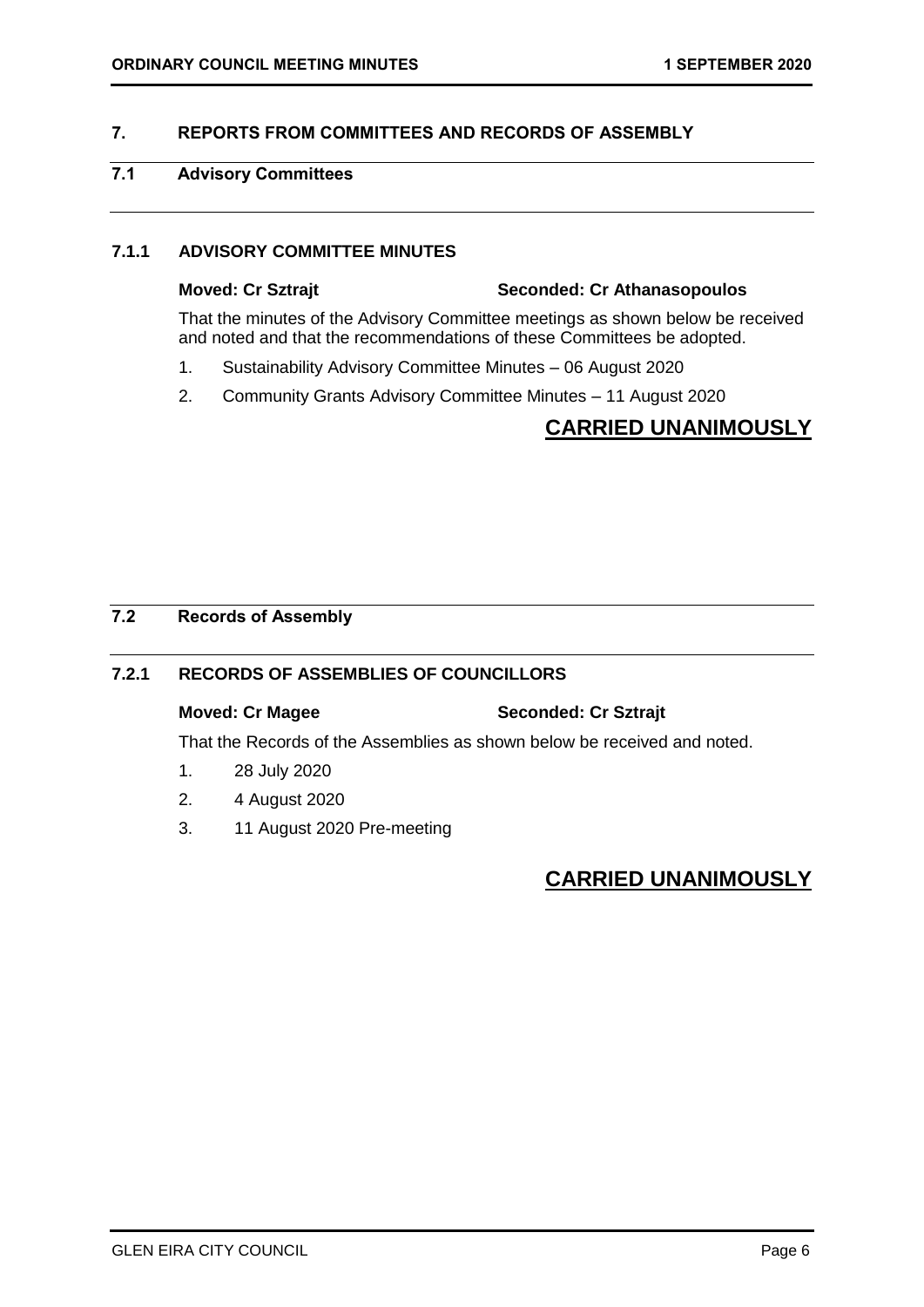### **The Mayor made the following statement**

At the 11 August Council Meeting, Council approved the Governance Rules, along with Public Participation and Written Public Questions guidelines. In accordance with Rule 62 of the Governance Rules, special arrangements need to be made for public participation and written public questions to comply with state government restrictions during the ongoing COVID-19 pandemic, and to protect Councillors and the public by preventing the spread of COVID-19.

### **Procedural Motion**

### **Moved: Cr Silver Seconded: Cr Sztrait**

That Council:

- 1. suspends the Public Participation at Council Meeting Guidelines adopted by Council on 11 August 2020 and confirms that public participation at Council meetings is cancelled;
- 2. suspends the Written Public Questions to Council Guidelines adopted by Council on 11 August 2020;
- 3. continues to manage written public questions in accordance with the guidelines endorsed by Council on 7 April 2020, and authorises officers to update references in the guidelines to the Council Meeting Procedure Local Law 2019 to the new Governance Rules;
- 4. notes that the arrangements described in parts 1 3 above are in place until further notice, and are to be reviewed within six months;
- 5. changes the order of business to deal with Item 10.5 Written public questions to Council at this stage of the meeting; and
- 6. extends the meeting to conclude at 11pm.

### **CARRIED UNANIMOUSLY**

### **Item 10.5 Written public questions to Council**

### **1. Sally Clarke – Caulfield**

In regard to UFS I was alarmed to read of only 1-2% tree cover increase in GlenEira compared with the 27% aim across parts of Metropolitan Melbourne . How does tree cover here compare please, with cover in 1920 & 2000?

### **Response:**

The Draft Urban Forest Strategy provides a comparison of canopy cover in the municipality between 2014 and 2018, and identifies a loss of 5.7% of canopy cover over that time. This information is based on information provided in a document titled 'Urban Vegetation Cover Change in Melbourne 2014-2018' (RMIT) released in 2019. This is the only reliable information available for the municipality.

The Strategy notes the limited planting opportunities for additional planting on Council controlled land and identifies targets for increasing canopy cover in Parks and in road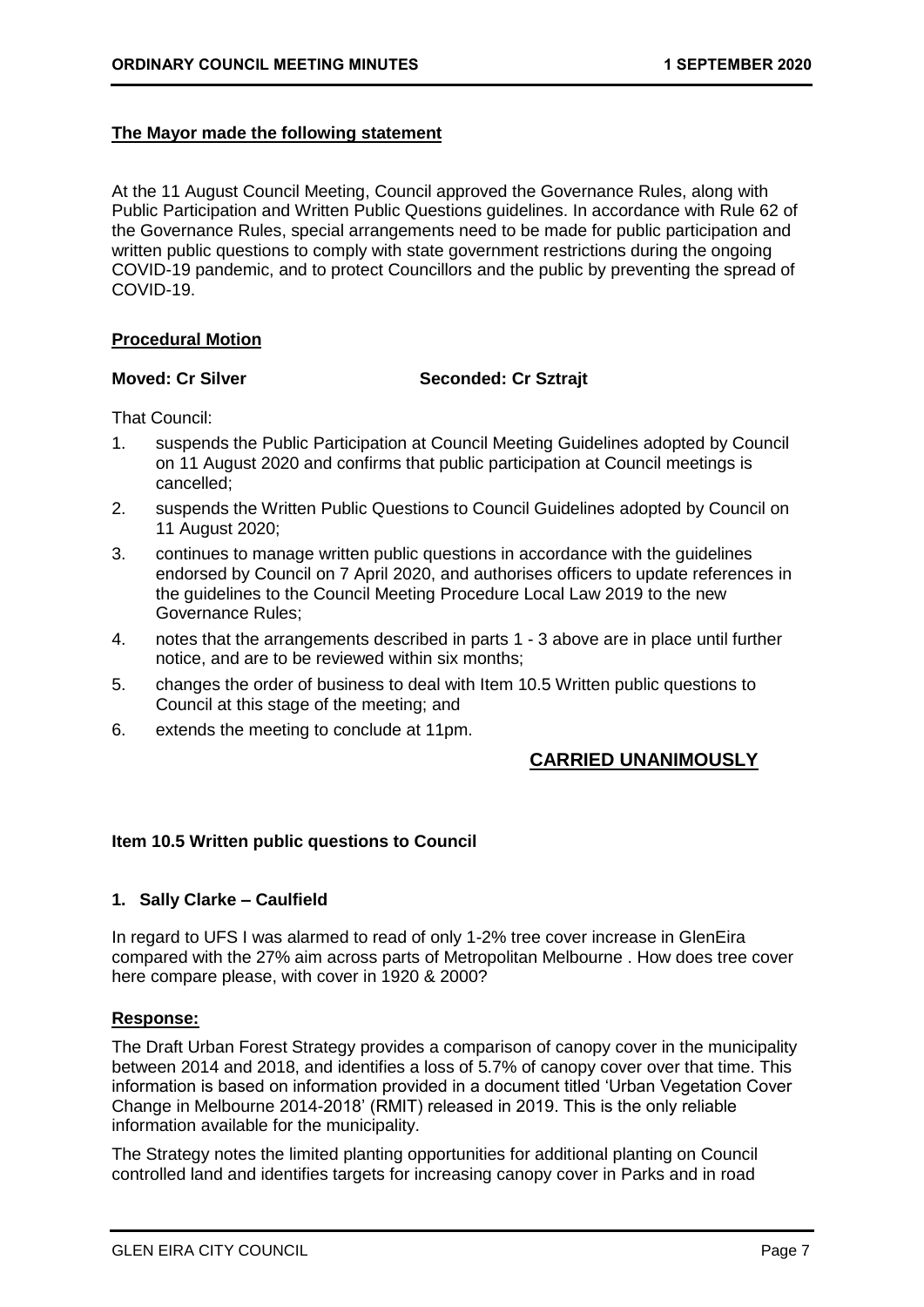reserves of 2-3%. It also notes that at a municipal level the predominant loss of canopy cover is occurring as a result of ongoing densification on private land and land not controlled by Council.

The Draft Urban Forest Strategy is currently out for public consultation (closing 27 September), community members are welcome to provide comment on the Strategy as part of the consultation process.

<https://www.haveyoursaygleneira.com.au/urbanforeststrategy>

----------------------------------------------------------------------------------------------------------

### **2. Warren Green – Bentleigh**

- a) Can Council advise what is the number of additional dwellings that are possible under the current Planning Scheme and the total dwelling capacity of Glen Eira?
- b) Can Council provide a summary of the casual prices in current day values included into the Carnegie Swim Centre financial projections (as tabled in the meeting agenda) for the following items: adult swim, child swim, spa, warm water pool and dry program class usage?

### **Response:**

a) There is no prescribed limit to the number of dwellings that can be provided under the provisions of the Glen Eira Planning Scheme. The Victorian Planning System is performance based, which means that every application requires analysis of its context and the application of policies and established planning principles. The planning system is designed to enable development while protecting amenity.

As such, the total dwelling capacity of the municipality is not fixed.

Council however monitors the number of new dwellings that have been constructed against State Government housing targets identified in Victoria in Future. Council has previously informed you that Glen Eira is on track to meet the State Government housing targets.

- b) For the purpose of the financial modelling, prices have been escalated in line with the assumed CPI increase at the anticipated opening date;
	- i. adult, and child swim prices are based on the current Carnegie Swim Centre prices plus an escalation factor of 3% p.a.
	- ii. spa, warm water pool and dry program prices are based on the current GESAC prices as a benchmark plus an escalation factor of 2-3% p.a.

A detailed business operating model will be developed prior to the opening of the new facility, the proposed fees and charges will be finalised as part of that process and will be subject to review as part of the annual budget process thereafter.

----------------------------------------------------------------------------------------------------------

### **3. Naum Duchovni – Elsternwick**

We are strongly objecting over development in our already crowded area.

### **Response:**

Council acknowledges your concern about over development and wants to ensure you that we consider the impact of a proposed development as part of the assessment of each planning application.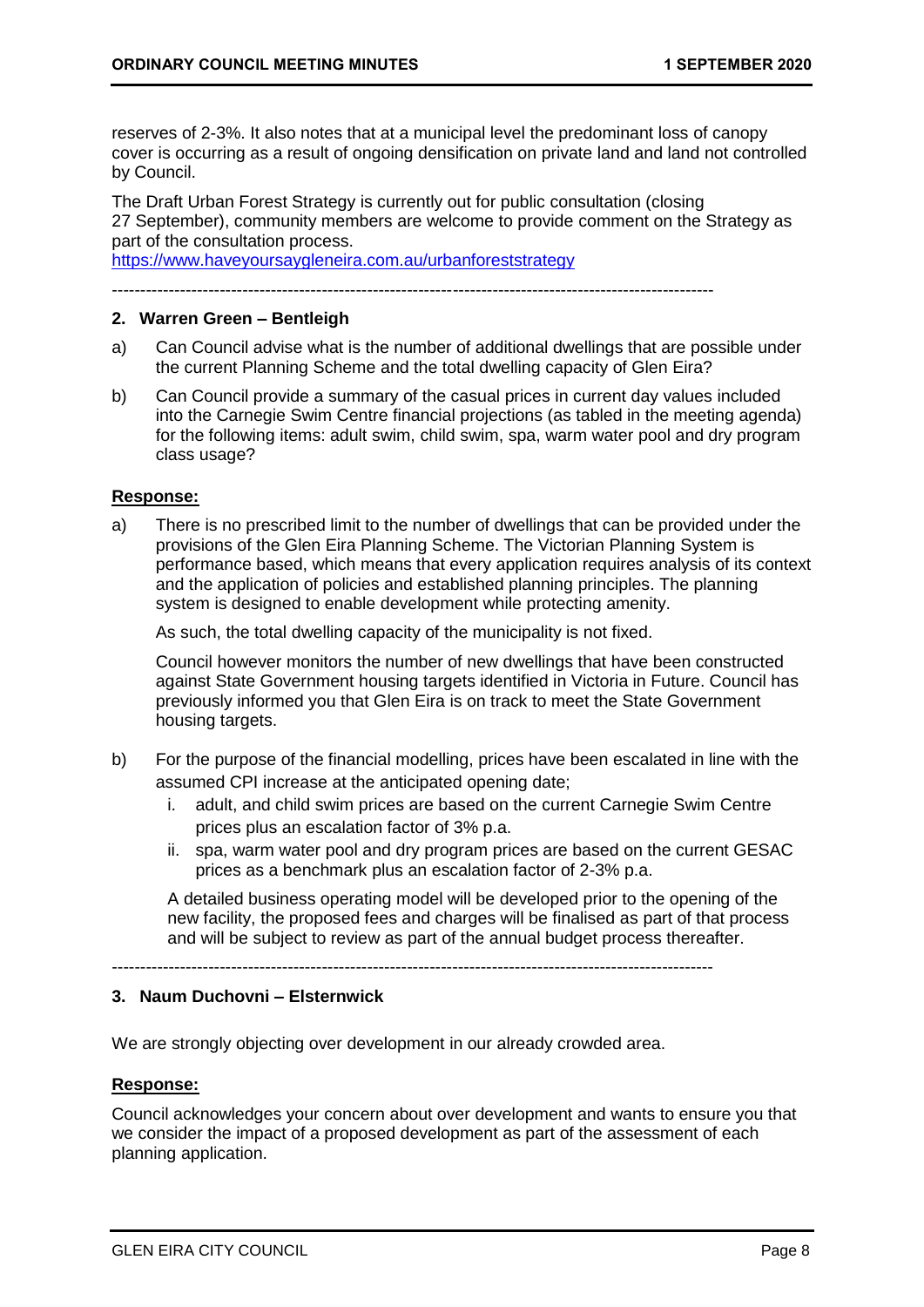Each Council has a role to play in accommodating the growing Victorian population and providing places for people to live and work into the future. This means that there will be change in the places where we live, but through the strategic planning work that we have been doing including the development of the Elsternwick Structure Plan, we can ensure that we manage this change in a sustainable and informed way.

----------------------------------------------------------------------------------------------------------

### **4. Beverly Dillon – Elsternwick**

I would like to know why the Councillors, the Town Planners and the CEO for Glen Eira Council, constantly disregard the majority of its rate payers views for the Structure Plan and zoning? I would like an answer that doesn't blame the State Government. You have well exceeded the State Government requirements for additional housing.

### **Response:**

Whenever Council develops a Structure Plan we initiate an extensive and robust community consultation process. Consultation usually delivers a diverse range of views on what is considered appropriate from the perspective of height, density, traffic, parking and community infrastructure, among other things. While every effort is made to reflect the feedback received into the ultimate Structure Plan document, Council also needs to consider professional and technical advice, and the requirements of other stakeholders such as the State Government. A Structure Plan is also a plan for the long term which requires Council to balance out the needs of both current and future communities, especially in our major activity centres.

The State Government sets housing forecasts for municipalities to ensure that a sufficient housing supply is provided throughout Victoria. This information is contained in the Government publication, Victoria in Future. Glen Eira is on track to meet this State Government target, but it is important to clarify that the targets do not represent an absolute capacity for an area. They are a projection to ensure adequate housing supply is achieved within the whole of Victoria.

### ----------------------------------------------------------------------------------------------------------

### **5. Tracie Battersby – Elsternwick**

Re 7 Selwyn Street Elsternwick. How can you approve a development that does NOT take into account appropriate parking and completely ignores height restrictions and overshadowing. There are guidelines which have been completely ignored.

### **Response:**

The Planning Office assessment does consider matters relating to the height of the building, the car parking requirements and whether the overshadowing is reasonable, along with other matters such as the strategic role of Selwyn Street, the architectural design quality of the building, the sustainable transport credentials and the purpose of the different planning controls.

Often when assessing a planning application there can exist a tension between various policy objectives. It is Council's role as decision maker to balance these objectives in favour of net community benefit. The analysis contained in the report considers that, on balance, the proposal is acceptable.

----------------------------------------------------------------------------------------------------------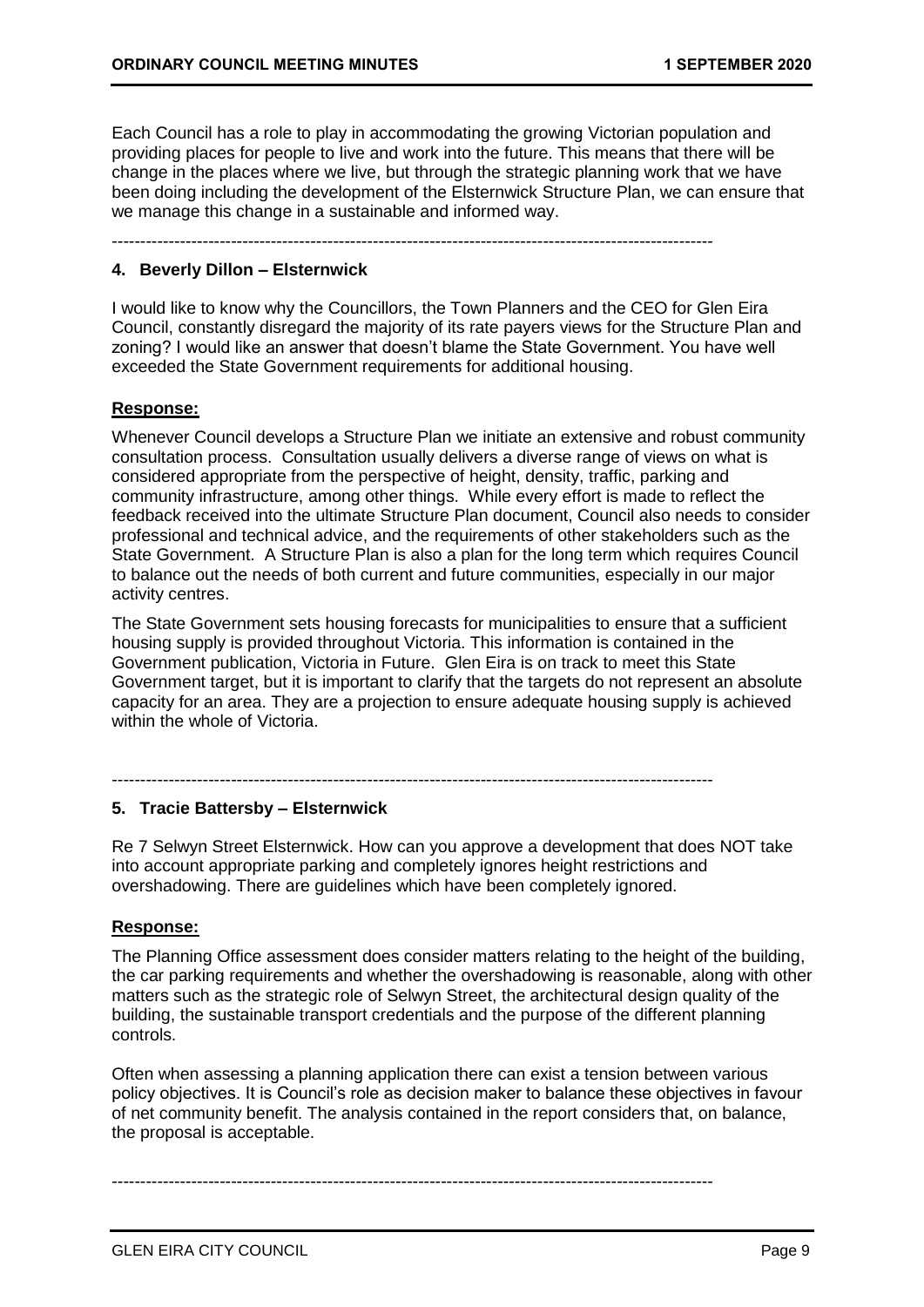### **6. Duncan Galloway – Carnegie**

Due to the COVID-19 lockdown, Glen Eira residents are taking to the streets and trails on bicycles in increased numbers, causing unusual congestion on our shared bicycle paths.

The council's Integrated Transport Plan 2018–2031 calls for an ambitious increase in noncar trips, and surveys suggest that residents would ride more if suitable infrastructure was provided (see e.g. VicHealth survey 2020 June [1])

Other councils have already responded to current circumstances by creating new "pop-up" bicycle lanes on existing transport corridors (see e.g. Bicycle Network news 2020 May [2]). For the sake of our residents, Glen Eira council should not let this opportunity go by.

Has Glen Eira council undertaken any similar initiatives, or have plans to do so?

If not, why not?

### **Response:**

A report was presented at the Ordinary Council Meeting on 30 June outlining five proposals for ways Council can assist with physical distancing requirements in our activity centres as businesses begin to reopen.

One of these proposals includes improving transport connections to promote active travel in Glen Eira (Proposal 4). You can find more information in Item 8.8 of the meeting agenda for 30 June.

As part of Council's resolution, officers are currently identifying areas where new treatments can be explored, as well as aspects of our Integrated Transport Strategy and Cycling Action Plan that could assist with this proposal. A further report on these options is expected later in the year. These include exploring temporary connections to some of the missing links in our cycling network and the possibility of trialling treatments that provide safer conditions for people to cycle in our municipality.

----------------------------------------------------------------------------------------------------------

### **7. Sharon Rechtman – Elsternwick**

Why have the Council Planning Officers in their recommendation re the Kadimah Planning Application ignored the height and setback guidelines in the DDO10 and Elsternwick Structure Plan and ignored the requirement for 213 car parks for an auditorium catering for 300 people in an area with current massive parking problems?

### **Response:**

The Planning Office assessment does consider matters relating to the height and setbacks of the building and the car parking requirements, along with other matters such as the strategic role of Selwyn Street, the architectural design quality of the building, the sustainable transport credentials, the amenity impacts associated with the proposal and the purpose of the different planning controls.

Often when assessing a planning application there can exist a tension between various policy objectives. It is Council's role as decision maker to balance these objectives in favour of net community benefit. The analysis contained in the report considers that, on balance, the proposal is acceptable.

----------------------------------------------------------------------------------------------------------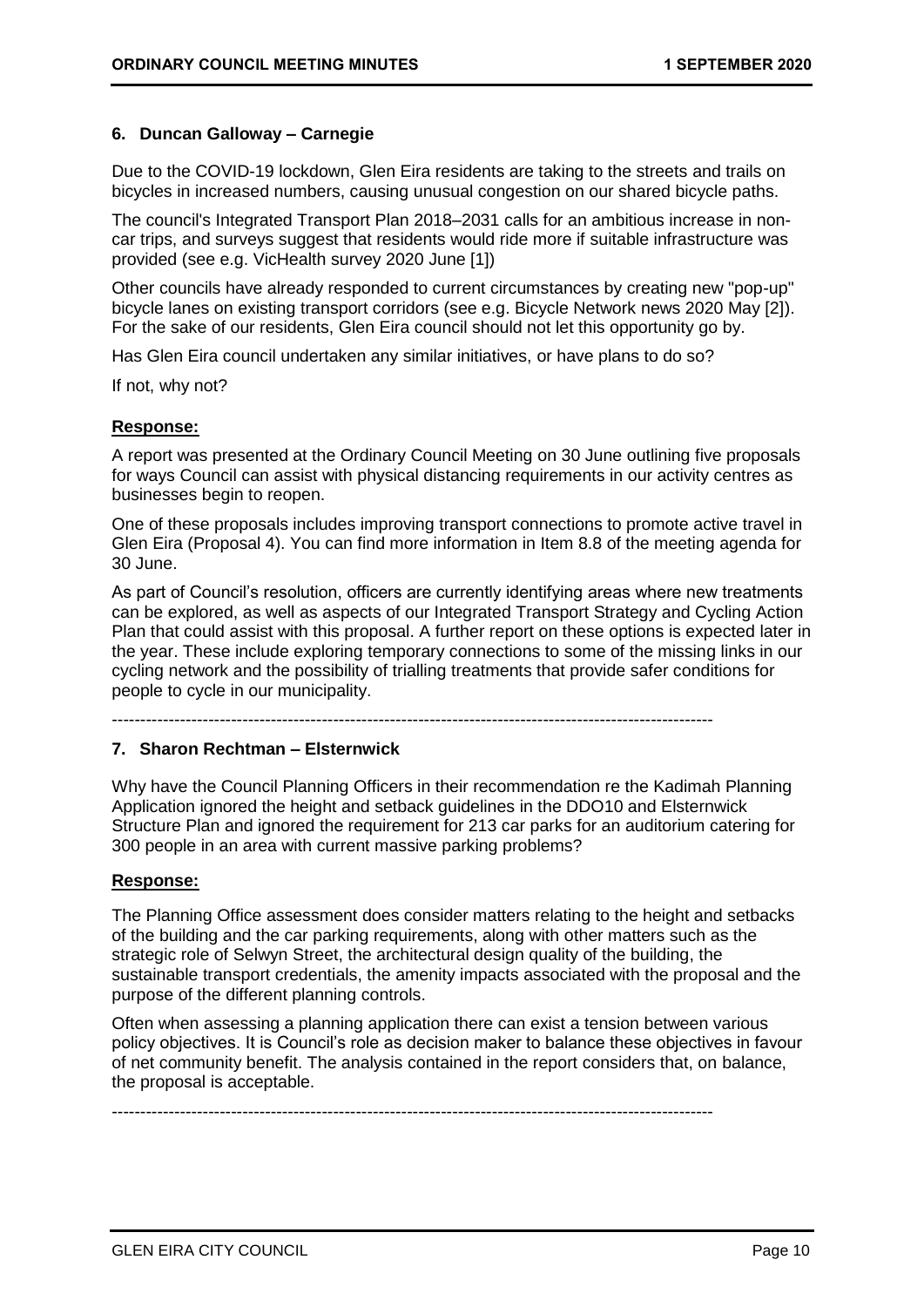### **8. Gordon Wallace – Elsternwick**

- a) In your report on the Kadimah application, I assume you sought independent expert advice on behalf of council and ratepayers to judge and challenge the developer's experts claims and statements .Where is that referenced to , in the report, or did you solely judge the issues and make decisions without such expert advice ?
- b) How much area is planned for office space and what does the term you use, co-working, actually mean ? Does it follow that the allocated office space must not be leased to other parties on any commercial terms? Did you consider the effect on worker and client numbers in the facility if in fact the office space is leased out to a wide range of services related or unrelated to the cultural precinct theme ?

### **Response:**

- a) The Planning Office has undertaken a comprehensive analysis of the proposal and has sought the expert advice of specialised staff within Council. This is identified in the referral section of the report. You will see that a review has been undertaken by transport planners, a heritage advisor, urban designer, engineers, an arborist and waste management specialists. The recommendation has been prepared by professionally trained and capable planning staff.
- b) The proposed office floor space is 1631sqm. While it has been referred to as a co-working space by the permit applicant, the planning assessment has considered it under the planning scheme definition of an "office".

An ordinary meaning of a co-working space is an office used by people who are selfemployed or working for different employers, typically so as to share equipment, ideas, and knowledge.

There are no proposed restrictions on the operation of the office or for it to be related to the cultural precinct.

---------------------------------------------------------------------------------------------------------

### **9. Gaye Wallace – Elsternwick**

On reflection do you regret not making a more extensive and efficient awareness process to the local community in regard to the Kadimah application, given the known local outrage with the various plans for excessive highrise developments and traffic/parking congestion in that street ?

### **Response:**

Public notification requirements are set out in the Planning and Environment Act. Council has exceeded its statutory requirement to advertise the application to directly adjoining properties, by sending a notice of the application to all owners and occupiers of land bounded by Glen Huntly Road, Gordon Street, Sinclair Street and St Georges Road.

A notice advertising the application was also affixed at the property for a period of three weeks and the application plans and supporting material have been available on Council's website since May 2020.

An important part of the planning process is hearing the views of the community and all submissions will be considered as part of the decision making process for the application.

---------------------------------------------------------------------------------------------------------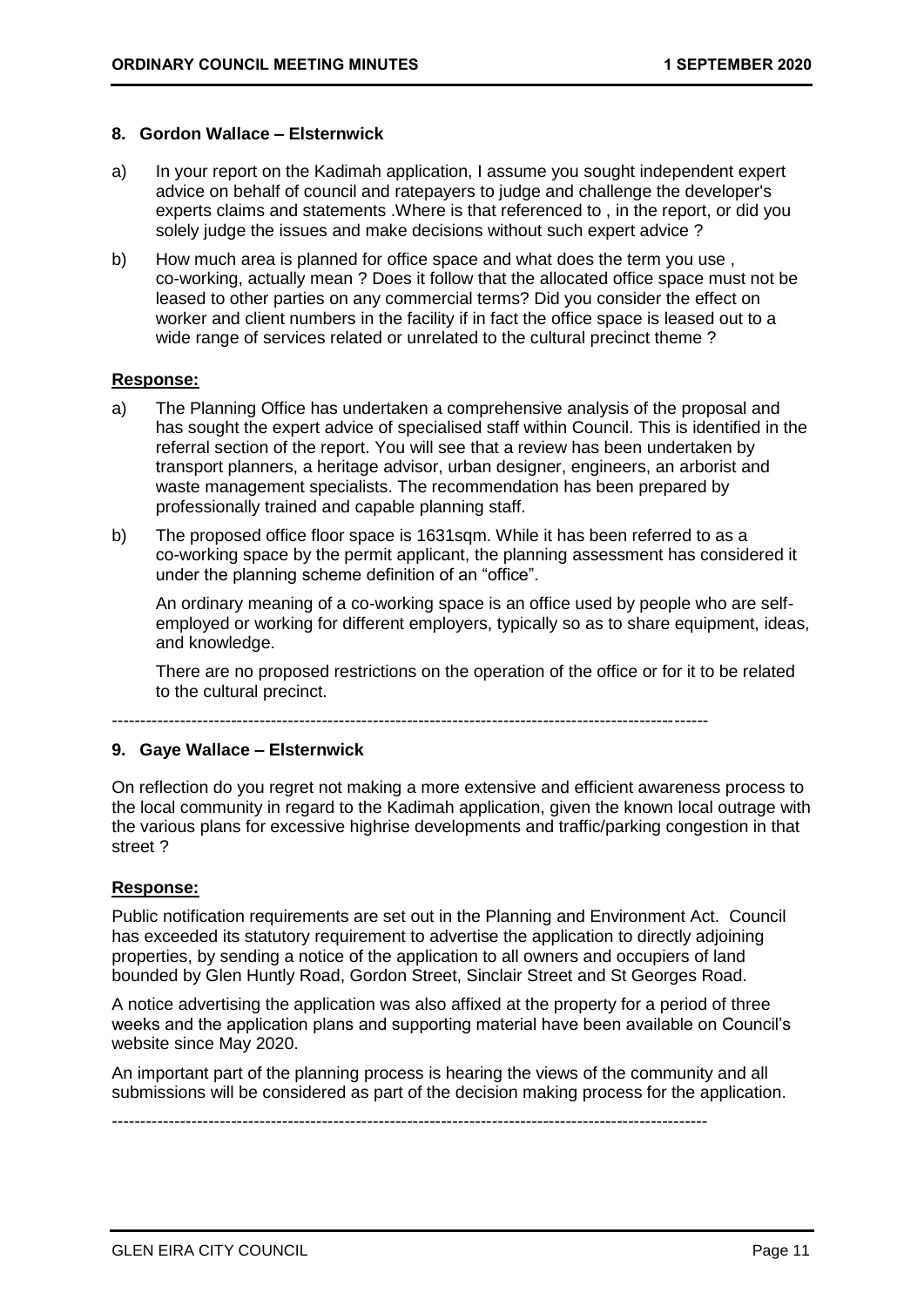### **10. Therese Green – Bentleigh**

- a) A review of the financial projections for the Carnegie Swim Centre (page 395 of the Agenda) suggests that the income generated per visit is exceptionally high and significantly higher than the industry average. This indicates that the financial analysis for the project is based on high entry prices to the detriment of affordability and accessibility. What is the projected average income per visit for option 2A and how does this compare with industry benchmarking?
- b) As a young child, my family regularly visited the Carnegie Swim Centre and we would spend most of the time playing in the family pool. More recently, I have done the same thing with my children. It is noticed that the design for Carnegie Swim Centre does not include an outdoor family play pool which is a surprise. There has been much community feedback about including a family pool in the design. This feedback has been misinterpreted by Council Officers who have stated that the community requested the retention of the family (toddler's) pool rather than the splash-pad (refer page 471). The community feedback clearly indicates that the inclusion of a family pool is being sought but not at the expense of the splash-pad.

Can Council Officers please revisit this feedback and ensure that Councillors are appropriately informed on this important community feedback?

### **Response:**

a) Projected aquatic visits income is high due to the provision of learn-to-swim program to meet community demand. Prices are comparable to other local aquatic facilities in metropolitan Melbourne.

For the purpose of the financial modelling, prices have been escalated in line with the assumed CPI increase at the anticipated opening date;

- i. adult, and child swim prices are based on the current Carnegie Swim Centre prices plus an escalation factor of 3% p.a.
- ii. spa, warm water pool and dry program prices are based on the current GESAC prices as a benchmark plus an escalation factor of 2-3% p.a.

GESAC financial and visitor trends provided the benchmark as it operates in similar user markets.

A detailed business operating model will be developed prior to the opening of the new facility. The proposed fees and charges will be finalised as part of that process and will be subject to review as part of the annual budget process thereafter.

b) The majority of the community feedback specifically referring to the toddler pool and the splashpad expressed a preference for a toddler pool, while some indicated they would like both a toddler pool and a splashpad. This is consistent with the comments in the Council report.

---------------------------------------------------------------------------------------------------------

### **11. Lyn Campbell – Elsternwick**

The Heritage Policy and ESP states that new buildings must be respectful of the existing scale, rhythm, massing, form and siting of significant and contributory buildings when viewed from the street, in the heritage precinct as a whole. Susan Brennan argued succinctly that the Woolworths proposal(49m) would dominate the view of these shops and was not respectful, hence the preferred height of 6 storeys(23m). 17-19 Gordon St(21m), Classic Cinema(~19m), Jewish Holocaust Centre(17m) high. The Heritage Fire Station, Glenmoore and Glen Huntly Rd shops are all 2 storeys high. At 43m, double the height of the tallest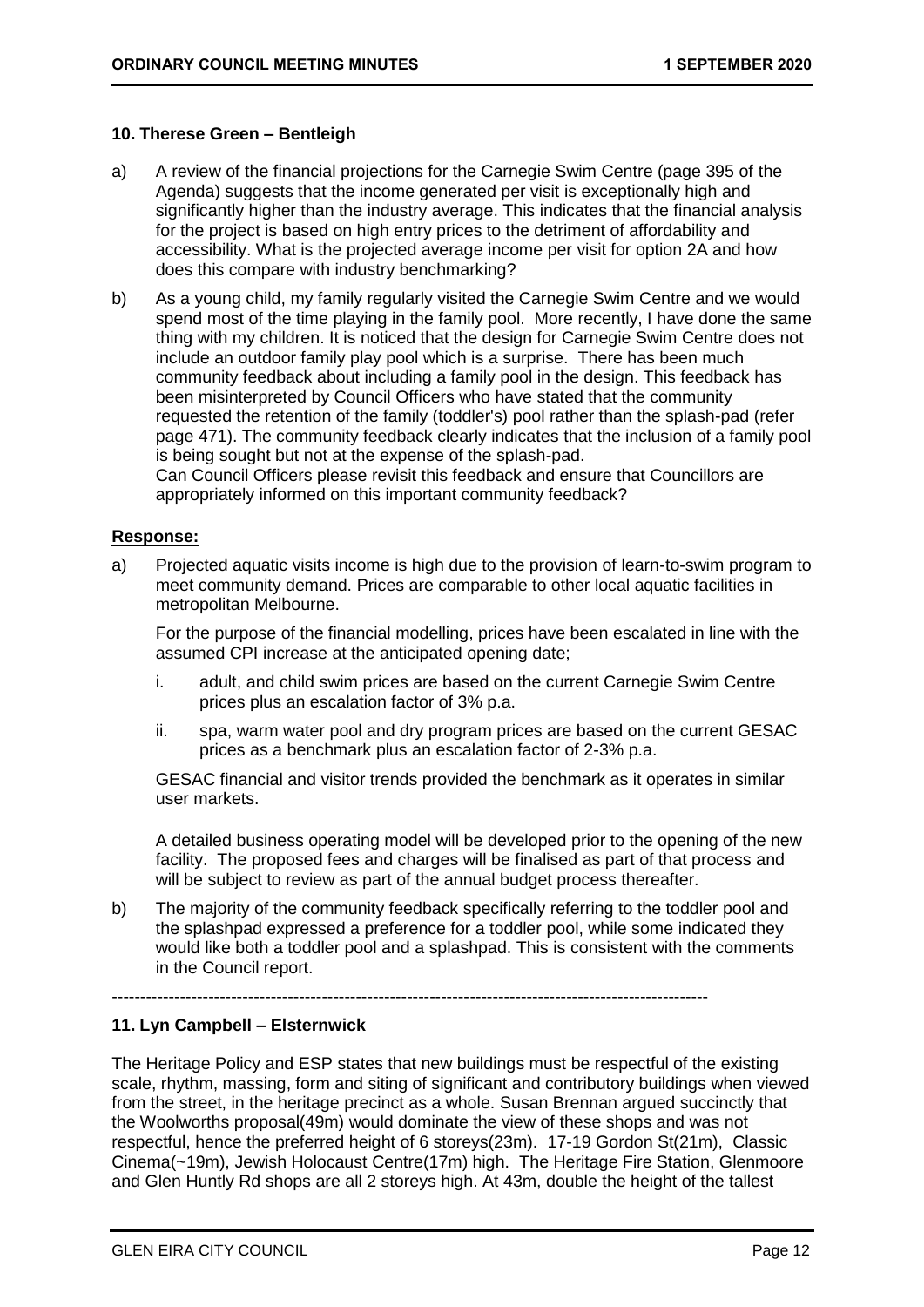building in the vicinity, it will dominate the view of the shops when viewed from Riddell parade, Elsternwick Plaza. At this height, how can it be said to be respectful and enhance the existing heritage character of the Glen Huntly Rd retail shopping strip or the heritage precinct as a whole?

### **Response:**

Council stands by the decision that the proposed development at 10-16 Selwyn Street (the Woolworths proposal) was not appropriate in relation to the surrounding heritage precinct and that it did not have appropriate regard to the objectives of the Elsternwick Structure Plan. It was an overly bulky collection of buildings that did not have a sufficiently high quality architectural design.

The Planning Office recommendation for the proposal at 7 Selwyn Street considers that the development is appropriate. The height of a building alone is not the sole determinant of what impacts the significance of a heritage environment. It is the combination of a building's form, use of materials, scale and design. Throughout Melbourne, many taller, skilfully designed buildings have integrated very well into their respective heritage precincts.

The recommendation for 7 Selwyn Street considers the building to be of high architectural quality and the simple and elegant design of the upper levels sits well within the heritage environment. It also offers a combination of uses that will contribute positively to the role of Selwyn Street and to the Elsternwick Activity Centre.

No two sites and their context are exactly the same. Every application must be considered on its own individual merits. The Planning Office analysis and recommendation clearly differentiate the outcome for 7 Selwyn Street from the Woolworths proposal.

---------------------------------------------------------------------------------------------------------

### **12. Anthony Del Monaco – Elsternwick**

The proposed Selywn Street development adds 300 people attending the performing arts venue in the evening operating alongside the busy Classic Cinema and restaurant strip.

The applicant conducted a car parking survey which planning officers have quoted in their recommendation. This survey was conducted on a Tuesday, and did not include Elizabeth, Regent, Sandham St nor St Georges Rd, which local residents know are frequently used and at parking capacity for those visiting the precinct during peak period of Thursday to Sunday evening. The planning officers have not provided any council data for comparison nor provided any validation of the provided survey.

According to council data, where does Tuesday night rank in the week in terms of parking occupancy and what is the parking occupancy for Thursday to Sunday nights in this area? Will data be provided before councilors' vote so they have complete information to base any decision on?

### **Response:**

The Planning Office recommendation was informed by expert advice from Council's Transport Planners who have reviewed the traffic data provided by the applicant.

The Transport Planners have been involved in a number of projects in the Elsternwick Activity Centre involving the review of parking occupancy.

As part of these different projects they have reviewed parking occupancy surveys that have indicated that peak parking occupancy occurs in the activity centre on Tuesdays to Thursdays and Saturday, unless there is a special event.

The planning recommendation has factored in the expert advice of Council's Transport Planners.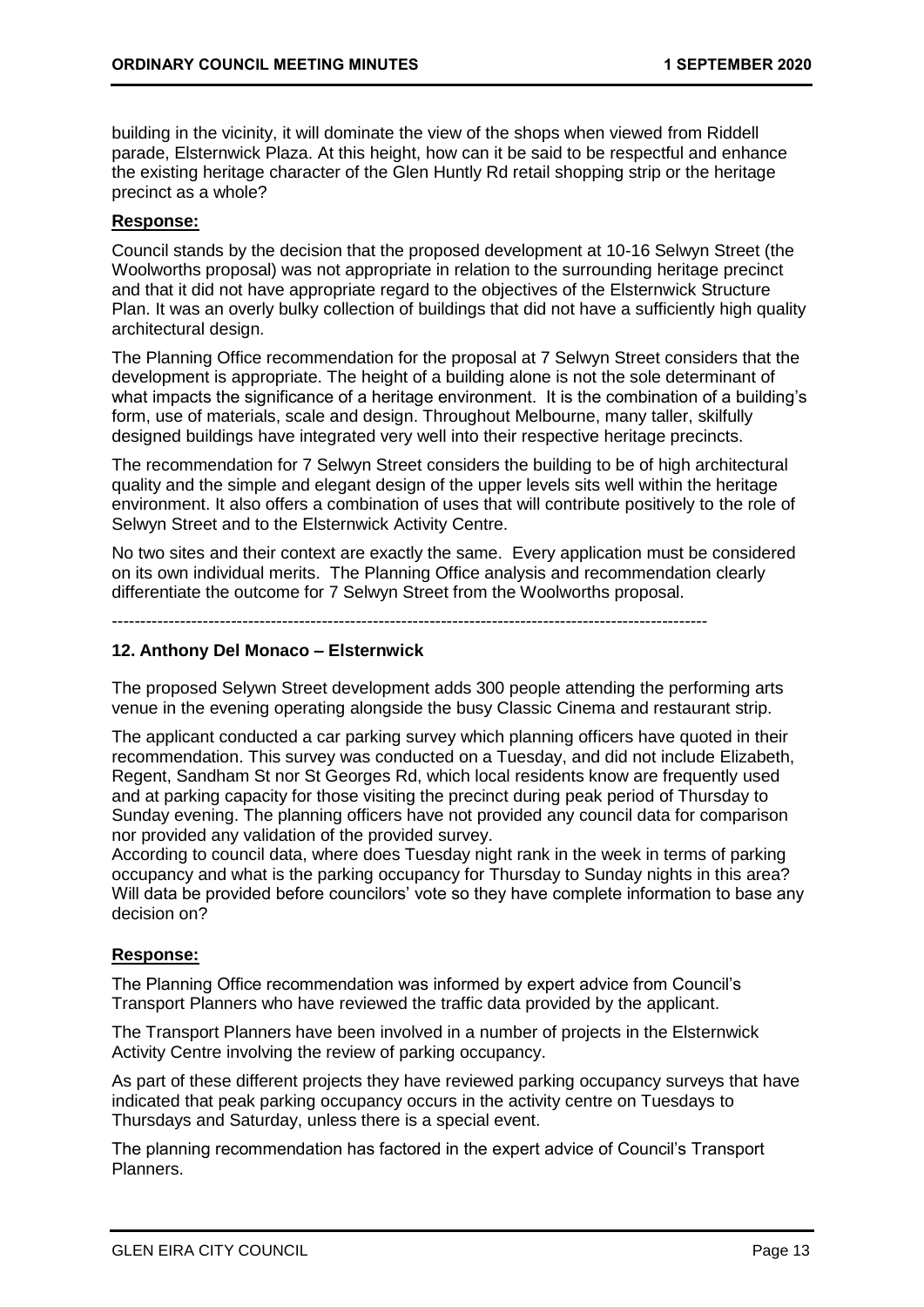### **13. Mary Neighbour – Caulfield South**

What progress has been made towards implementing a structure plan for Caulfield South, and will it meet residents' expectations by setting a mandatory building height limit of five storeys?

### **Response:**

Council is preparing Urban Design Frameworks for three Neighbourhood Activity Centres which includes Caulfield South. Drafts of these frameworks are scheduled to be presented to Council in February/March 2021. We cannot pre-empt the recommendations that will result from the built form analysis at this stage, however, we are aware of the concerns of some residents regarding height and siting of already approved developments.

---------------------------------------------------------------------------------------------------------

### **14. Trisha Taylor – Elsternwick**

Why is the elstenwick structure plan being ignored? What about the height and set back guidelines? The requirement for car parks? Particularly at this time when there is such opposition to the Woolworths development in the same area? Will this approval be then used to support the Woolworths development?

### **Response:**

The planning assessment does consider matters relating to the height and setbacks of the building which are identified in both the Elsternwick Structure Plan and the Design and Development Overlay and the car parking requirements. These matters are considered alongside other factors such as the strategic role of Selwyn Street, the architectural design quality of the building, the sustainable transport credentials, the amenity impacts associated with the proposal and the purpose of the different planning controls.

Often when assessing a planning application there can exist a tension between various policy objectives. It is Council's role as decision maker to balance these objectives in favour of net community benefit. The analysis contained in the report considers that, on balance, the proposal is acceptable.

Each planning application must be considered on its own merits and Council refused the Woolworths development proposal at 10-16 Selwyn Street for a number of reasons. This application was appealed to the Victorian Civil and Administrative Tribunal and we are now waiting for the final decision.

---------------------------------------------------------------------------------------------------------

### **15. Ross Campbell – Elsternwick**

Kadimah will discourage people from driving to the site but in their traffic report it states that they still expect about 135 cars peak parking demand for museum and theatre space on top of a number of spaces for office workers who will drive. This is taking into account the close proximity of public transport. The car parking survey was done on a Tuesday, probably the quietest day of the week. They identified on this Tuesday that there were 101 vacant car places nearby, so assume they don't need to provide any parking.

Why should this development be exempt from contributing to the parking amenity of Elsternwick and allowed to borrow from the amenity provided by others?

Will this lead to residents soon being asked to pay for another high rise parking complex due to another allowed reduction in parking by a developer?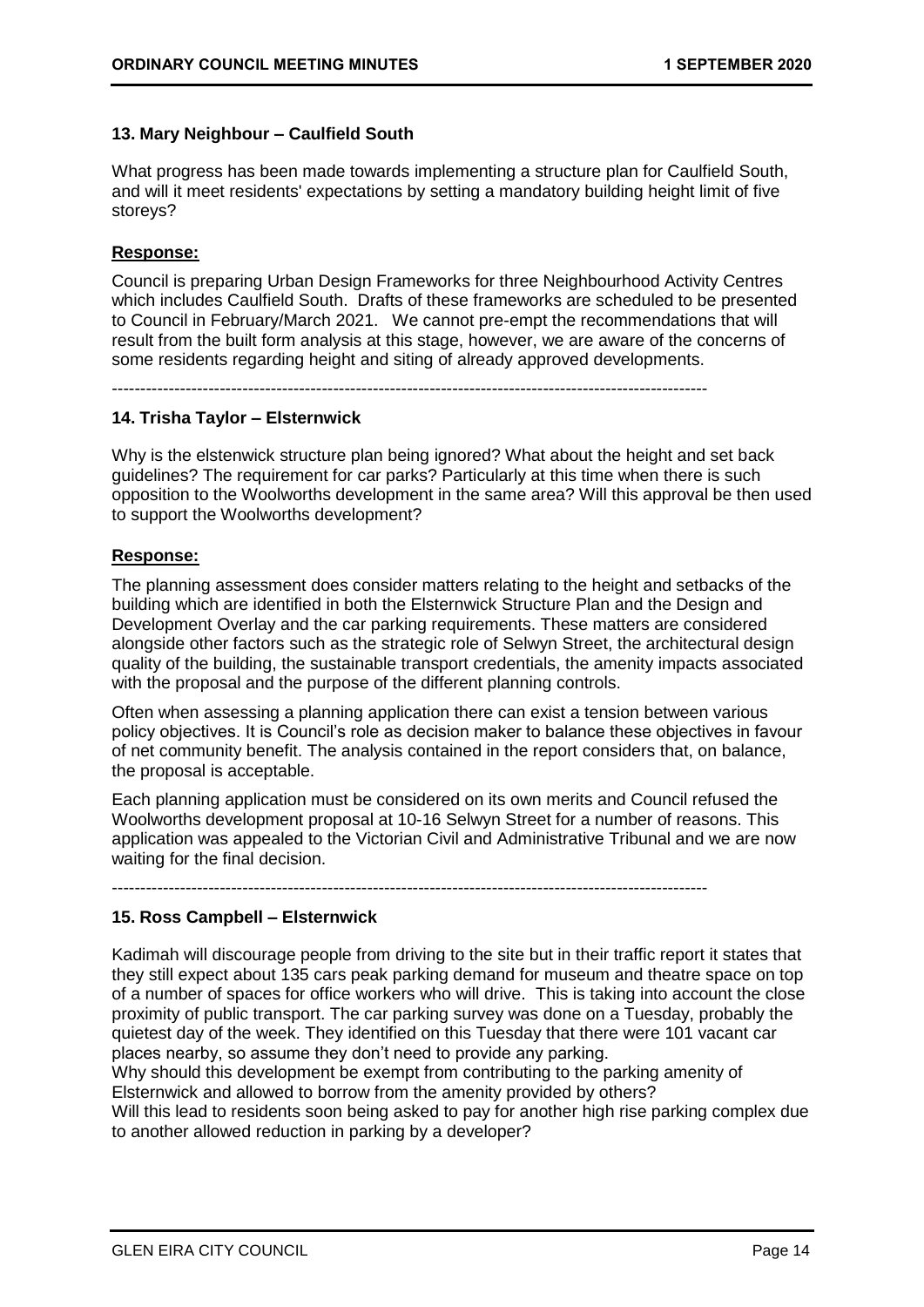### **Response:**

Many parking surveys undertaken in Elsternwick indicate that peak parking occupancy occurs in the activity centre on Tuesdays to Thursdays and Saturday, unless there is a special event.

In this case there are factors specific to the planning proposal that provide support for the development without car parking being provided on the land. The applicant has proposed initiatives to encourage staff to use active and sustainable transport modes, while a high proportion of visitors are expected to use public transport or bus. These initiatives would significantly reduce the need to travel by car to this site.

In recommending granting a permit to reduce the car parking requirements, the analysis has determined that the proposal will not result in impact to the availability of parking in the area.

---------------------------------------------------------------------------------------------------------

### **16. Felicitie Campbell – Elsternwick**

This tower at a of height 42.95m would clearly dominate the view of the heritage shops and homes within the streetscapes of Elsternwick and environs. Why would it be appropriate to allow a building form with a height of 43 m to be approved when Council have just spent somewhere in the order of well over half a Million dollars arguing strenuously in VCAT that the proposed Woolworths Towers in Selwyn St should have a preferred height of 6 storeys (23 metres) as defined in the Elsternwick Structure Plan due to its situation within the Heritage overlay HO72, close proximity of the heritage shops, Elsternwick village and surrounding heritage homes?

### **Response:**

The proposed building would be visible from different aspects in Elsternwick, however just because it is visible does not mean that it will negatively impact the significance of a heritage environment.

The planning assessment identifies that the building is of high architectural quality and has the support of Council's Heritage Advisor who has described the podium as adding interest and diversity to the Selwyn Street streetscape, while the levels above have a simple, elegant architectural expression that will assist in ensuring it is not visually dominant.

Council had a different view for the development at 10-16 Selwyn Street, being the Woolworths development and considered that the design was not appropriate and that its scale and form would appear excessively dominant and not respect the heritage environment.

The recommendation has considered the proposed design response for 7 Selwyn Street against its specific site context and characteristics.

---------------------------------------------------------------------------------------------------------

### **17. Kathy Deacon – Elsternwick**

Why did council's planning officers fight so hard in the Woolworths VCAT appeal to have the building heights and set-back provisions enforced as per the Elsternwick Structure Plan and DDO10 only to completely ignore them in this Kadimah application recommendation?

### **Response:**

Council fought so hard in the Woolworths appeal because that development had so many issues that had potentially far reaching negative effects.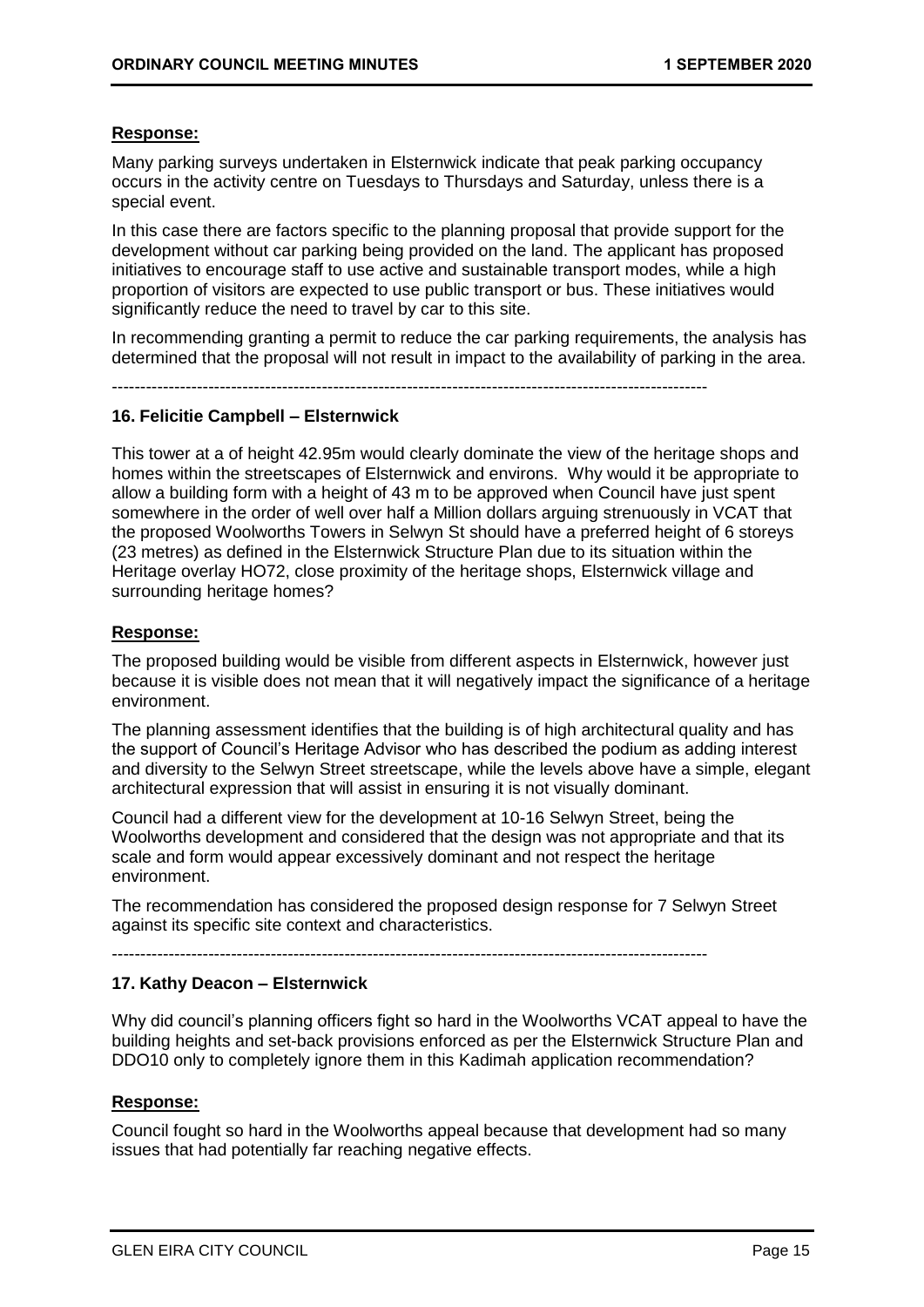The architectural design was not appropriate, it was too big and bulky and considered to dominate the streetscape and impact on heritage significant buildings. The very different proposed land use was a high generator of cars in a precinct that Council is seeking to pedestrianise.

The planning assessment considers that the proposal at 7 Selwyn Street is of high architectural quality with a simple elegant design. The proposed combination of uses is envisaged for this part of Elsternwick and it will contribute greatly to the role of the cultural precinct envisaged in Selwyn Street.

Every application must be considered on its own merits and the recommendation clearly differentiates the outcome for 7 Selwyn Street from the Woolworths site.

---------------------------------------------------------------------------------------------------------

### **18. Laura Westhead – Elsternwick**

Why don't you define height in metres in the Elsternwick Structure Plan?

Don't you think it would save some arguments and provide clear guidelines about building height limits?

### **Response:**

Expressing height controls in the Planning Scheme can occur either in storeys or in metres, or both. In more contemporary planning documents such as the Glen Huntly Structure Plan, heights are expressed in both.

Building heights expressed in storeys are most commonly and correctly used in cases where mandatory controls are in place. as the number of storeys can be easier when communicating with the general public.

Measurements in metres above natural ground level can create difficulties and potential dispute, particularly in areas with variations in topography.

---------------------------------------------------------------------------------------------------------

### **19. Carol Campbell – Barwon Heads**

Any local who lives in nearby streets to the cinema, restaurants and train station are already hugely impacted by the lack of available parking on the streets near their homes now. Apartment blocks with reduced parking requirements have also had an impact on parking as they regularly take up street car parks. This is fact. Glen Huntly Rd is vibrant with restaurants and café culture and the Council has recognised this demand on car parks by tightening car parking permit availability for local residents who pay rates. This lack of car parking provision by the applicant is only going to lead to significantly increasing the demand on car parks in nearby streets. How can you justify the reduction of car parking permits for residents (and charge us for what we have previously been given as rate payers) and yet allow a development of this scale to provide no car parks?

### **Response:**

It is worth noting that this is not a residential development, so the demands for long term parking are lower. Whilst this proposal expects to bring a high volume of visitors to the area, the larger occupancy visits are planned to occur with scheduled groups, for example school children arriving by bus, or visitors using the excellent public transport that is close to the site.

Additionally, Council's Parking Policy recognises that permits are important tool in managing parking, but equally recognises that Glen Eira's streets and becoming increasingly crowded.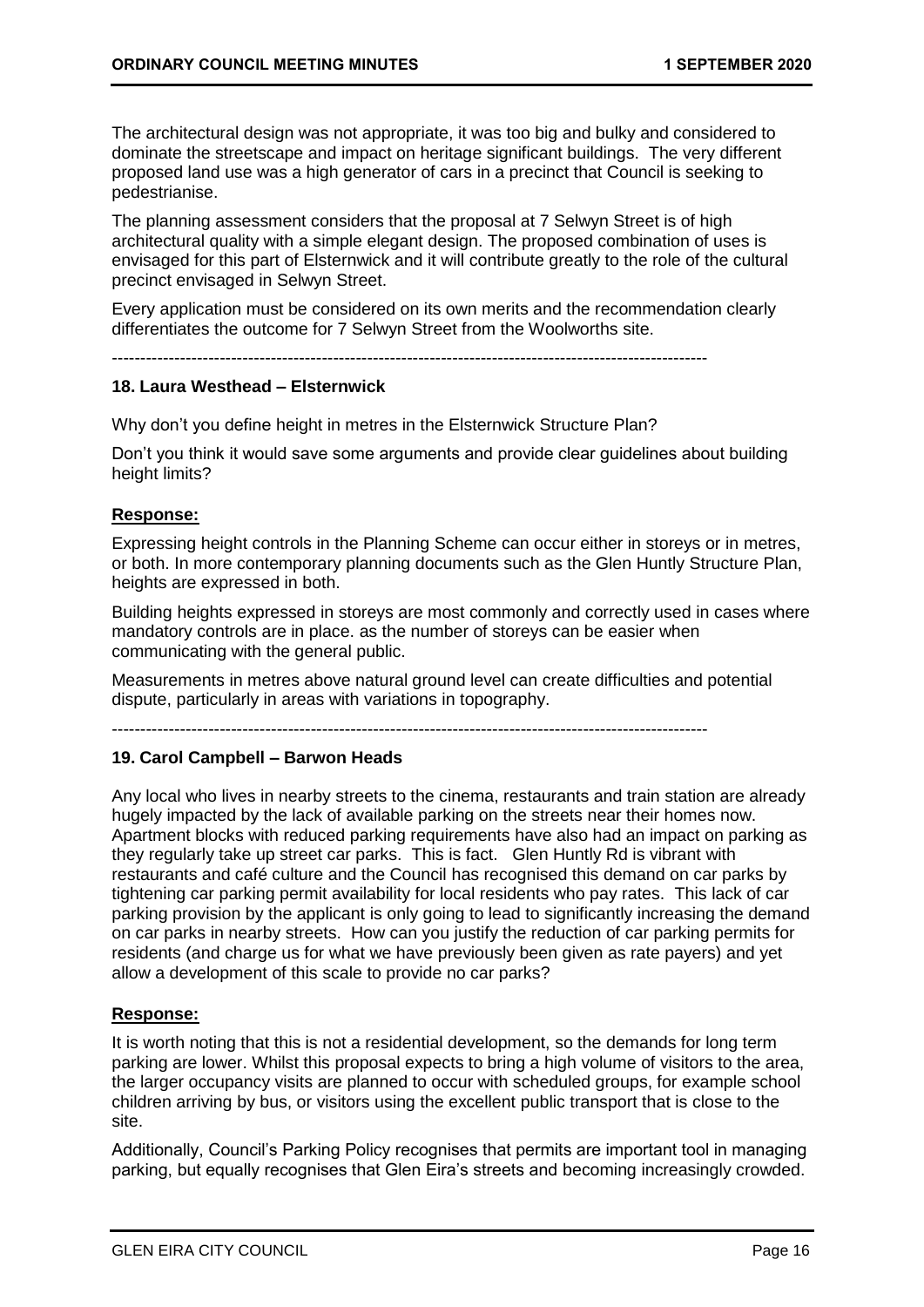Under the new policy all eligible households will be able to access two residential use permits, with those households that do not have off-street parking able to access an additional permit. 100 single-use visitor permits are available to eligible households per annum. New apartment and mixed use developments will not be eligible for any permits.

Permits will be flexible (able to be transferred between vehicles) and will be able to be used within the household's street as well as the nearest intersecting streets.

*It is recorded that Cr Delahunty left the virtual meeting at 8.13pm and re-entered at 8.16pm.*

---------------------------------------------------------------------------------------------------------

*It is recorded that Cr Davey left the virtual meeting at 8.17pm and re-entered at 8.18pm.*

### **20. Marlene Laurent – East Bentleigh**

a) At the 8/4/2020 Council approved an updated Open Space Strategy. Included in this strategy was an increase in the Open Space Levy Rate (from 5.7% to 8.7%) and approval for officers to prepare the Planning Scheme Amendment required to incorporate the revised levy rate in Glen Eira's Planning Scheme.

Could Council please advise the current status of preparation of this amendment and the expected date of it's incorporation in the Glen Eira's Planning Scheme?

b) Included in the Glen Huntly Structure Plan (to be discussed later tonight - Agenda Item 8.3), on page 31 (Figure 3) identifies an area, to a rear to of Glen Huntly Station Public Realm, as a Potential New Development Site which spans the rail.

Could Council please provide details of when this site will become available (eg. during or post level crossing removal) and what type of development is envisaged for the site.

### **Response:**

- a) The Amendment to increase the open space levy is currently in preparation. A request to prepare and exhibit a Planning Scheme Amendment is currently scheduled to be considered by Council early in 2021. It is hoped that the Amendment would be completed by early 2022, however there are many steps involved in an amendment process that can alter these timeframes.
- b) The plan represents Council's preferred outcomes for the level crossing removal works in Glen Huntly, however the final design outcome is within the authority of the Level Crossing Removal Project (Authority). Council will be advocating strongly for meaningful open space to accompany the removal of the level crossings at Glen Huntly and Neerim Roads in line with the advocacy principles endorsed by Council at the August 2020 Ordinary Council Meeting. The new Development Sites within the rail corridor present an opportunity for accommodating additional mixed-use development around the railway infrastructure. There is no timing or further detail on this potential opportunity.

---------------------------------------------------------------------------------------------------------

### **21. Anne Kilpatrick – Caulfield**

The Glen Huntly Structure Plan is going forward to Council at this meeting without the benefit of a contemporary heritage assessment.

What is the timeline for the full heritage assessment including when it will be available to the public? How does that compare with the timeline for the relevant Planning Scheme Amendment?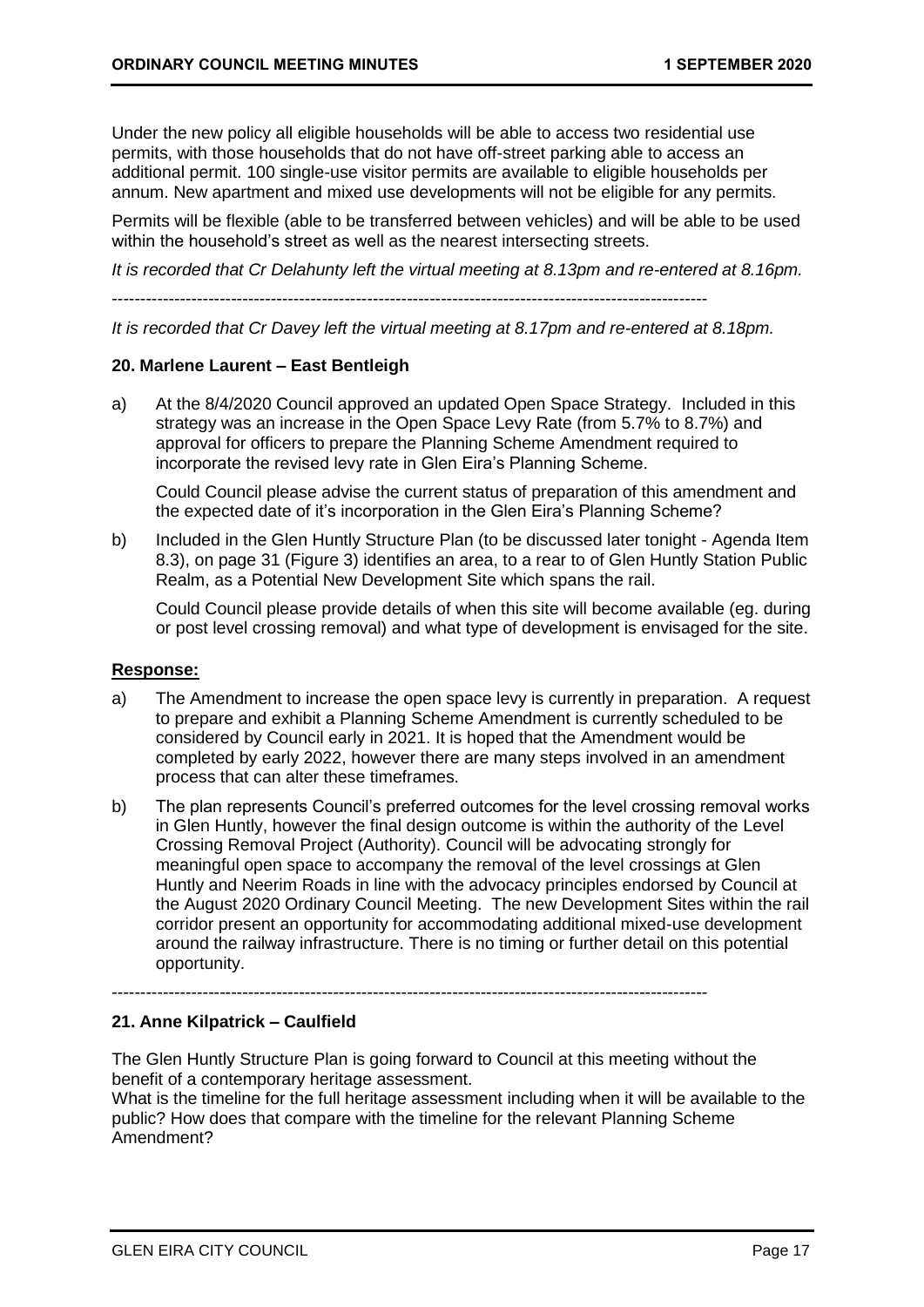### **Response:**

The draft heritage citations for the Glen Huntly major activity centre commercial core were a reference document in the preparation of the Glen Huntly Structure Plan. The central retail precinct has height and setback controls that were embedded to respect and preserve the character of the fine grain nature of the existing street wall and small-scale shop fronts.

A formal planning scheme amendment will be commenced to introduce heritage controls in the Structure Plan area in the later parts of 2020 which will run concurrently with the proposed statutory implementation of the Glen Huntly Structure Plan.

---------------------------------------------------------------------------------------------------------

### **22. Bette Hatfield on behalf of the Glen Eira Residents Association – Caulfield North**

At the recent Planning Zoom Consultation Council advised that unanswered "chat" questions (due to time constraints) would receive an email response.

As I have yet to receive an email in response to my chat question, could Council please advise the number of effective full time (both employed by Council and engaged by Council as contractors and constultants) Planning Officers, assigned to Statutory and Strategic Planning Roles as at the following dates

- October, 2013
- December, 2015
- August, 2018.

### **Response:**

Regarding the Online Planning 'Ask Us Anything' forum, officers are finalising the responses to questions taken on notice and will have them uploaded shortly, along with the other material promised. Participants of the forum will be notified when these are available.

A breakdown of staff, contractor and consultancy numbers specific to the planning and strategic planning functions over the last seven years is not available as we do not collate or report on resourcing figures in that way. Council's Annual Reports provide high level details on expenditure and FTE staffing numbers year on year if they are of interest.

-----------------------------------------------------------------------------------------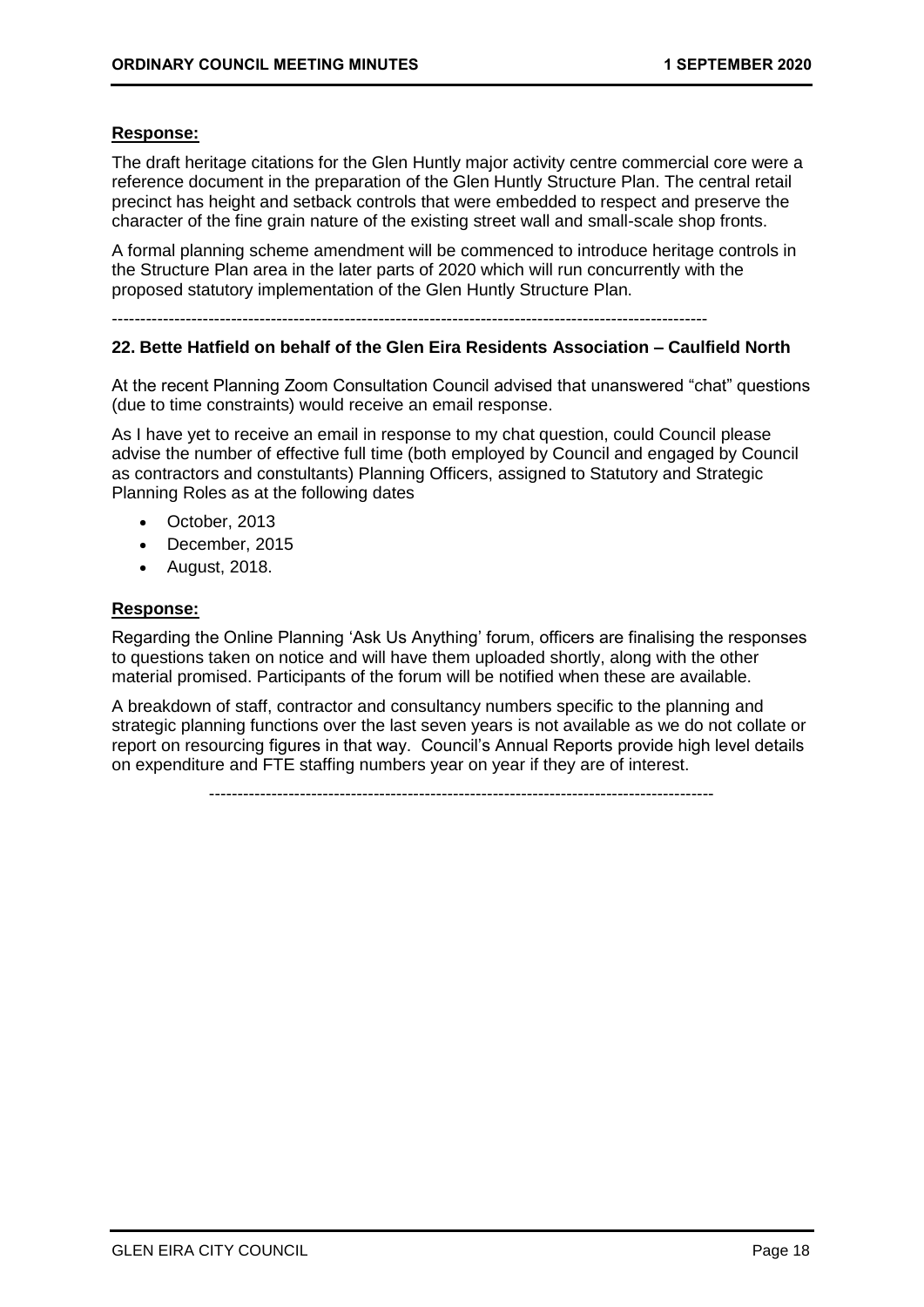### <span id="page-18-1"></span><span id="page-18-0"></span>**8. OFFICER REPORTS (AS LISTED)**

### **8.1 7 SELWYN STREET ELSTERNWICK**

### **Moved: Cr Sztrajt Seconded: Cr Silver**

*It is recorded that Cr Delahunty vacated the virtual meeting at 8:22pm and re-entered at 8:24pm.*

### **Part A**

That Council: issues a Notice of Decision to Grant a Planning Permit for Application No. GE/PP-33539/2020 at 7 Selwyn Street Elsternwick for the demolition of the existing building; construction of an up to nine storey building; use of the land for offices and a place of assembly; sale and consumption of liquor reduction of car parking requirements; and display of advertising signage in accordance with the following conditions:

### Amended plans

1. Before the development starts, amended and additional plans to the satisfaction of the Responsible Authority must be submitted to, and approved by, the Responsible Authority. The plans must be drawn to scale with dimensions and must generally accord with the plans submitted with the application (identified as TP015, TP020, TP101-TP113, TP201-TP204, TP301-TP303, TP401, prepared by McIlDowie Partners and dated 1 May 2020) but modified to show:

### *Additional plans and material samples*

- (a) The building reduced in height to a maximum of 37m, except for any architectural features, masts, building services or enclosed stairwells that may exceed this height by no more than 4m.
- (b) Elevations and sections at a scale of 1:20 demonstrating how the retained Karl Duldig stained windows and bas relief will be displayed within the museum, including lighting details to highlight notable features;
- (c) A schedule of all external advertising and directional signs, including fully dimensioned floor plans and elevations at a scale of 1:50, and for the signs to be an integral design element of the building:
- (d) Fully dimensioned floor plans and elevations at a scale 1:50 showing any external site services within the frontage of the building and for the site services to be an integral design element of the building;
- (e) A physical materials board showing all external façade materials, colours and finishes;

### *Amended plans and documents*

- (f) Access to the building from Selwyn Street to be DDA compliant;
- (g) An annotation on the plans that the rooftop will be used for plant, equipment and service use only;
- (h) The material treatment for any section of the blank walls of the building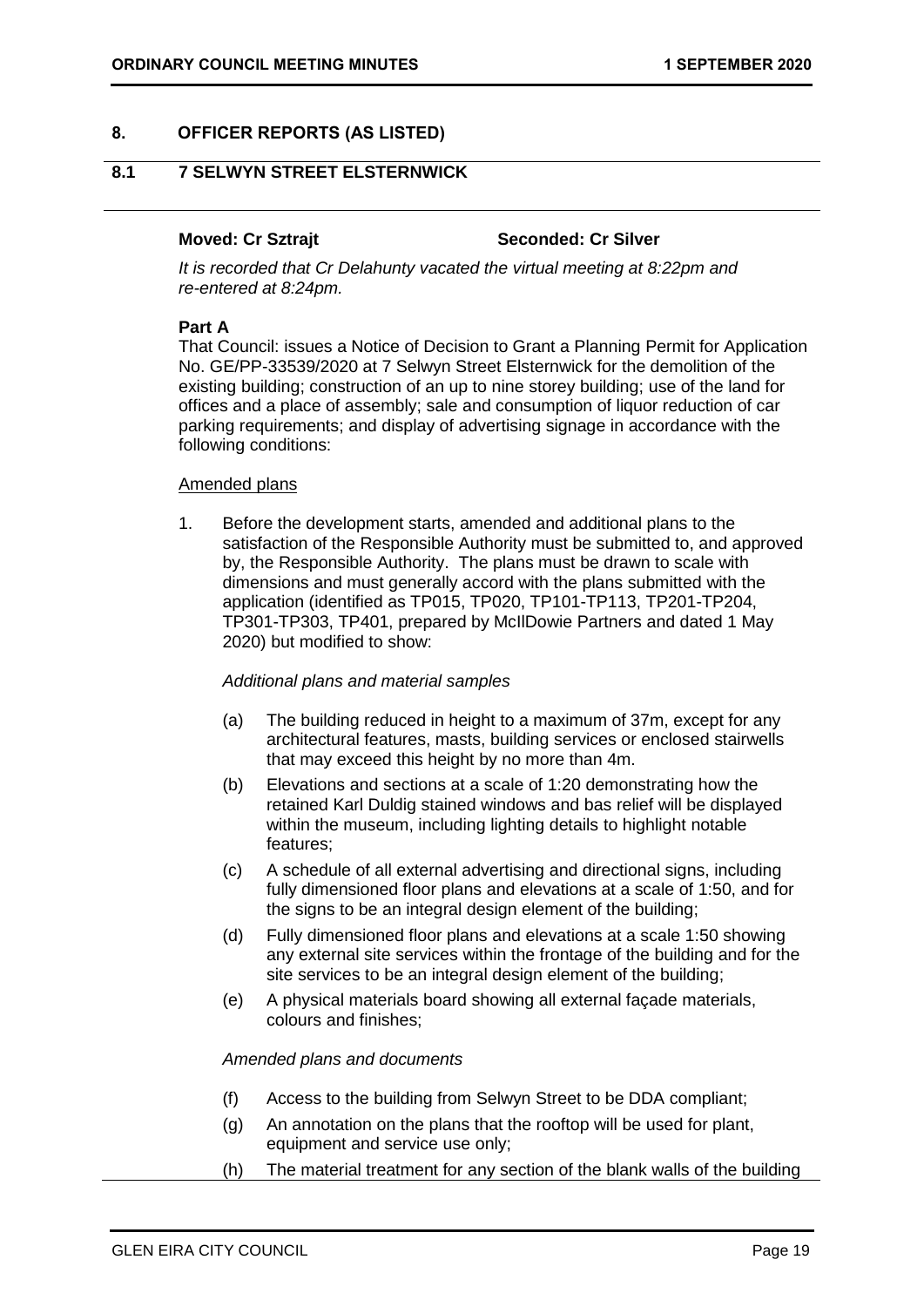(identified as 'FE-11') that is visible from the public realm to be modified to enhance the visual interest such as by using an inscribed pattern treatment, textural finish or the likes;

- (i) Annotation that any steel cladding material will not cause glare to adjoining properties;
- (j) Any noise attenuation measures or requirements of the Acoustic Report required by Condition 7;
- (k) Any requirement of the Waste Management Plan required by Condition 11;
- (l) Any requirement of the Public Realm Management Plan required by Condition 17.

Layout not to be altered and construction oversight

- 2. The layout of the uses and the development as shown on the endorsed plans, including the location and details of the signs must not be altered or modified (unless the Glen Eira Planning Scheme specifies a permit is not required) without the prior written consent of the Responsible Authority.
- 3. As part of the ongoing consultant team, McIldowie Partners or an architectural firm to the satisfaction of the Responsible Authority must be engaged to oversee the design and construction to ensure that the design quality and appearance of the approved development is realised or otherwise to the satisfaction of the Responsible Authority.

### Heritage documentation and retention

4. Before the development starts, including any demolition and excavation, a Heritage Retention Management Plan prepared by a suitably qualified conservation architect must be submitted to and approved by the Responsible Authority. When approved, the Heritage Retention Management Plan will form part of this permit and all buildings and works must be carried out in accordance with the Heritage Retention Management Plan.

The Heritage Retention Management Plan must specify actions for the management, maintenance and salvaging of the existing ceramic bas-relief on the street facade, stained glass windows and plaques by Karl Duldig – 'The Great Awakening' feature, making specific comment on the following matters to the satisfaction of the Responsible Authority to ensure that the feature remains in good condition and are not damaged throughout the demolition and construction period:

- (a) The establishment of appropriate procedures for the retrieval, storage and installation of the existing ceramic bas-relief on the street facade, stained glass windows and plaques by Karl Duldig – 'The Great Awakening' feature, including that demolition of the existing building and construction of the development must not commence until the existing ceramic bas-relief on the street facade, stained glass windows and plaques by Karl Duldig – 'The Great Awakening' feature has been retrieved and stored;
- (b) Retention of a conservation architect and details of the times when supervision by a will be required onsite and time frames specified for supervision;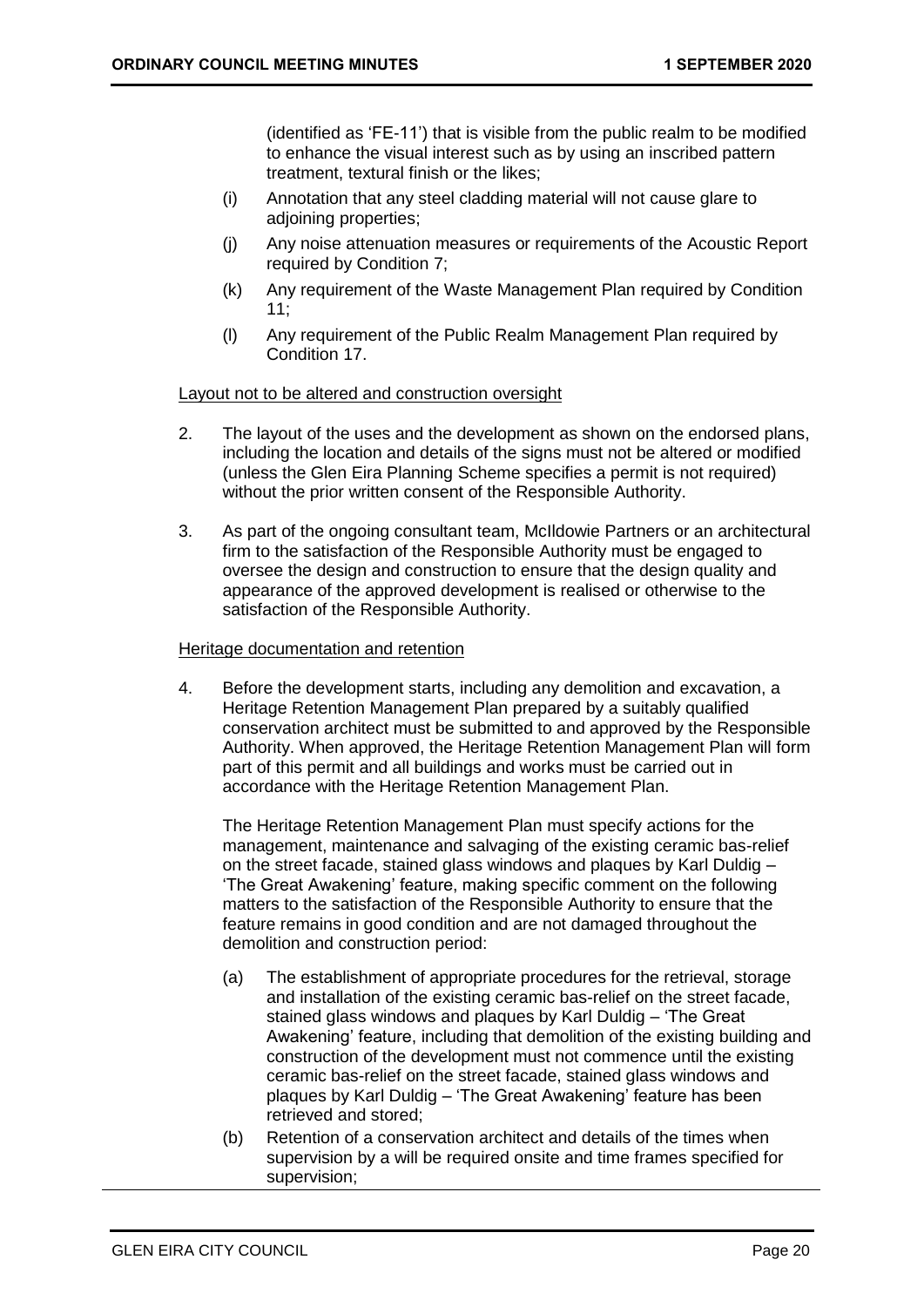- (c) Any remedial works that are required to be performed on the existing ceramic bas-relief on the street facade, stained glass windows and plaques by Karl Duldig – 'The Great Awakening' feature before, during and post development of the site;
- (d) A report is to be prepared for archival photo record purposes for the remainder of the existing building to be to retained or salvaged.
- 5. The requirements and recommendations contained within the approved Heritage Retention Management Plan must be implemented to the satisfaction of the Responsible Authority.
- 6. The existing ceramic bas-relief on the street facade, stained glass windows and plaques by Karl Duldig – 'The Great Awakening' feature to be salvaged and incorporated into the foyer/lobby area to remain on site in perpetuity to the satisfaction of the Responsible Authority.

### Acoustic requirements

- 7. Before the development starts, an updated Acoustic Report to the satisfaction of the Responsible Authority must be submitted to and approved by the Responsible Authority. When approved, the report will be endorsed and will then form part of the permit. The report must be generally in accordance with the report prepared by Marshall Day Acoustics (Revision 02) and dated 6 May 2020, but modified to include the following:
	- (a) any specific acoustic design and attenuation to ensure noise levels from the uses, plant and equipment can meet the requirements of Condition 10.
- 8. The provisions, recommendations and requirements of the endorsed Acoustic Report, must be implemented and complied with to the satisfaction of the Responsible Authority and must not be varied except with the written approval of the Responsible Authority.
- 9. Within two months of all of the uses starting, a further Acoustic Report prepared by an acoustic engineer must be submitted to the Responsible Authority to its satisfaction. The further report must detail whether the noise levels associated with the uses are in accordance with the requirements of the endorsed Acoustic Report at Condition 7 with plant equipment operating at practical peak load (assuming operation during hot weather in summer during the evening and night). If the noise levels exceed those specified in the endorsed Acoustic Report at Condition 7, the report must outline a program or measures to ameliorate or attenuate noise to ensure that the levels are met, to the satisfaction of the Responsible Authority. The uses must not continue until such time that the attenuation measures have been implemented to the satisfaction of the Responsible Authority.
- 10. Noise levels to and from the development and use must not exceed those required to be met under the State Environment Protection Policy (Control of Noise from Industrial Commerce, Industry and Trade), No. N-1 (SEPP N-1) and the State Environment Protection Policy (Control of Music Noise from Public Premises), No. N-2 (SEPP N-2), or any other equivalent or applicable State or relevant policy and should meet accepted sleep disturbance criteria EPA Publication 1254 and any other relevant guideline or Australian Standard.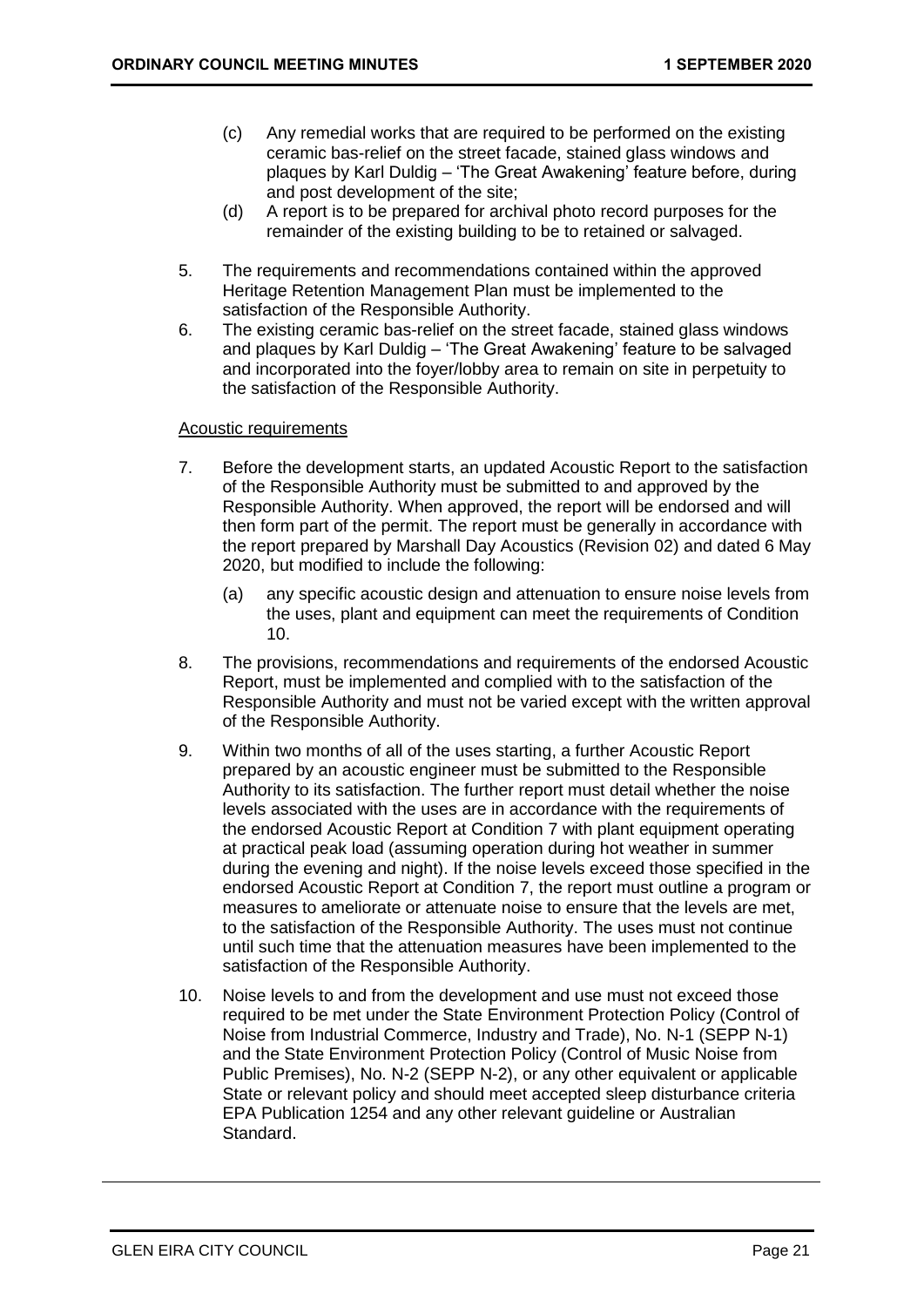### Management plans

- 11. Before the development starts, a Waste Management Plan (WMP) to the satisfaction of the Responsible Authority must be submitted to and approved by the Responsible Authority. When approved, the plan will be endorsed and will then form part of the permit. The WMP must be generally in accordance with the Waste Management Plan prepared by Leigh Design and dated 9 April 2020, but modified to show:
	- (a) The size and location of the proposed waste room;
	- (b) Provision within the waste room for recyclables including 1 x 1,100L bin designated for cardboard and paper stream, and 1 x 1,100L bin for comingled recycling stream;
	- (c) Consideration of the provision of a Container Deposit Scheme (CDS) collection point, noting that introduction of the CDS by 2023 (ie. a reverse vending machine or a bin).
- 12. The provisions, recommendations and requirements of the endorsed Waste Management Plan must be implemented and complied with to the satisfaction of the Responsible Authority and must not be varied except with the written approval of the Responsible Authority.
- 13. Before the uses start, an updated Integrated Transport and Access Plan (ITAP) to the satisfaction of the Responsible Authority must be submitted to and approved by the Responsible Authority. When approved, the plan will be endorsed and will then form part of the permit. The ITAP must be generally in accordance with the Integrated Transport and Access Plan prepared by Ratio Consultants and dated 1 May 2020, but modified to include:
	- (a) Provision of the detailed Green Travel Plan and actions;
	- (b) Confirmation of Green Travel Plan Coordinator; and
	- (c) Rideshare incentives to improve sustainable transport objectives;
	- (d) An estimated breakdown of mode choice to determine trip generation;
	- (e) Management of large group attendees (i.e. school groups).
- 14. The provisions and requirements of the endorsed Integrated Transport and Access Plan must be implemented and complied with to the satisfaction of the Responsible Authority and must not be varied except with the written approval of the Responsible Authority.
- 15. Before the development starts, including any demolition and excavation, a Construction Management Plan (CMP) to the satisfaction of the Responsible Authority must be submitted to and approved by the Responsible Authority. When approved, the plan will be endorsed and will then form part of the permit. The CMP must show:
	- (a) Delivery and unloading points and expected frequency;
	- (b) Truck haulage routes, circulation spaces and queuing lanes;
	- (c) Details how traffic and safe pedestrian access will be managed, including during the drop off and pick up times of the Sholem Aleichem College. These must be in the form of a Traffic Management Plan designed by a suitably qualified traffic practitioner;
	- (d) A liaison officer for contact by owners / residents and the Responsible Authority in the event of relevant queries or problems experienced;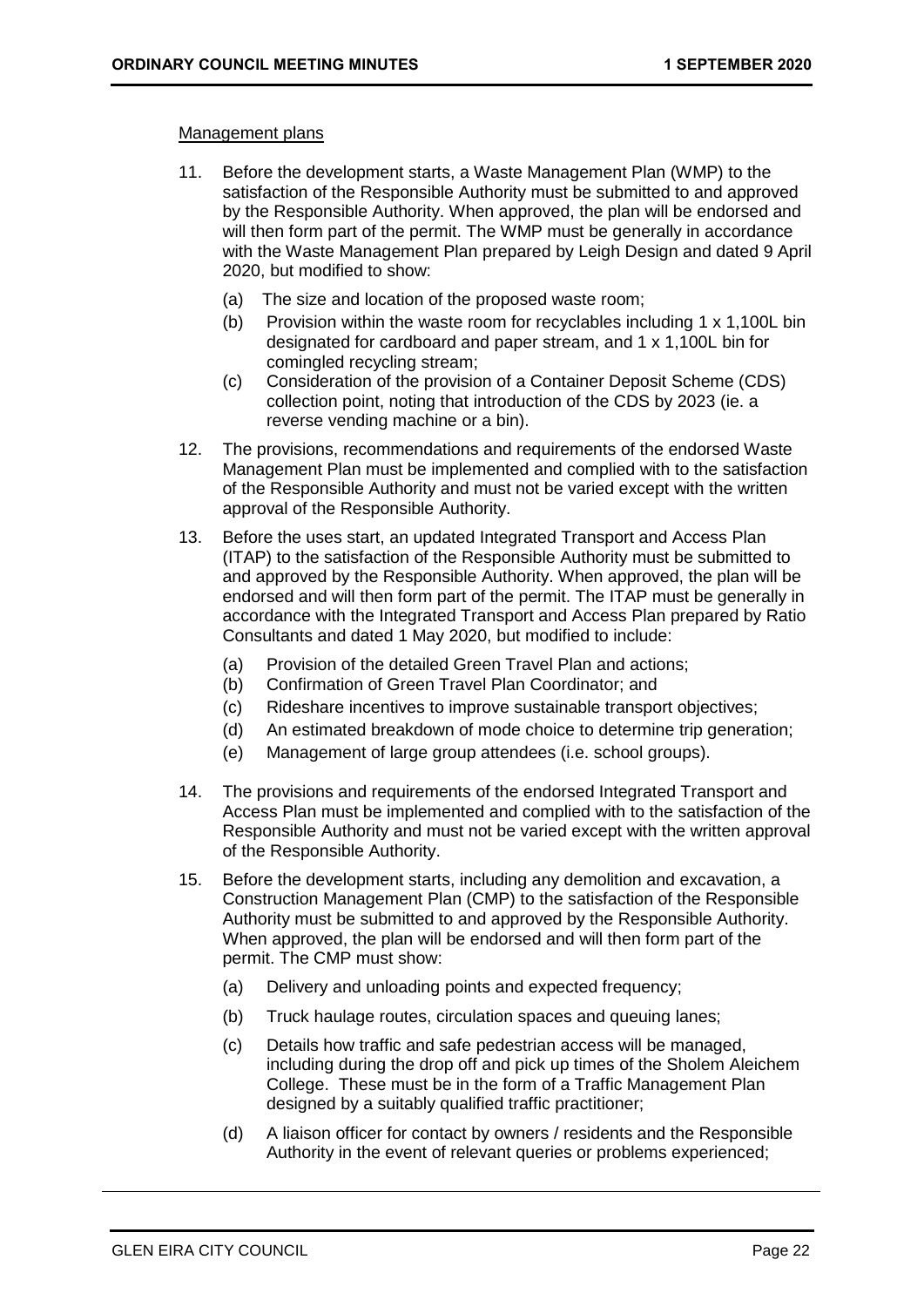- (e) An outline of requests to occupy public footpaths or roads, or anticipated disruptions to local services;
- (f) Any requirements outlined within this permit as required by the relevant referral authorities;
	- (i) Hours for construction activity must only occur within the following hours: 7am to 6pm – Monday to Friday;
	- (ii) 7am to 1pm Saturdays;
	- (iii) No construction on Sundays or public holidays;
- (g) Measures to control noise, dust, water and sediment laden runoff;
- (h) Measures to ensure that subcontractors/tradespersons operating on the site are aware of the contents of the CMP;
- (i) Any construction lighting to be baffled to minimise intrusion on adjoining lots.
- 16. All construction (including demolition and excavation) must be carried out and complied with in accordance with the approved Construction Management Plan to the satisfaction of the Responsible Authority and must not be varied except with the written approval of the Responsible Authority.
- 17. Before the development starts, a Public Realm Management Plan to the satisfaction of the Responsible Authority must be submitted to and approved by the Responsible Authority. When approved the plan will be endorsed and will then form part of the permit. The plan must be prepared by a suitably qualified urban design professional and must be drawn to scale and dimensioned. The plan must include:
	- (a) Plans, elevations, treatments and materials schedules prepared in conjunction with the Responsible Authority for the area directly in front of the subject site and to align with any streetscape design for the Selwyn Street Cultural Precinct;
	- (b) Description of proposed works, including proposed landscaping, surface treatments, street furniture (including signage, bins, seats, bicycle facilities, gates, fences and the like);
	- (c) Details of water sensitive urban design;
	- (d) A plan defining the area the works are to be undertaken;
	- (e) Existing street trees to be removed; and
	- (f) Vehicle and pedestrian access arrangements including any signage or safety measures.
- 18. Before the development is completed, the requirements of the endorsed Public Realm Management Plan must be carried out and completed to the satisfaction of the Responsible Authority.
- 19. Before the use of the museum and place of assembly starts, a Venue Management Plan to the satisfaction of the Responsible Authority must be submitted to and approved by the Responsible Authority. When approved the plan will be endorsed and will then form part of the permit. The plan must include:
	- (a) Detailed description of various activities that will occur on site. The description should contain details of when and where these activities will be taking place;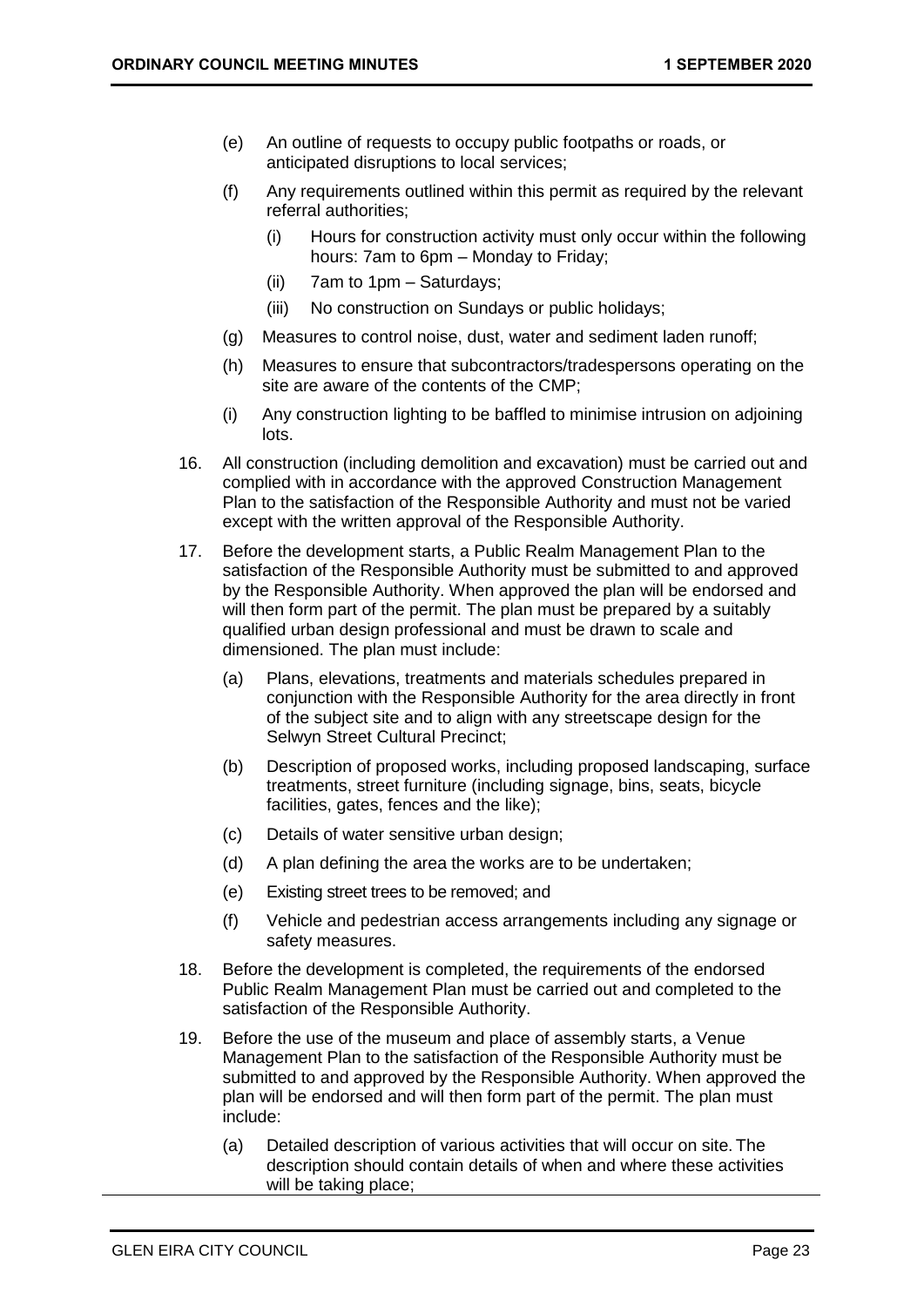- (b) Patron Numbers specified with a maximum of 300 patrons for the museum and a maximum of 300 patrons for the place of assembly, except with the prior written approval of the Responsible Authority;
- (c) Operating hours of each component of the use as follows, except with the prior written approval of the Responsible Authority:
	- (i) Museum 8am to 5pm, Sunday to Friday (closed on Saturdays); and
	- (ii) Place of Assembly (Performing Arts Centre):
		- 5pm to 10pm, Monday to Friday
		- **■** 1pm to 10pm, Saturday and Sunday
		- 8am to 5pm, Monday to Friday in association with the museum
- 20. The provisions and requirements of the endorsed Venue Management Plan must be implemented and complied with to the satisfaction of the Responsible Authority and must not be varied except with the written approval of the Responsible Authority.

### General amenity

- 21. Before the development is completed, all screening shown on the endorsed plans must be erected and thereafter maintained in accordance with the endorsed plans. The screening measures as shown on the endorsed plans are not to be altered or removed without the written consent of the Responsible Authority.
- 22. The amenity of the area must not be adversely affected by the uses or development including through the:
	- (a) transport of materials, goods or commodities to or from the land;
	- (b) appearance of any building, works, stored goods or materials;
	- (c) emission of noise, artificial light, vibration, smell, fumes, smoke, vapour, steam, soot, ash, dust, wastewater, waste products, grit or oil;
	- (d) Traffic generated by the use,

or in any other way, to the satisfaction of the Responsible Authority.

- 23. All security alarms or similar devices installed on the land must be of a silent type.
- 24. All outdoor lighting must be baffled and/or located to prevent light from the site causing detriment to the locality to the satisfaction of the Responsible Authority.
- 25. All pipes, fixtures, fittings and vents servicing the building must be concealed in service ducts or otherwise hidden from view to the satisfaction of the Responsible Authority.
- 26. No plant, equipment, services or architectural features other than those shown on the endorsed plans are permitted above the roof level of the buildings without the prior written consent of the Responsible Authority.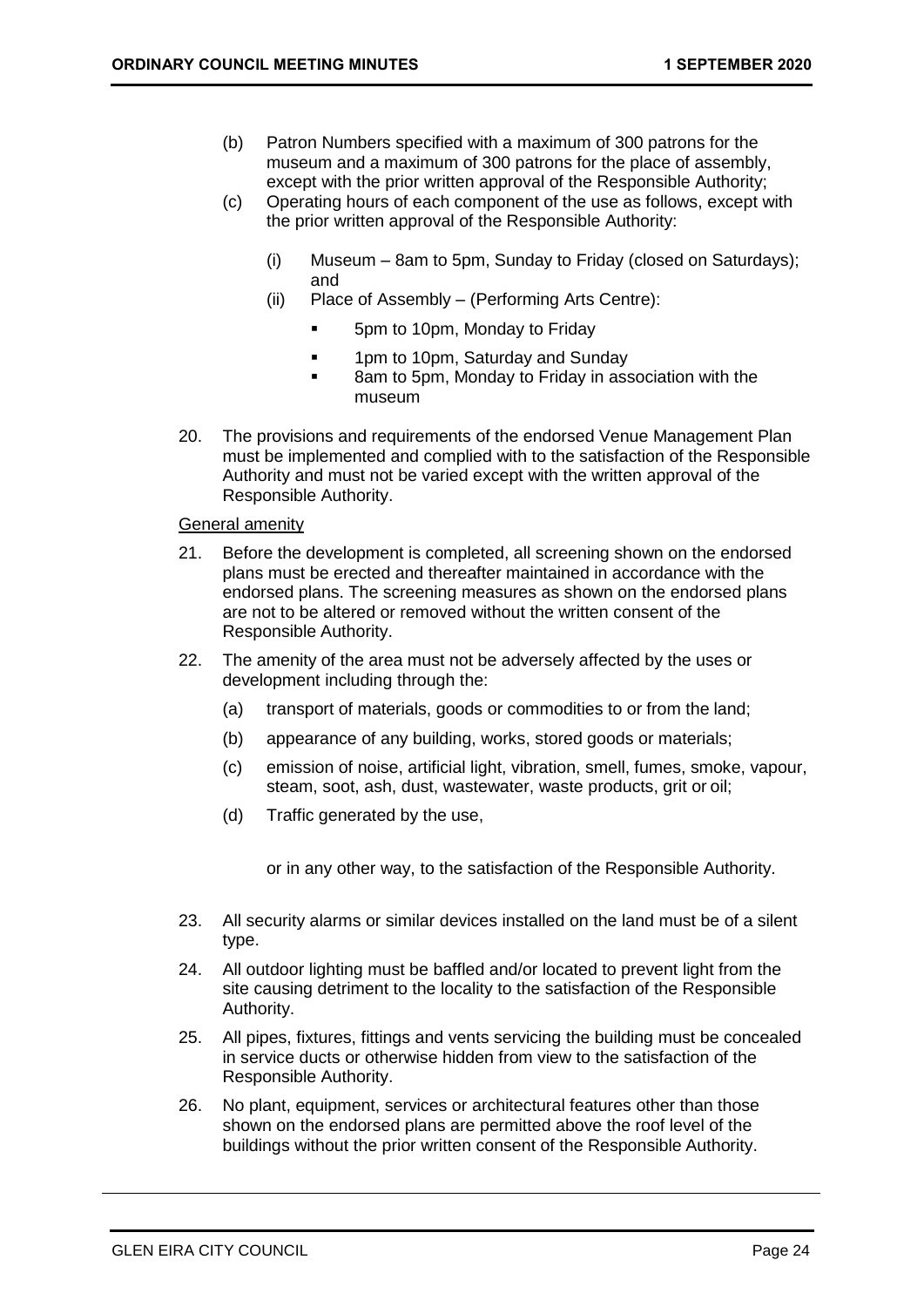27. Before the building is occupied, the walls on the boundary of adjoining properties must be cleaned and finished in a manner to the satisfaction of the Responsible Authority. Painted or bagged walls must be finished to a uniform standard and unpainted or unrendered walls must have all excess mortar removed.

### Signage

- 28. The signs must be constructed and maintained to the satisfaction of the Responsible Authority.
- 29. External sign lighting must be designed, baffled and located to the satisfaction of the Responsible Authority.
- 30. The signage light source must be designed to minimise light spillage onto surfaces other than the sign to the satisfaction of the Responsible Authority.

### Permit expiry

- 31. This permit will expire if one of the following circumstances applies:
	- (a) The development is not started within three years of the date of this permit.
	- (b) The development is not completed within five years of the date of this permit.
	- (c) The use is not started within five years of the date of this permit.
	- (d) The use is discontinued for a period of two years.

The Responsible Authority may extend the permit if a request is made in writing in accordance with Section 69 of *Planning and Environment Act* 1987.

32. The permit as it relates to the display of signs will expire fifteen years from the date on which the use commences, at which stage all signs and structures built specifically to support and illuminate the signs must be permanently removed from the land.

### **Permit notes**

- A. This Planning Permit represents the Planning approval for the use and/or development of the land. This Planning Permit does not represent the approval of other departments of Glen Eira City Council or other statutory authorities. Such approvals may be required and may be assessed on different criteria from that adopted for the approval of this Planning Permit.
- B. Any failure to comply with the conditions of this permit may result in action being taken to have an Enforcement Order made against some or all persons having an interest in the land and may result in legal action or the cancellation of this permit by the Victorian Civil and Administrative Tribunal.
- C. Nothing in the grant of this permit should be construed as granting any permission other than planning permission for the purpose described. It is the duty of the permit holder to acquaint themselves, and comply, with all other relevant legal obligations (including any obligation in relation to restrictive covenants and easements affecting the site) and to obtain other required permits, consents or approvals.
- D. No net increase in peak stormwater runoff in the Council drainage network. Post development peak storm water discharge to Council drainage network must be maintained to the predevelopment level for 10 year ARI. Detailed plans and computations should be submitted to Council for approval prior any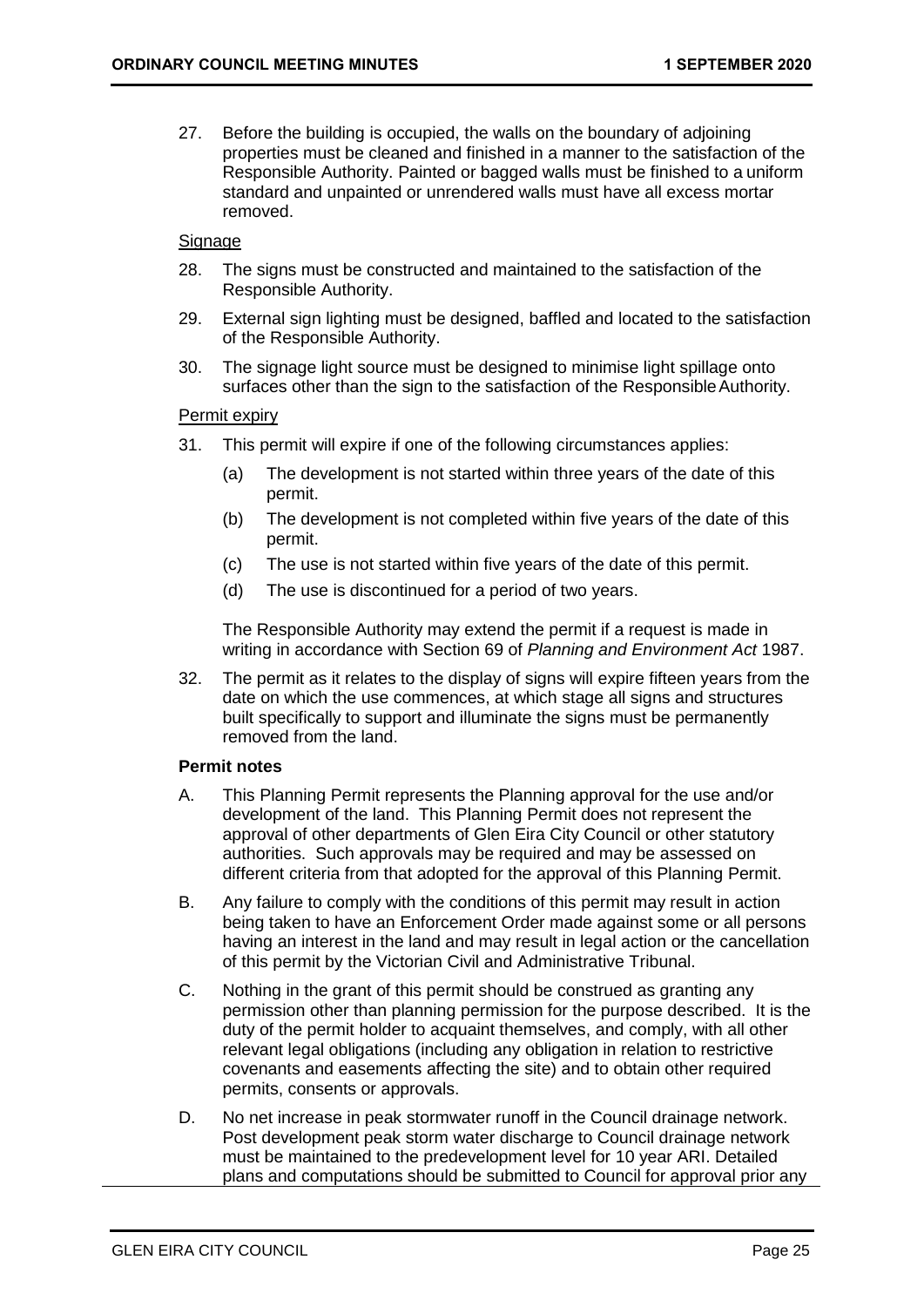construction works.

- E. Engineering Services encourage using of rainwater tanks for storage and reuse for toilet and irrigation purpose and or stormwater detention system.
- F. Drainage associated with basement construction (seepage and agricultural waters are to be filtered to rain water clarity) must be discharged to the nearest Council Drain/Pit and not be discharged to the kerb and channel.
- G. All stormwater runoff must be connected to Council underground drainage network. No uncontrolled stormwater discharge to adjoining properties and footpaths.
- H. Any firefighting equipment for the building shall be accommodated within title boundary. Submitted plans are not showing location of any hydrant / booster. Council will not allow private fire equipment in the Road Reserve.
- I. Asset Protection Permit must be obtained from Council Engineering Services Department prior commencement of any building works.
- J. All relevant Engineering Permits must be obtained prior any works within the Road Reserve and or stormwater connection to Council drainage network.
- K. Any modifications, amendments or changes that could impact Council's infrastructure assets are to be discussed with the Engineering Services prior to issuing a planning permit.

### **Part B**

That Council: acknowledges the offer by members of the Jewish Arts Quarter to formally engage with Glen Eira City Council to explore the creation of preferential opportunities for registered community groups of Glen Eira and local residents to access resources and event spaces within the facilities at 7 Selwyn Street, and, should a planning permit issue, requests officers to engage with the permit holder to negotiate an agreement that achieves this.

*It is recorded that Cr Delahunty vacated the virtual meeting at 8:27pm and re-entered at 8.28pm.*

**FOR:** Crs Athanasopoulos, Esakoff, Hyams, Silver, Sztrajt and Cade (6)

**AGAINST:** Crs Davey, Delahunty and Magee (3)

# **CARRIED**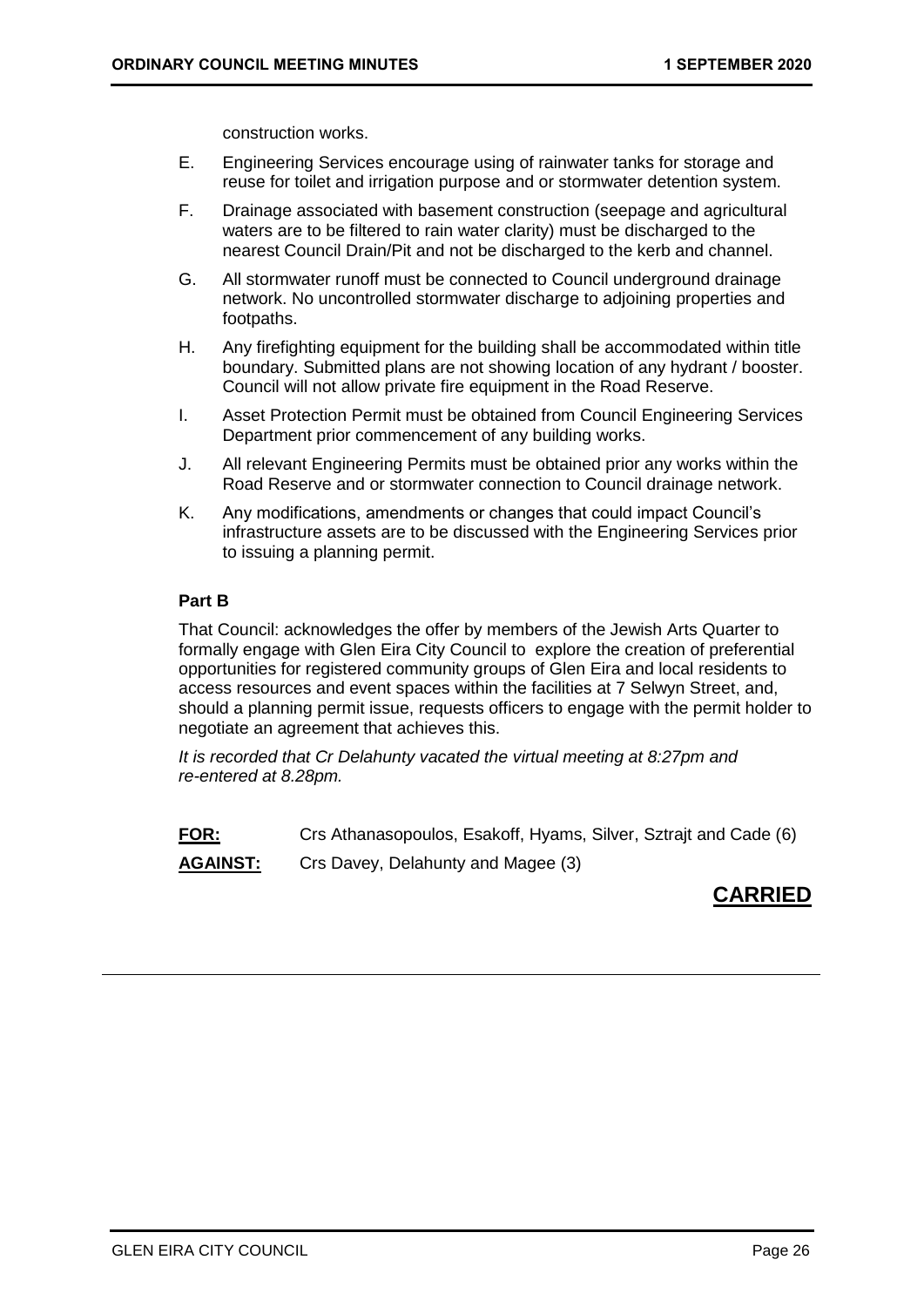### <span id="page-26-0"></span>**8.2 86 KOOYONG ROAD, CAULFIELD**

### **Moved: Cr Hyams Seconded: Cr Delahunty**

That Council issues a Notice of Decision to Grant a Planning Permit for Application No. GE/PP-33493/2020 allowing Building and works for the construction of a four storey building for use as an office and a reduction in the car parking requirements at 86 Kooyong Road, Caulfield North, in accordance with the following conditions:

### Amended plans

- 1. Before the development starts, amended plans to the satisfaction of the Responsible Authority must be submitted to, and approved by, the Responsible Authority. The plans must be drawn to scale with dimensions and must generally accord with the plans submitted with the application (identified as TP003, TP100, TP101, Roof Plan, North and East Elevations, South and West Elevations, Sections and External Finishes prepared by BG Architecture), but modified to show:
	- The streetscape elevation to include unrendered brick element sections  $(a)$ that wraps around the building to enhance visual interest and to reduce the expanse of rendered finish.
	- $(b)$ The inclusion of brick elements into the front fence elevation.
	- An updated schedule of materials and finishes.  $(c)$
	- The provision of at least one e-bike space in addition to the proposed  $(d)$ bicycle spaces located within the ground floor bicycle room.
	- No built form (including canopies or architectural elements) to be built  $(e)$ beyond the title boundaries of the subject land.

When approved, the plans will be endorsed and will then form part of this Permit.

2. The layout of the uses and the development as shown on the endorsed plans, including the location and details of the signs must not be altered or modified (unless the Glen Eira Planning Scheme specifies a permit is not required) without the prior written consent of the Responsible Authority.

### General Amenity

- 3. Before the building is occupied, the walls on the boundary of adjoining properties must be cleaned and finished in a manner to the satisfaction of the Responsible Authority. Painted or bagged walls must be finished to a uniform standard and unpainted or unrendered walls must have all excess mortar removed.
- 4. The amenity of the area must not be adversely affected by the uses or development including through the:
	- $(a)$ transport of materials, goods or commodities to or from the land.
	- appearance of any building, works, stored goods or materials.  $(b)$
	- emission of noise, artificial light, vibration, smell, fumes, smoke, vapour,  $(c)$
	- steam, soot, ash, dust, wastewater, waste products, grit or oil.  $(d)$ Traffic generated by the use.
	- Or in any other way, to the satisfaction of the Responsible Authority.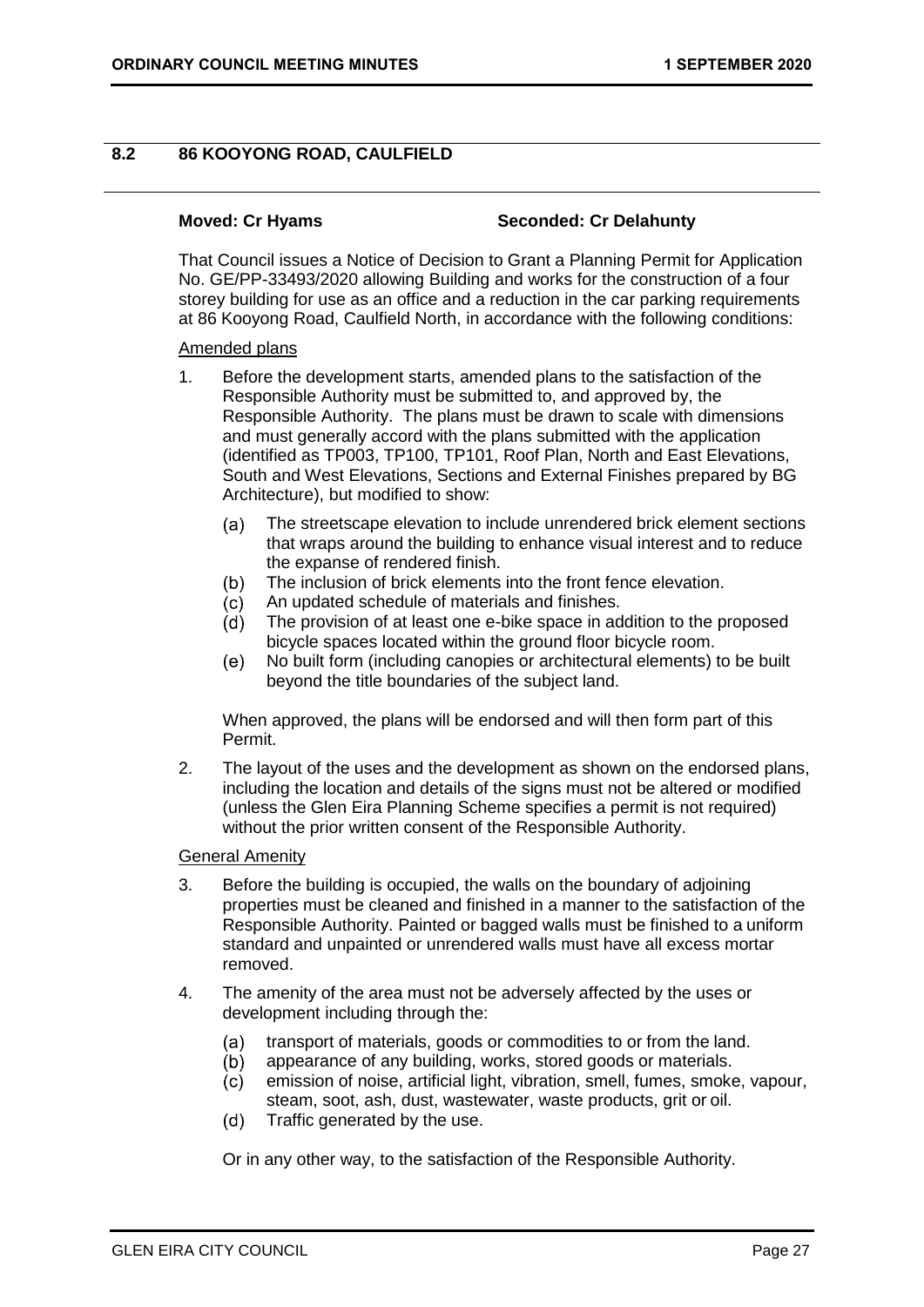- 5. All security alarms or similar devices installed on the land must be of a silent type.
- 6. All outdoor lighting must be baffled and/or located to prevent light from the site causing detriment to the locality to the satisfaction of the Responsible Authority.
- 7. No plant, equipment, services or architectural features other than those shown on the endorsed plans are permitted above the roof level of the building without the prior written consent of the Responsible Authority.
- 8. All pipes, fixtures, fittings and vents servicing any building on the site must be concealed in service ducts or otherwise hidden from view to the satisfaction of the Responsible Authority.

### Management plans

- 9. Before the development starts, a Waste Management Plan (WMP) to the satisfaction of the Responsible Authority must be submitted to and approved by the Responsible Authority. When approved, the WMP will be endorsed and will then form part of the permit. The WMP must outline the collection and disposal of waste and recyclables associated with the proposed use on the site.
- 10. The provisions, recommendations and requirements of the endorsed Waste Management Plan must be implemented and complied with to the satisfaction of the Responsible Authority and must not be varied except with the written approval of the Responsible Authority.
- 11. The provisions, recommendations and requirements of the endorsed Sustainability Management Plan must be implemented and complied with to the satisfaction of the Responsible Authority and must not be varied except with the written approval of the Responsible Authority.
- 12. Before the development is occupied, a Car Stacker Management Plan (CSMP) to the satisfaction of the Responsible Authority must be submitted to and approved by the Responsible Authority. When approved, the CSMP will be endorsed and will then form part of the permit. The CSMP must include the following:
	- (a) Allocation of car spaces according to vehicle size and type.
	- (b) Ongoing maintenance of the car stacker system, including that it must be maintained by the Owner's Corporation in a good working order and be permanently available for the parking of vehicles Should no Owner's Corporation be established, then the lot owner must bear responsibility for ongoing maintenance of the car stacker.
	- (c) Instructions to occupiers about the operation of the car stacker system.
	- (d) The car stacker must be able to accommodate a vehicle at least 5 metres in length.
- 13. The provisions, recommendations and requirements of the endorsed Car Stacker Management Plan must be implemented and complied with to the satisfaction of the Responsible Authority and must not be varied except with the written approval of the Responsible Authority.
- 14. Before the development starts, including any demolition and excavation, a Construction Management Plan (CMP) to the satisfaction of the Responsible Authority must be submitted to and approved by the Responsible Authority.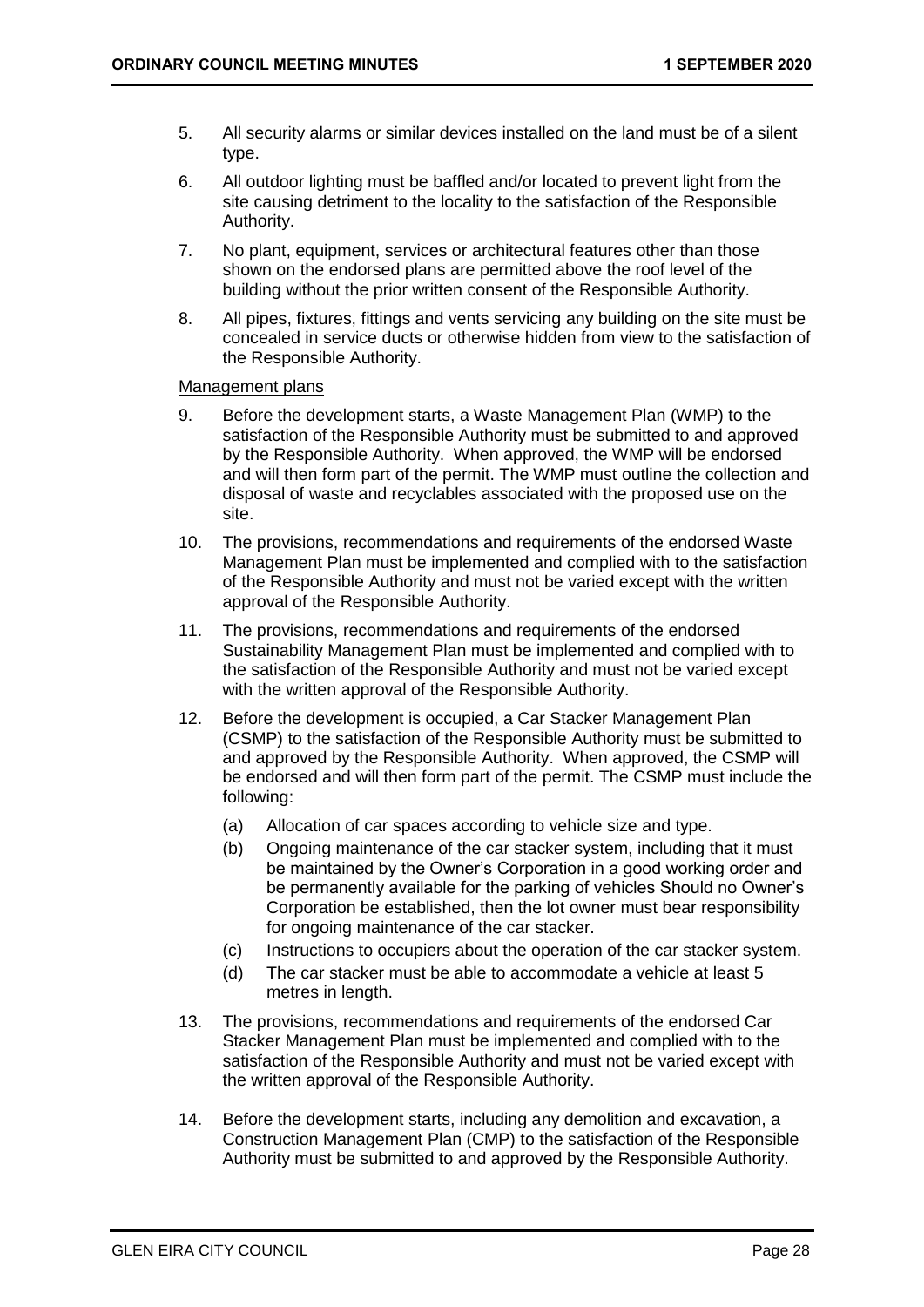When approved, the plan will be endorsed and will then form part of the permit. The CMP must show:

- (a) Delivery and unloading points and expected frequency.
- (b) Truck haulage routes, circulation spaces and queuing lanes.
- (c) Details how traffic and safe pedestrian access will be managed. These must be in the form of a Traffic Management Plan designed by a suitably qualified traffic practitioner.
- (d) A liaison officer for contact by owners / residents and the Responsible Authority in the event of relevant queries or problems experienced.
- (e) An outline of requests to occupy public footpaths or roads, or anticipated disruptions to local services.
- (f) Any requirements outlined within this permit as required by the relevant referral authorities.
- (g) Hours for construction activity in accordance with any other condition of this permit.
- (h) Measures to control noise, dust, water and sediment laden runoff.
- (i) Measures to ensure that sub-contractors/tradespersons operating on the site are aware of the contents of the Construction Management Plan.
- (j) Any construction lighting to be baffled to minimise intrusion on adjoining lots.
- 15. All construction (including demolition and excavation) must be carried out and complied with in accordance with the approved Construction Management Plan to the satisfaction of the Responsible Authority and must not be varied except with the written approval of the Responsible Authority.
- 16. Before the development starts, an amended Green Travel Plan (GTP) to the satisfaction of the Responsible Authority must be submitted to and approved by the Responsible Authority. When approved, the GTP will be endorsed and will then form part of the permit. The amended GTP must show:
	- $(a)$ How traffic movements and staff parking will be managed with a focus on non-private vehicle transport modes.
	- Specific mechanism to encourage the use of sustainable transport  $(b)$ options including, but not limited to:
		- i. Tram, train and bus timetables be installed in prominent locations in lifts and public areas (on noticeboards, etc);
		- ii. Bicycle parking areas to be installed in well secured and prominent locations;
		- iii. Signs displayed in prominent locations advising of the location of existing and proposed share car schemes, bicycle parking facilities, tram stops, taxi ranks, railway stations, bus stops and bicycle paths;
		- iv. Ensure that access to the on-site parking is restricted and controlled;
		- v. Provision of a car-pooling database for occupants;
		- vi. Provision of seed funding arrangements for the occupants to allocate for the purchase of public transport fares;
		- vii. Specific targets to guide the plans ongoing implementation;
		- viii. Identification of a persons responsible for the implementation of actions;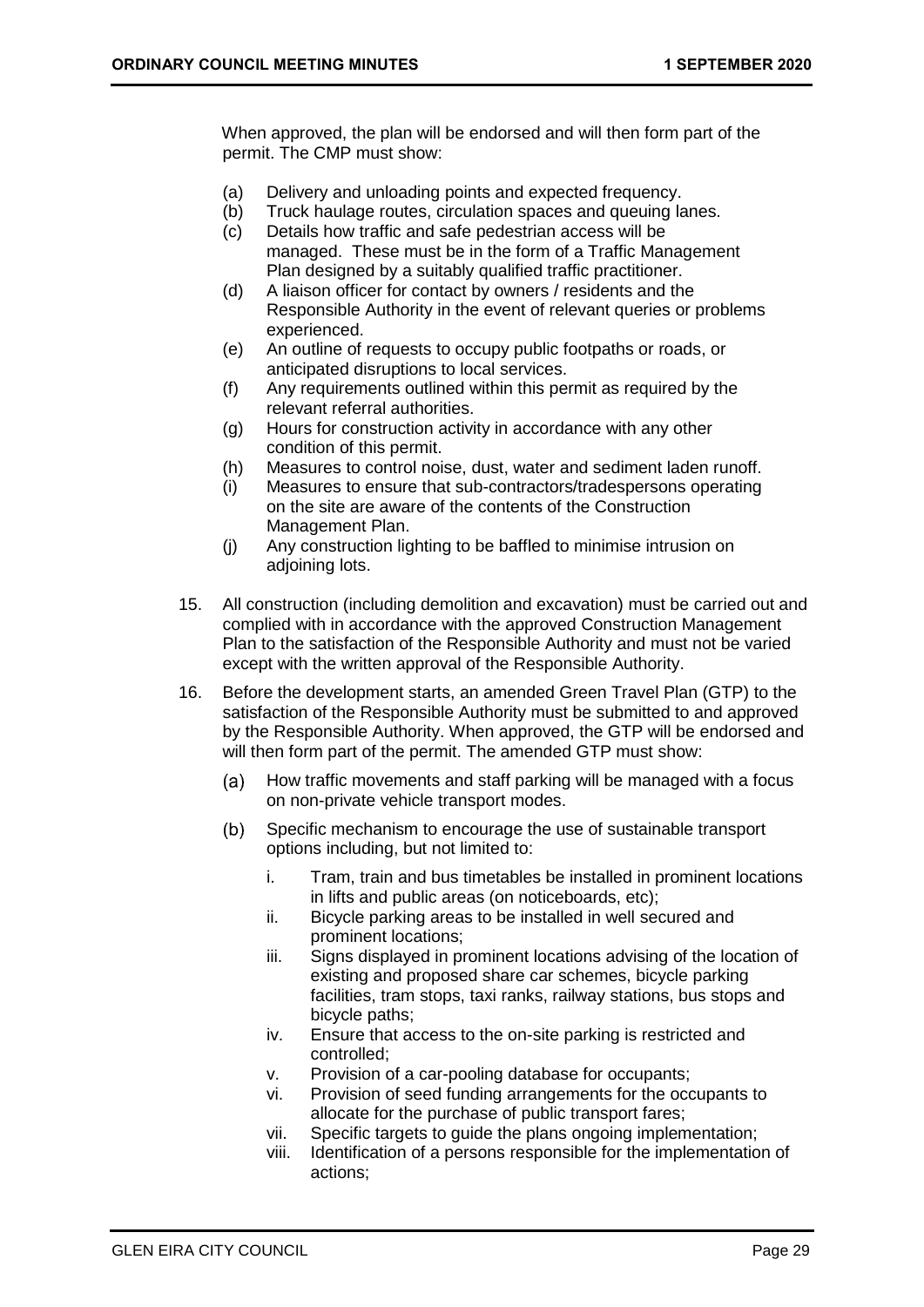- ix. Estimate timescales and costs for each action; and
- x. A plan for monitoring and review of the Green Travel Plan on an annual basis for at least three years.
- 17. The provisions, recommendations and requirements of the endorsed Green Travel Plan must be implemented and complied with to the satisfaction of the Responsible Authority and must not be varied except with the written approval of the Responsible Authority.

### Car and bicycle parking

- 18. Before the development is occupied, bicycle parking facilities must be provided in accordance with Clause 52.34 of the Glen Eira Planning Scheme and AS2890.3-1993 (including the type, location, layout, access paths, signage) or otherwise to the satisfaction of the Responsible Authority.
- 19. Areas set aside for the parking of vehicles and access lanes as shown on the endorsed plans must be:
	- (a) constructed;
	- (b) properly formed to such levels that they can be used in accordance with the plans;
	- (c) surfaced with an all weather sealcoat;
	- (d) drained;
	- (e) line-marked to indicate each car space and all access lanes;
	- (f) clearly marked to show the direction of traffic along the access lanes and driveways.

to the satisfaction of the Responsible Authority.

- 20. Car spaces, access lanes and driveways shown on the endorsed plans must not be used for any other purpose.
- 21. Vehicular crossings must be constructed to the road to suit the proposed driveways to the satisfaction of the Responsible Authority and any existing crossing or crossing opening must be removed and replaced with footpath, naturestrip and kerb and channel to the satisfaction of the Responsible Authority.

### Melbourne Water requirements (conditions 22-25)

- 22. The office building, including lobby area, must be constructed with finished floor levels set no lower than 35.35 metres to Australian Height Datum (AHD), which is 300mm above the applicable flood level at location of development of 35.05m to AHD.
- 23. The car stackers must be constructed with no pits and all electrical components must be set above the applicable flood level at location of development of 35.50m to AHD.
- 24. No further cutting of the site is permitted at the car stacker area below 35.05m to AHD, without the prior written approval of Melbourne Water.
- 25. Imported fill must be kept to a minimum on the property and only be used for the sub floor areas of the office building and access ramps.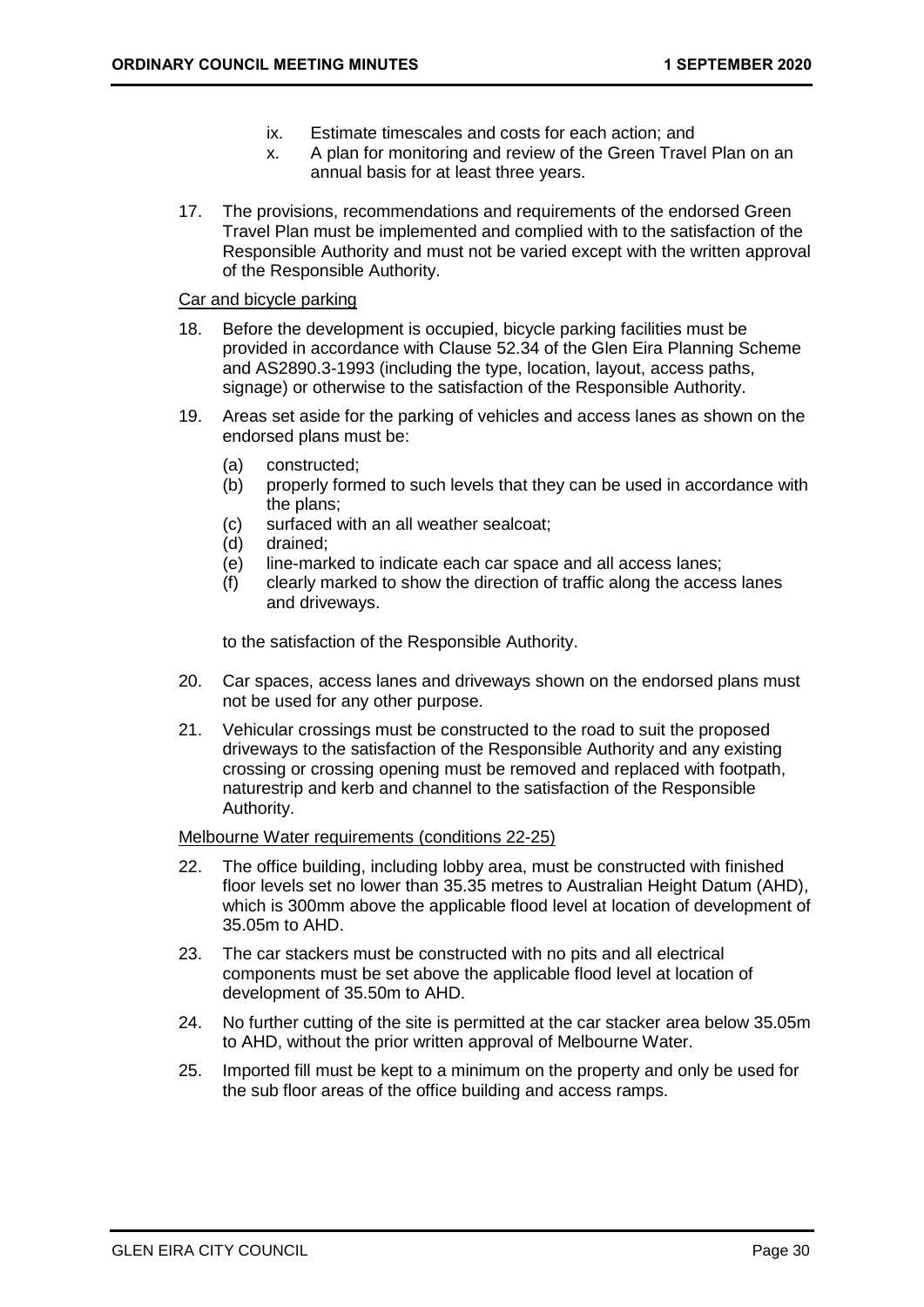### Permit expiry

- 26. This permit will expire if one of the following circumstances applies:
	- The development is not started within three years of the date of this  $(a)$ permit.
	- The development is not completed within five years of the date of this  $(b)$ permit.

The Responsible Authority may extend the permit if a request is made in writing in accordance with Section 69 of *Planning and Environment Act* 1987.

### **Permit notes**

A. The amendments specified in Condition 1 of this Permit and any additional modifications which are "necessary or consequential" are those that will be assessed by Council when plans are lodged to satisfy that condition. Any "necessary or consequential" amendments, in addition to those required by this condition, should be specifically brought to the attention of Council for assessment.

If other modifications are proposed, they must be identified and be of a nature that an application for amendment of permit may be lodged under Section 72 of the Planning and Environment Act 1987. An amendment application is subject to the procedures set out in Section 73 of the Planning and Environment Act 1987.

- B. This Planning Permit represents the Planning approval for the use and/or development of the land. This Planning Permit does not represent the approval of other departments of Glen Eira City Council or other statutory authorities. Such approvals may be required and may be assessed on different criteria from that adopted for the approval of this Planning Permit.
- C. Any failure to comply with the conditions of this permit may result in action being taken to have an Enforcement Order made against some or all persons having an interest in the land and may result in legal action or the cancellation of this permit by the Victorian Civil and Administrative Tribunal.
- D. Nothing in the grant of this permit should be construed as granting any permission other than planning permission for the purpose described. It is the duty of the permit holder to acquaint themselves*,* and comply, with all other relevant legal obligations (including any obligation in relation to restrictive covenants and easements affecting the site) and to obtain other required permits, consents or approvals.
- E. For general development enquiries contact our Customer Service Centre on 131722 (Melbourne Water).
- F. Prior to the commencement of any demolition and/or building works, an Asset Protection Permit must be obtained from Council's Engineering Services Department.
- G. No net increase in the peak stormwater runoff to Council's drainage network. Post development peak storm water discharge to Council's drainage network must be maintained to the predevelopment level for 10 year ARI.
- H. All stormwater runoff must be connected to Council's drainage network. No uncontrolled stormwater is to be discharged to adjoining properties and/or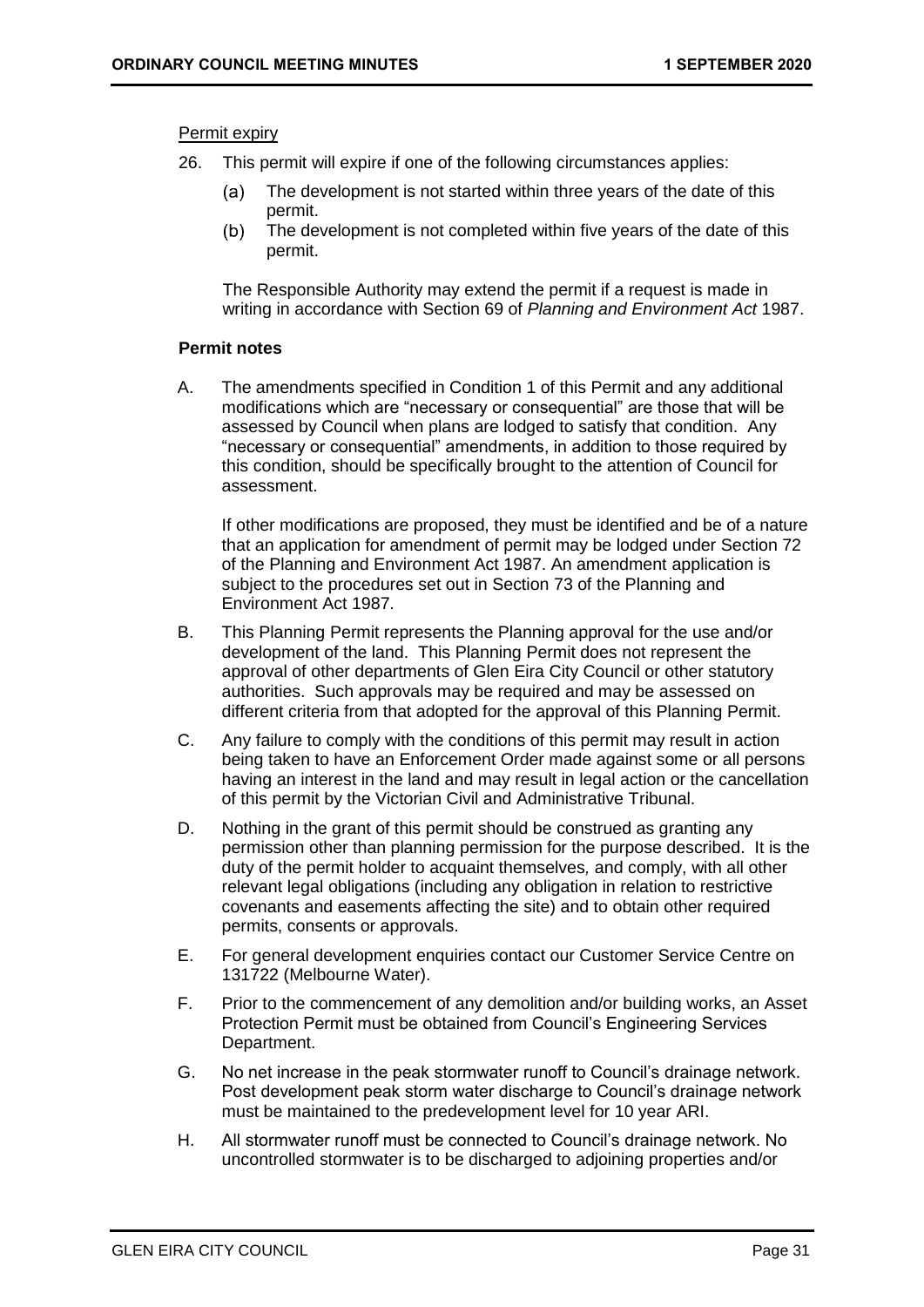footpaths.

- I. Drainage associated with basement construction (seepage and agricultural waters are to be filtered to rain water clarity) must be discharged to the nearest Council drain /pit and not be discharged to the kerb and channel.
- J. Any firefighting equipment for the building shall be accommodated within title boundary.
- K. All relevant Engineering Permits must be obtained prior any works within the Road Reserve and or stormwater connection to Council drainage network.
- **FOR:** Crs Athanasopoulos, Cade, Davey, Delahunty, Esakoff, Hyams, Silver, Sztrajt (8)

**AGAINST:** Cr Magee (1)

# **CARRIED**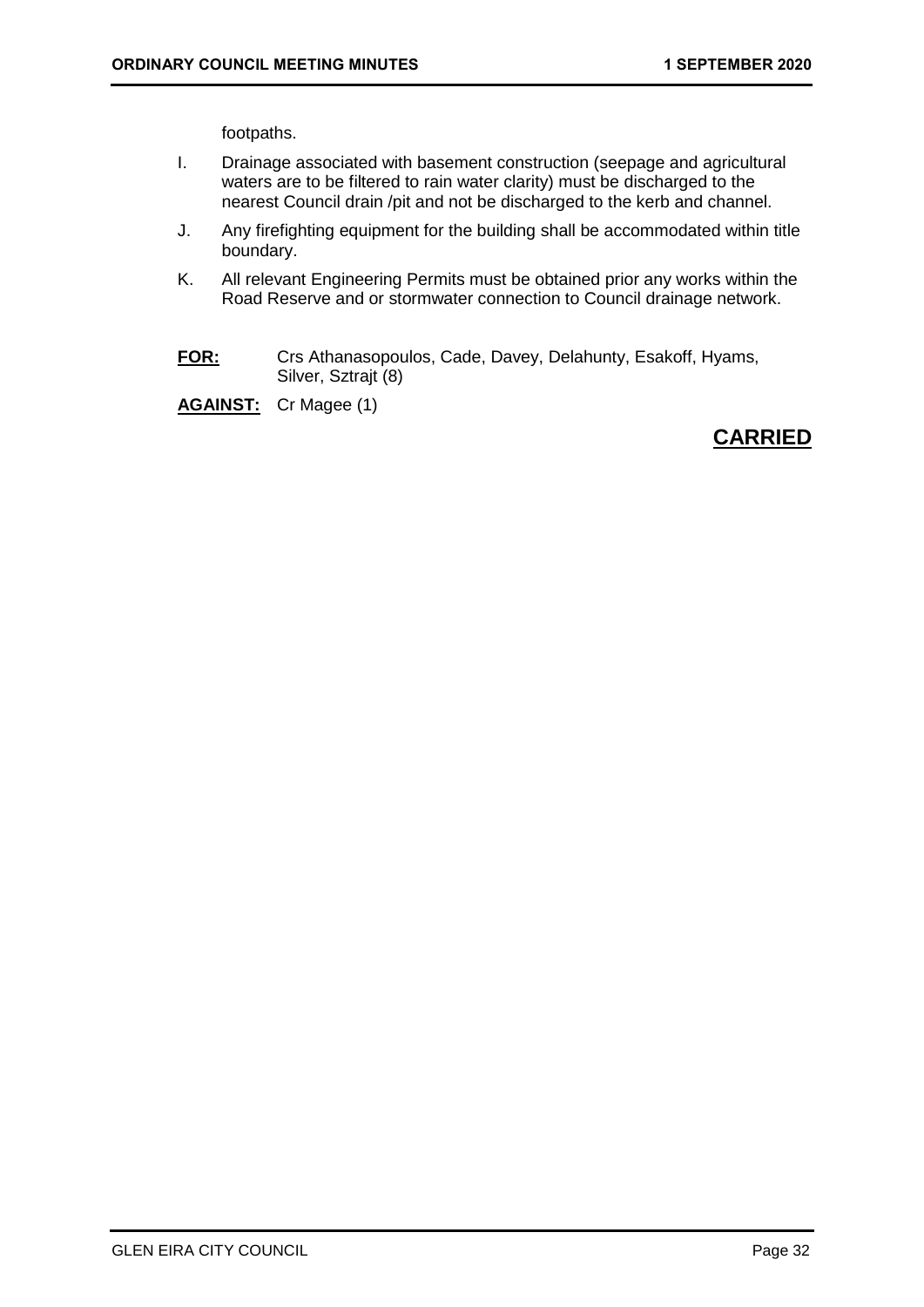### <span id="page-32-0"></span>**8.3 GLEN HUNTLY STRUCTURE PLAN**

### **Moved: Cr Athanasopoulos Seconded: Cr Davey**

That Council:

- 1. adopts the *Glen Huntly Structure Plan 2020-2036* as presented;
- 2. notes that officers will prepare statutory and supporting documentation required to implement the *Glen Huntly Structure Plan 2020-2036* into the Glen Eira Planning Scheme through a future Planning Scheme Amendment;
- 3. develops an implementation plan to inform future Council budgets; and
- 4. communicates the following on Council's website:
	- ➢ Acknowledgment of all submitters for their contributions to the *Glen Huntly Structure Plan 2020-2036.*
	- ➢ Council's resolution on the *Glen Huntly Structure Plan 2020-2036*
	- ➢ Next steps to implement the *Glen Huntly Structure Plan 2020-2036* into the Planning Scheme.
- 5. requests the development of a streetscape revitalisation plan which includes a focus on increasing greening opportunities to respond to submitters comments about the presentation of the centre.

### **Procedural Motion**

### **Moved: Cr Athanasopoulos Seconded: Cr Delahunty**

That Cr Davey be granted a one minute extension of speaking time.

### **CARRIED UNANIMOUSLY**

**FOR:** Crs Davey, Athanasopoulos, Delahunty, Cade (4)

**AGAINST:** Crs Esakoff, Hyams, Sztrajt, Silver (4)

**ABSTAIN:** Cr Magee (1)

# **LOST**

*It is recorded that Cr Athanasopoulos left the virtual meeting at 10:08pm.*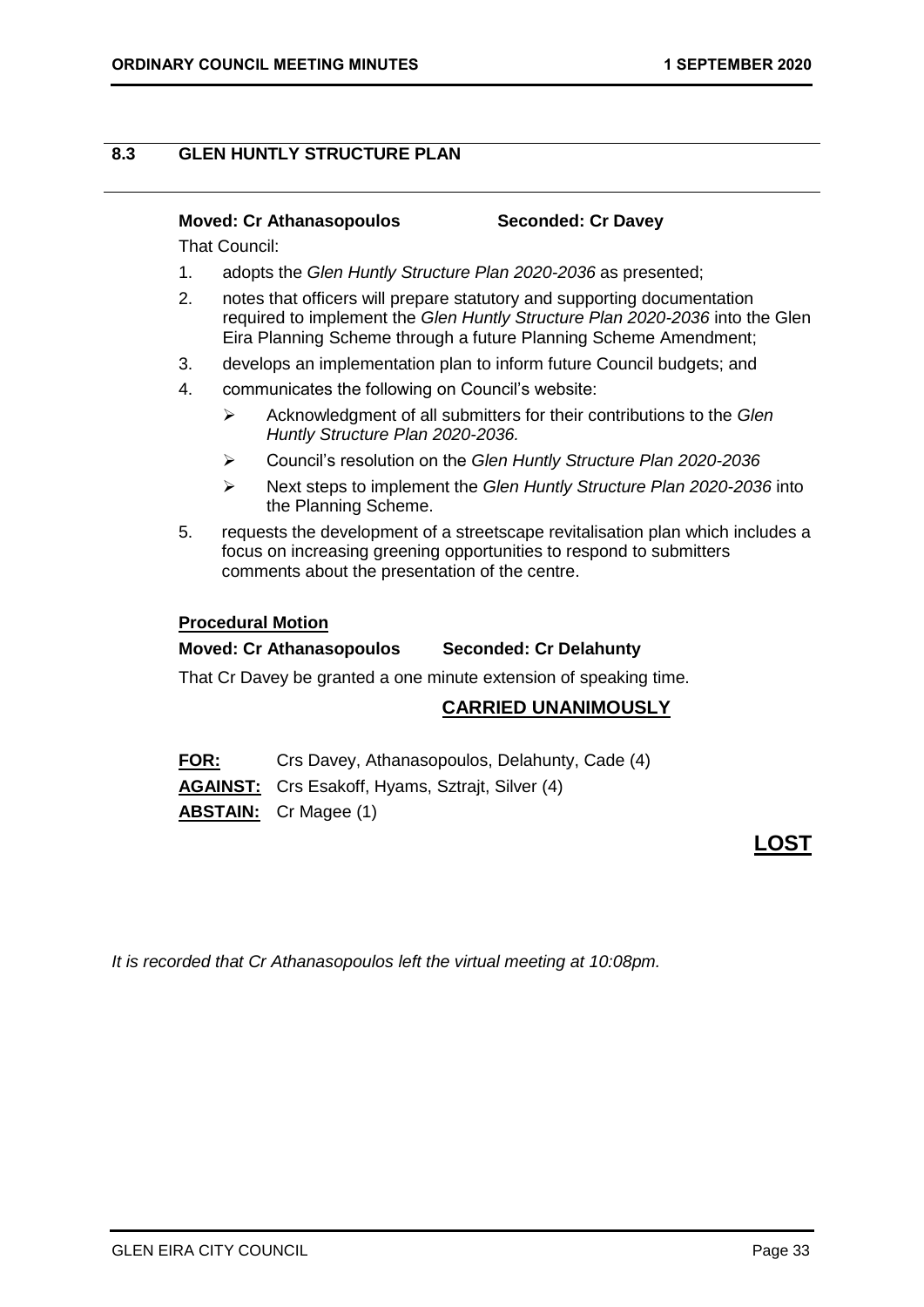### <span id="page-33-0"></span>**8.4 COVID-19 - AMENDED STIMULUS PACKAGE TO SUPPORT BUSINESSES, RESIDENTS AND COMMUNITY GROUPS**

### **Moved: Cr Cade Seconded: Cr Sztrajt**

That Council:

- 1. notes that a review of the COVID-19 Response and Recovery initiatives approved by Council on 7 April and 9 June 2020 has been undertaken and is updated as per Attachment 1 of this agenda item;
- 2. authorises the roll-out of the support initiatives in the Response and Recovery Package as outlined in Attachment 1 to this report;
- 3. notes the indicative value of initiatives outlined in the COVID-19 Response and Recovery Package is \$7.76m, comprising \$3.37m in 2019-20 financial year and \$4.39m in the 2020-21 financial year; and
- 4. conducts further consultation with businesses and Trader's Associations across the municipality to understand where Council can provide further support.

*It is recorded that Cr Athanasopoulos entered the virtual meeting at 10:11pm.*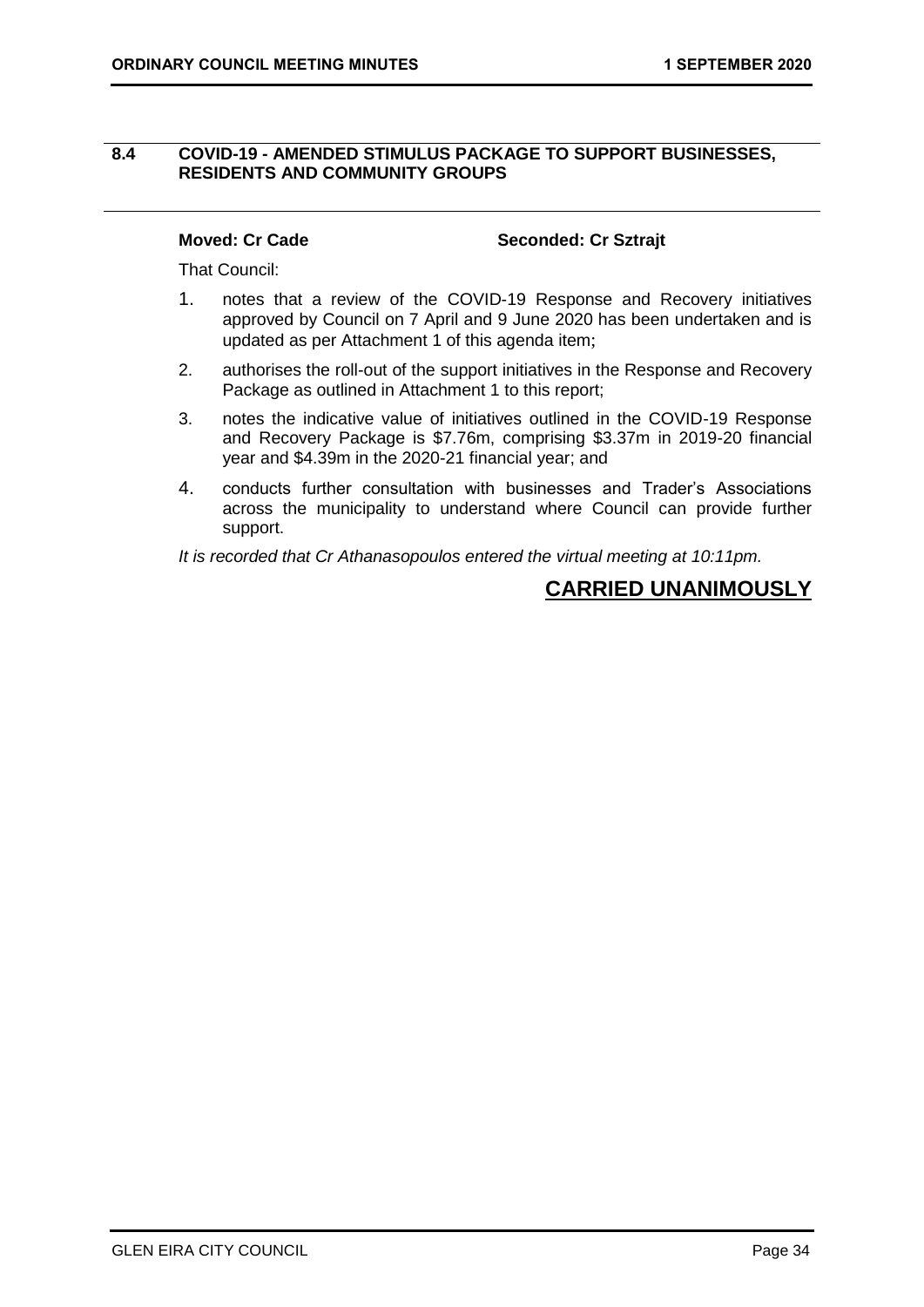### <span id="page-34-0"></span>**8.5 TREE PROTECTION - PROPOSED CLASSIFIED TREE LOCAL LAW**

### **Moved: Cr Delahunty Seconded: Cr Silver**

### **PART A**

That Council resolves, having complied with the requirements of section 119(2) of the *Local Government Act* 1989 (**the Act**) and having received submissions under section 223 of the Act.:

- 1. to make the Classified Tree Local Law (Attachment 1) in accordance with sections 111 and 119 of the Act;
- 2. to authorise the Chief Executive Officer to give notice of the making of the Classified Tree Local Law in the Victorian Government Gazette and a public notice in The Age newspaper in accordance with section 119(3) of the Act;
- 3. to authorise the Chief Executive Officer to send a copy of the Classified Tree Local Law to the Minister for Local Government in accordance with section 119(4) of the Act; and
- 4. to write to each person who made a written submission and inform them of Council's decision and the reasons for that decision.

### **PART B**

That Council resolves to adopt the Classified Tree Policy (Attachment 2) and the Classified Tree Assessment Guidelines (Attachment 3), which are to take effect when the Classified Tree Local Law commences.

### **PART C**

That Council:

- 1. notes that the *Local Government Act* 2020 limits the penalty able to be applied by Councils for breaches of local laws, and that this limit is 20 penalty units, currently \$2,000.
- 2. notes that the *Sentencing Act* 1991 provides that a 'penalty unit' under a local law is \$100.00 and this has not changed since 1991, whilst the penalty unit at the State level is \$165.22 (as at 1 July 2020).
- 3. notes that the 20 penalty unit limit for breaches of the proposed Classified Tree Local Law for illegal removal of a Classified Tree is too low to be a meaningful deterrent to ensure compliance with the provisions of the proposed Classified Tree Local Law.
- 4. resolves, therefore, to request that the State Government amend both the *Local Government Act* 2020 and the *Sentencing Act* 1991 to allow for a meaningful deterrent to ensure compliance with the provisions of the proposed Classified Tree Local Law.
- 5. requests that the Chief Executive Officer write to the Premier, Minister for Local Government and Attorney-General, and relevant Departmental Secretaries, to formally make the request, attaching a copy of the resolution.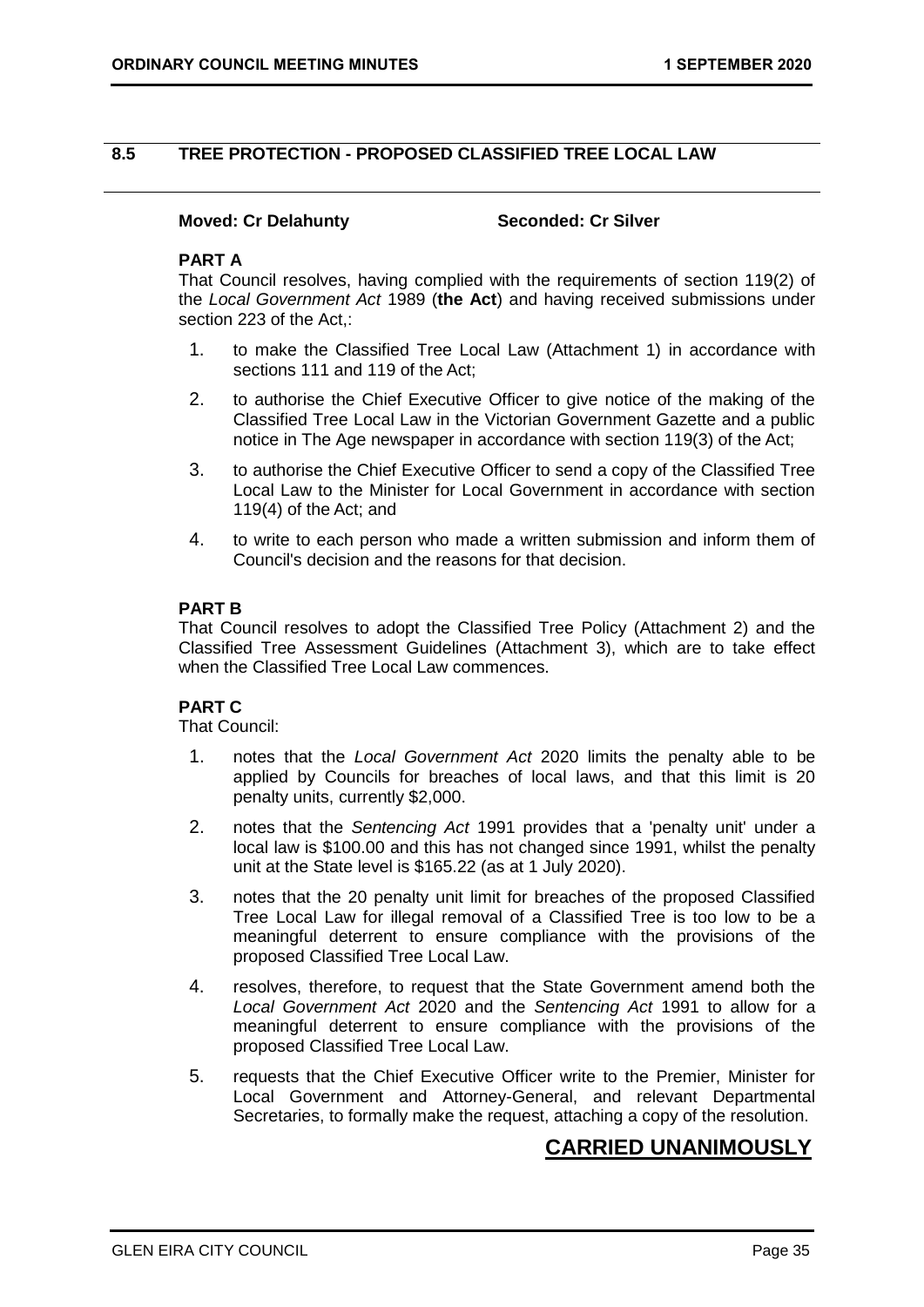### <span id="page-35-0"></span>**8.6 CARNEGIE SWIM CENTRE REDEVELOPMENT – BUSINESS CASE REVIEW AND CONCEPT DESIGN CONSULTATION OUTCOMES**

### **Moved: Cr Athanasopoulos Seconded: Cr Davey**

That for the Carnegie Swim Centre Redevelopment project, Council:

- 1. notes the observations from the business case review and endorses incorporation of the additional facility components in the concept design;
- 2. notes the feedback received from the community consultation, and the responses provided;
- 3. adopts the concept design;
- 4. prepares a 'Green Travel Plan' for the new Centre, referenced to the objectives of the Glen Eira Integrated Transport Strategy (and associated network improvements) with a focus on reducing the environmental impact of travel to/from the facility.
- **FOR:** Crs Hyams, Sztrajt, Davey, Silver, Cade, Athanasopoulos and Esakoff (7)

**AGAINST:** Crs Delahunty and Magee (2)

# **CARRIED**

### **Procedural Motion**

### **Moved: Cr Hyams Seconded: Cr Silver**

That Item 8.11 – Adoption of 2019-20 Financial Report be dealt with at this stage of the meeting.

### **CARRIED UNANIMOUSLY**

## **8.11 ADOPTION OF 2019-20 FINANCIAL REPORT**

**Moved: Cr Hyams Seconded: Cr Silver**

That Council:

- 1. adopts the 2019-20 Financial Statements and Performance Statement 'in principle', subject to no significant changes by the Auditor-General; and
- 2. notes that the Mayor (Cr Margaret Esakoff) and Deputy Mayor (Cr Dan Sztrajt) have been appointed to sign the Financial Statements and Performance Statement once they have been returned by the Victorian Auditor-General.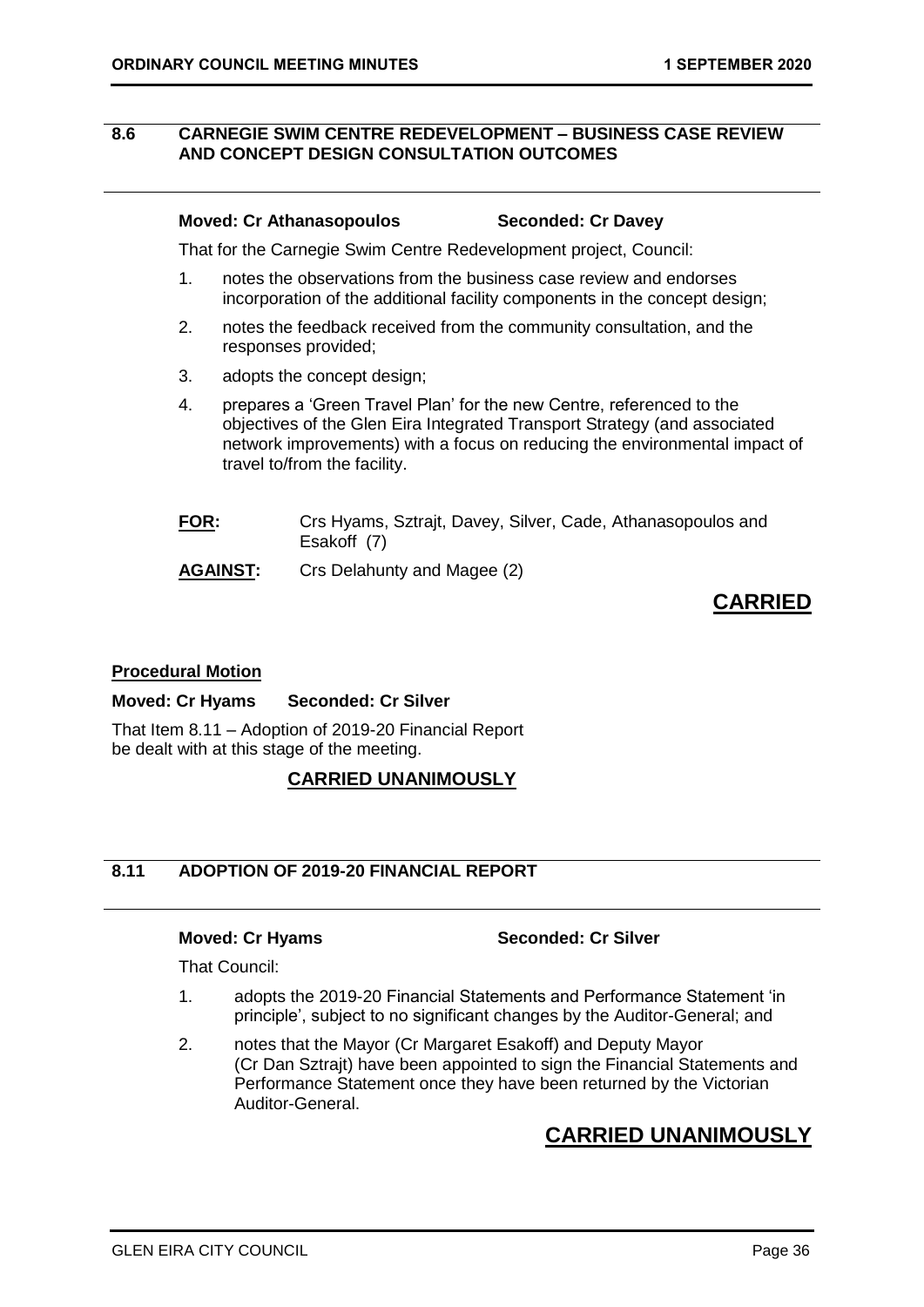### <span id="page-36-0"></span>**8.7 GLEN EIRA SOCIAL AND AFFORDABLE HOUSING STRATEGY IMPLEMENTATION PLAN YEAR TWO 2020-21**

### **Moved: Cr Delahunty Seconded: Cr Athanasopoulos**

That Council endorses the *Glen Eira Social and Affordable Housing Strategy Implementation Plan Year Two 2020-21*.

# **CARRIED UNANIMOUSLY**

### **Procedural Motion**

### **Moved: Cr Silver Seconded: Cr Sztrajt**

That item 10.1 – Requests for reports from a member of Council staff be dealt with at this stage of the meeting.

## **CARRIED UNANIMOUSLY**

### <span id="page-36-1"></span>**10.1 Requests for reports from a member of Council staff**

### **10.1.1 MINIMISATION OPTIONS OF VEHICULAR IMPACTS ON THE SELWYN STREET CULTURAL PRECINCT**

### **Moved: Cr Silver Seconded: Cr Sztrajt**

That officers prepare a report that considers road treatments and parking adjustments to minimise vehicular traffic impacts on Gordon Street, Elizabeth Street, Regent Street, and St Georges Road, in conjunction with the development of the functional layout plan for the Selwyn Street Cultural Precinct.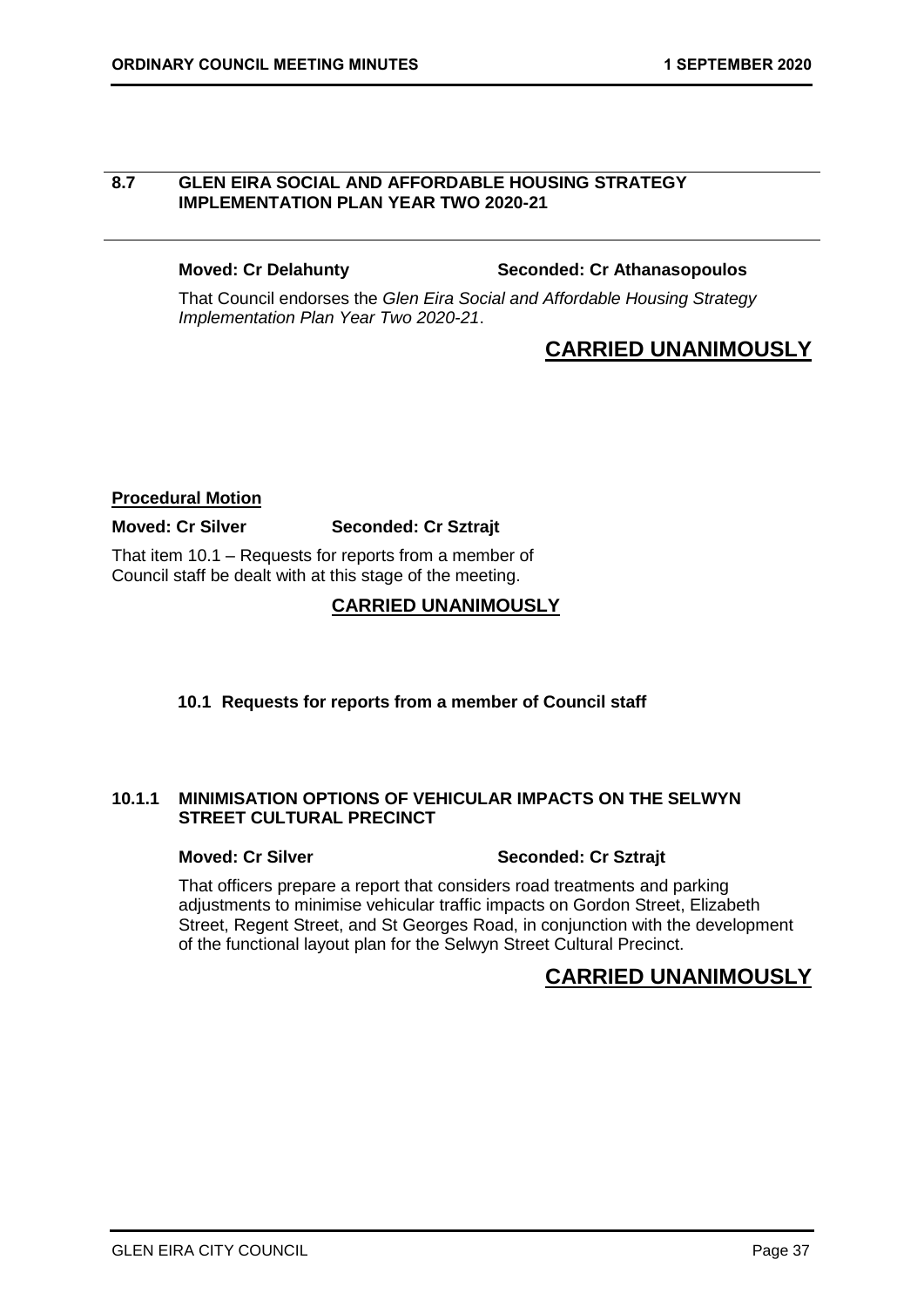### <span id="page-37-0"></span>**8.8 SUBMISSION TO CAULFIELD RACECOURSE RESERVE DRAFT LAND MANAGEMENT PLAN 2020- 2035**

### **Moved: Cr Hyams Seconded: Cr Magee**

That Council notes the submission to the Caulfield Racecourse Reserve Draft Land Management Plan 2020-2035.

# **CARRIED UNANIMOUSLY**

### **8.9 PUBLIC INTEREST DISCLOSURE POLICY**

**Moved: Cr Hyams Seconded: Cr Silver**

That Council approves the Public Interest Disclosure Policy (Attachment 1) to replace the Protected Disclosure Policy and Procedures (Attachment 2).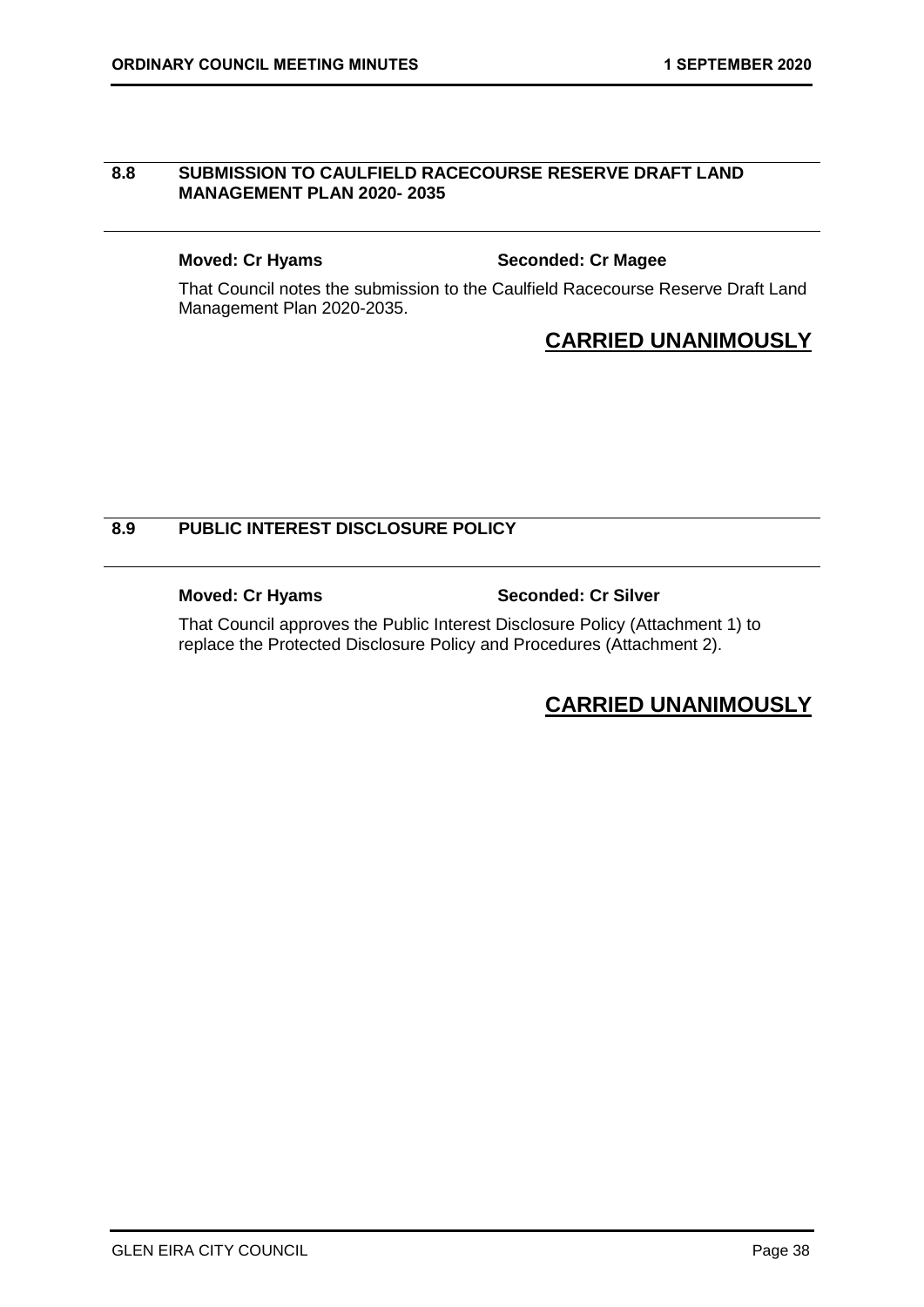### <span id="page-38-0"></span>**8.10 DELEGATIONS**

### **Moved: Cr Hyams Seconded: Cr Magee**

- 1. That Council resolves as follows:
	- (a) in accordance with section 11(1) of the *Local Government Act* 2020 (Vic), the amendments to the Instrument of Delegation to the Chief Executive Officer (**CEO delegations**) in Attachment 1 to the report are approved and adopted;
	- (b) the amendments to the Instrument of Delegation under the *Planning and Environment Act* 1987 (Vic) (**planning delegations**) in Attachment 2 to the report are approved and adopted;
	- (c) the amendments to the Instrument of Delegation under other legislation (**other delegations**) in Attachment 3 to the report are approved and adopted;
	- (d) relevant Council staff be delegated powers, duties and functions described in the CEO delegations, planning delegations and other delegations (as amended), and such powers, duties and functions be exercised subject to any conditions and limitations specified in these instruments (as amended);
	- (e) the CEO delegations, planning delegations and other delegations (as amended) come into effect immediately after the passing of this Council resolution;
	- (f) clean versions of the instruments described in part 1(e) be published on Council's website; and
	- (g) on the coming into force of the instruments as described in part 1(e), the Instrument of Delegation to the Chief Executive Officer approved on 30 June 2020, the Instrument of Delegation to Council staff under the Planning and Environment Act 1987 approved on 30 June 2020, and the Instrument of Delegation to Council staff under various legislation approved on 17 March 2020 are revoked.
- 2. That Council notes as follows in relation to the CEO delegations and planning delegations:
	- (a) that Council will make available on its website, where practicable, a list of decisions which would have been dealt with by Council but were made under delegation due to Council being unable to form a quorum because of the coronavirus pandemic;
	- (b) the CEO will, where practicable, consider and take into account the views of Councillors when making decisions which would otherwise have been dealt with by Council at a Council meeting, but for Council being unable to form a quorum because of the coronavirus pandemic;
	- (c) both the CEO delegations and planning delegations will be reviewed at least once every three months, and that Council will, at a Council meeting, resolve whether to vary, revoke or leave them in place.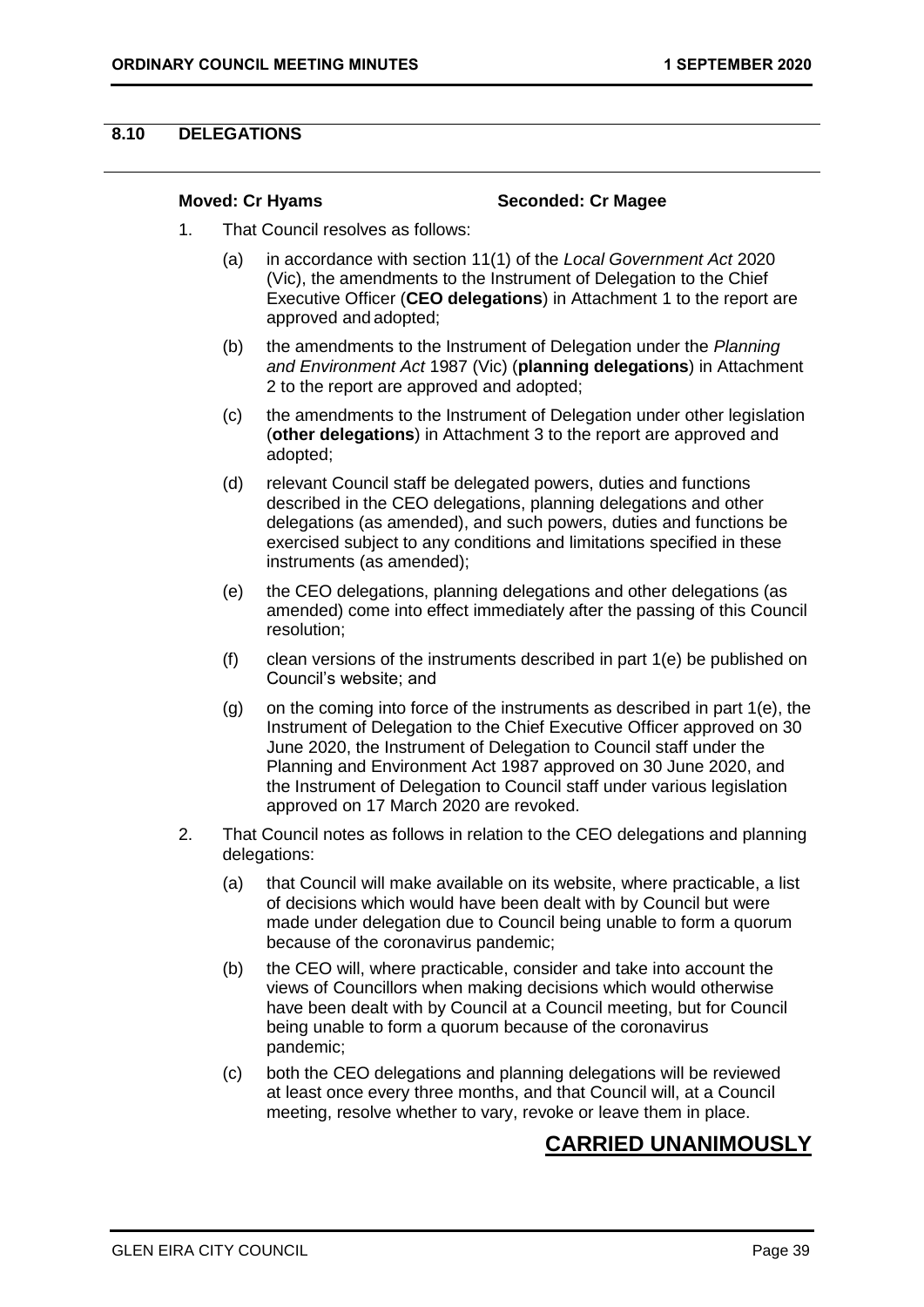### <span id="page-39-0"></span>**8.11 ADOPTION OF 2019-20 FINANCIAL REPORT**

This item was dealt with at an earlier stage of the meeting.

### <span id="page-39-1"></span>**9. URGENT BUSINESS**

### <span id="page-39-3"></span><span id="page-39-2"></span>**10. ORDINARY BUSINESS**

### **10.1 Requests for reports from a member of Council staff**

A request for a report was received from Cr Silver. This item was dealt with at an earlier stage of the meeting.

- <span id="page-39-5"></span><span id="page-39-4"></span>**10.2 Right of reply - Nil**
- **10.3 Notice of Motion - Nil**
- <span id="page-39-7"></span><span id="page-39-6"></span>**10.4 Councillor questions - Nil**
- **10.5 Written Public Questions to Council**

This item was dealt with at an earlier stage of the meeting.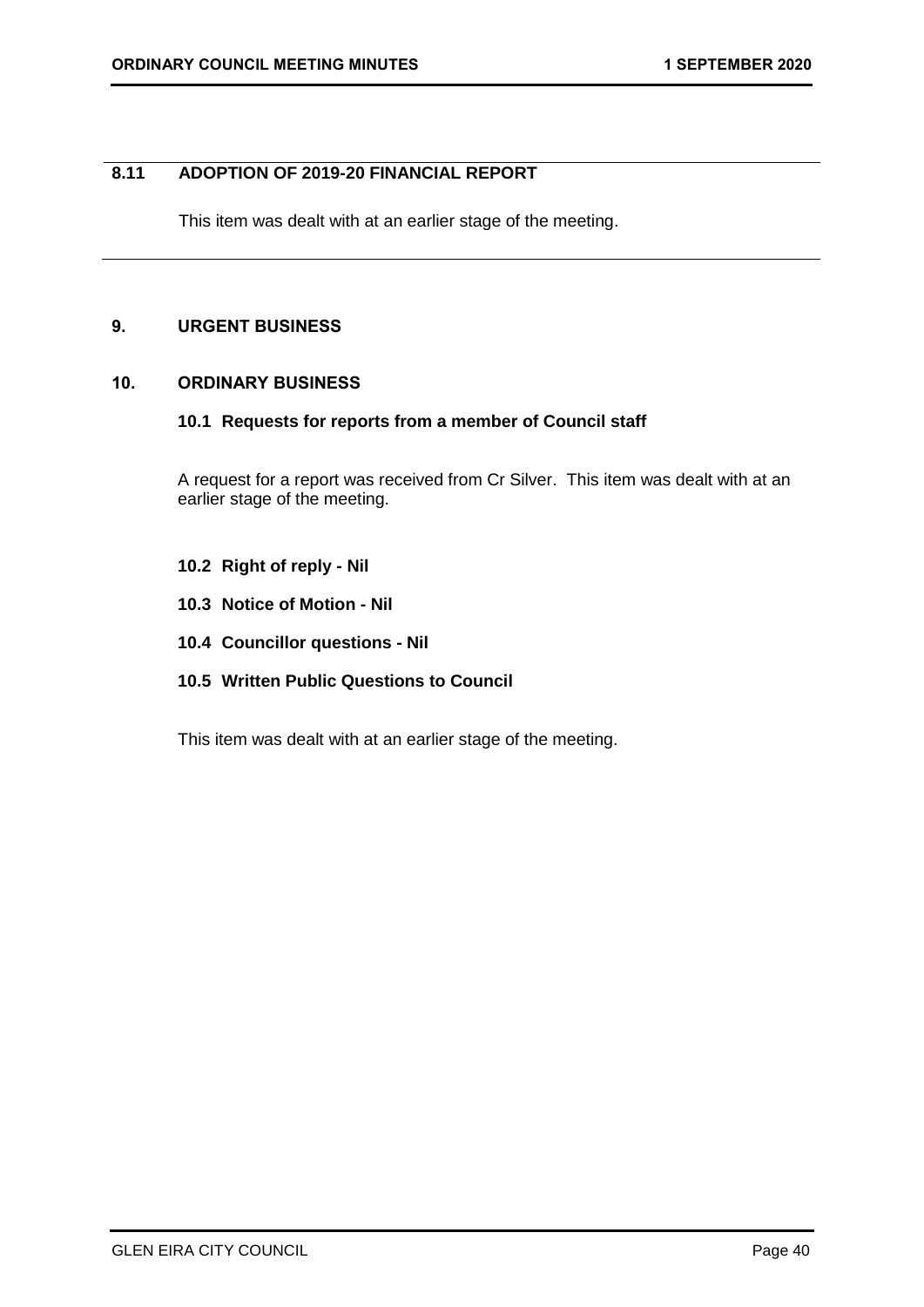### <span id="page-40-0"></span>**11. CONFIDENTIAL ITEMS**

### **Moved: Cr Delahunty Seconded: Cr Sztrajt**

That pursuant to Section 66(1) and 66(2)(a) of the Local Government Act 2020, the Council resolves that so much of this meeting be closed to members of the public, as is required for Council to consider the following matters that are confidential in accordance with Section 3(1) of the Act:

### **11.1 Tender 2021.14 Provision of Traffic Management Services**

This agenda item is confidential information for the purposes of section 3(1) of the Local Government Act 2020:

- because it is private commercial information, being information provided by a business, commercial or financial undertaking that - (i) relates to trade secrets; or

(ii) if released, would unreasonably expose the business, commercial or financial undertaking to disadvantage (section 3(1)(g)); and

- Concerns the progress of contractual negotiations that would if prematurely released diminish the strength of Councils position in those negotiations

### **11.2 Tender 2020.239 Koornang Pavilion Upgrade**

This agenda item is confidential information for the purposes of section 3(1) of the Local Government Act 2020:

- because it is private commercial information, being information provided by a business, commercial or financial undertaking that - (i) relates to trade secrets; or

(ii) if released, would unreasonably expose the business, commercial or financial undertaking to disadvantage (section 3(1)(g)); and

- Private commercial information supplied about tendering businesses

### **11.3 CEO Performance and Remuneration Review**

This agenda item is confidential information for the purposes of section 3(1) of the Local Government Act 2020:

- because it is personal information, being information which if released would result in the unreasonable disclosure of information about any person or their personal affairs (section 3(1)(f)); and
- this ground applies as Council has a duty to protect the Chief Executive Officer's personal and employment-related confidential information.

# **CARRIED UNANIMOUSLY**

The Mayor advised after moving into confidential at 10.58pm, the meeting was adjourned to resume in confidential at 6.30pm, Tuesday 8 September, to consider the confidential business items not completed at the cessation of this meeting.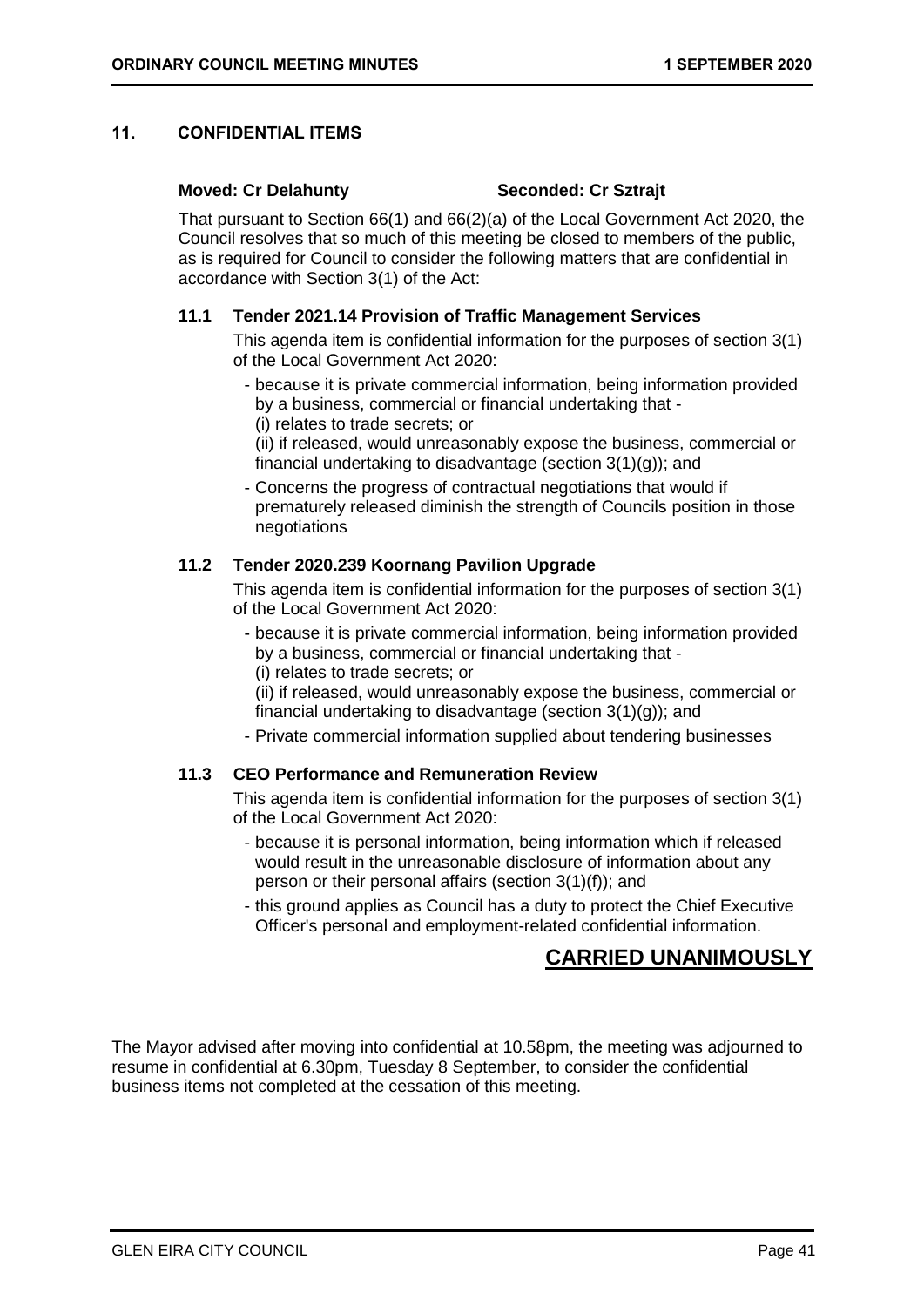<span id="page-41-0"></span>The Mayor resumed the virtual meeting in-camera at 6.30pm on Tuesday 8 September 2020 to consider the confidential business items listed in the agenda.

*It is recorded that Cr Delahunty was not present at the resumed meeting due to her resignation being effective from 8 September 2020.*

### **11.1 TENDER 2021.14 PROVISION OF TRAFFIC MANAGEMENT SERVICES**

### **Moved: Cr Hyams Seconded: Cr Silver**

That Council:

- 1. appoints **ADTM (Vic) Pty Ltd, trading as Advanced Traffic Management, A.C.N 638 166 033** as a panel contractor under Tender number 2021.14 in accordance with the Schedule of Rates submitted.
- 2. appoints **Construct Traffic Pty Ltd, A.C.N 120 994 523 as the trustee for Construct Traffic Unit Trust, trading as Construct Traffic Pty Ltd (A.B.N 95 420 793 810)** as a panel contractor under Tender number 2021.14 in accordance with the Schedule of Rates submitted.
- 3. appoints **Mollica Consultants Pty Ltd, trading as ATMS – All Traffic Management Services A.C.N 118 496 59** as a panel contractor under Tender number 2021.14 in accordance with the Schedule of Rates submitted.
- 4. appoints **Monjon (Australia) Pty Ltd, A.C.N 113 118 371** as a panel contractor under Tender number 2021.14 in accordance with the Schedule of Rates submitted.
- 5. appoints **RTM Traffic Solutions Pty Ltd A.C.N 168 988 038** as a panel contractor under Tender number 2021.14 in accordance with the Schedule of Rates submitted.
- 6. Appoints **Traffic Control Victoria Pty Ltd A.C.N 110 355 309,** as the trustee for TCV Trust, trading as Traffic Control Victoria (31 030 997 459), as a panel contractor under Tender number 2021.14 in accordance with the Schedule of Rates submitted.
- 7. prepares the contracts in accordance with the Conditions of Contract included in the tender.
- 8. authorises the CEO to execute the contracts on Council's behalf.
- 9. incorporates this resolution in the public minutes of this Meeting.